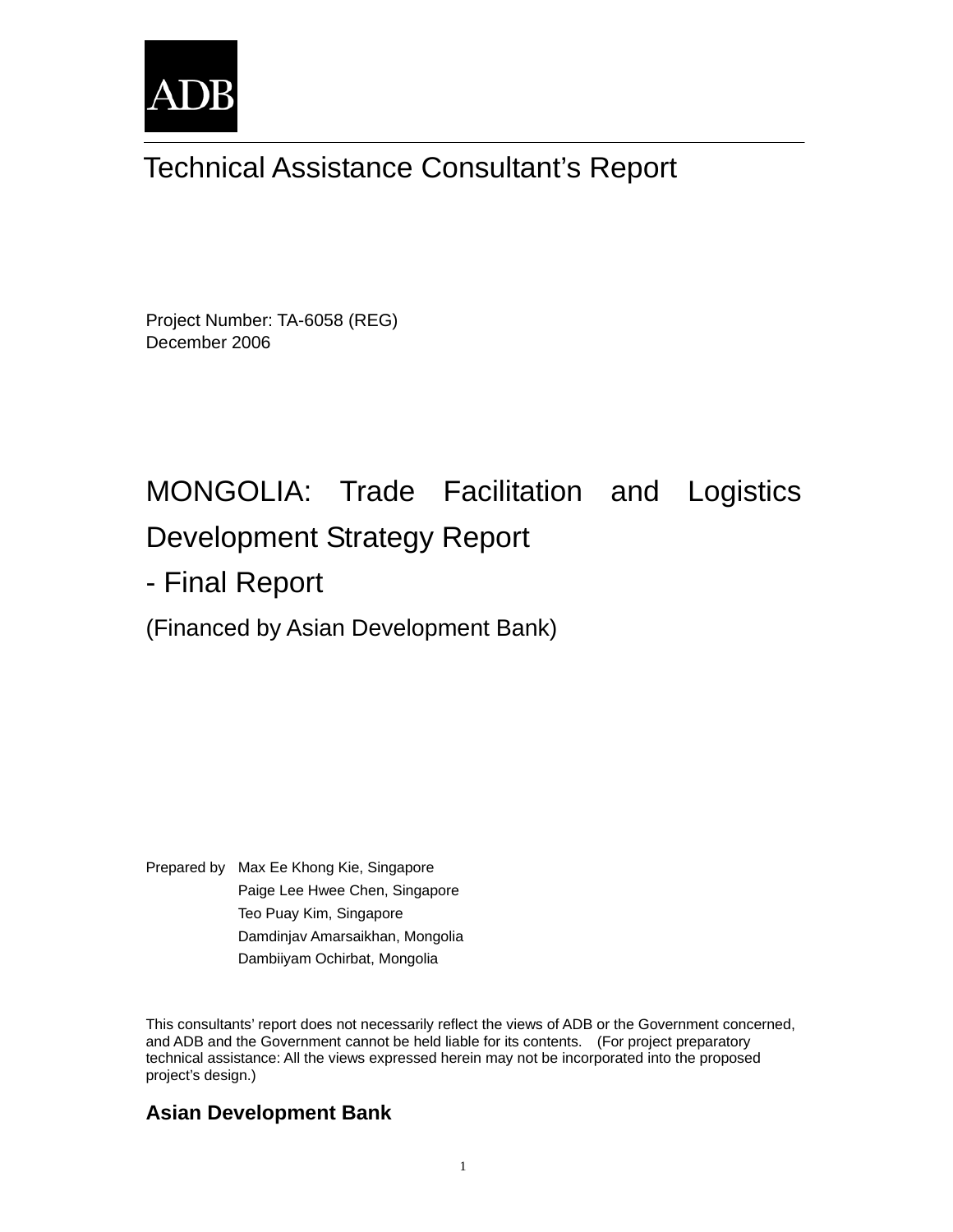#### **LIST OF ABBREVIATIONS**

| 3PL          | 3rd Party Logistics                                 |
|--------------|-----------------------------------------------------|
| ADB          | Asian Development Bank                              |
| <b>CAR</b>   | <b>Central Asian Region</b>                         |
| <b>CAREC</b> | Central Asian Regional Economic Cooperation         |
| ECO          | <b>Economic Cooperation Organization</b>            |
| EU           | European Union                                      |
| <b>FTZ</b>   | Free Trade Zone                                     |
| <b>ICTA</b>  | InfoComm Technology Agency                          |
| <b>IRU</b>   | <b>International Road Union</b>                     |
| <b>KAZ</b>   | Republic of Kazakhstan                              |
| <b>MCGA</b>  | Mongolian Customs General Administration            |
| MIT          | Ministry of Industry and Trade                      |
| <b>MMA</b>   | <b>Mongolian Meat Association</b>                   |
| <b>MNCCI</b> | Mongolian National Chamber of Commerce and Industry |
| <b>MRTA</b>  | Mongolia Road Transport Association                 |
| <b>MRTT</b>  | Ministry of Road, Transport and Tourism             |
| <b>MTZ</b>   | Mongolian Railways                                  |
| <b>PRC</b>   | People's Republic of China                          |
| <b>SEZ</b>   | Special Economic Zone                               |
| <b>SSIA</b>  | State Specialized Inspection Agency                 |
| TA           | <b>Technical Assistance</b>                         |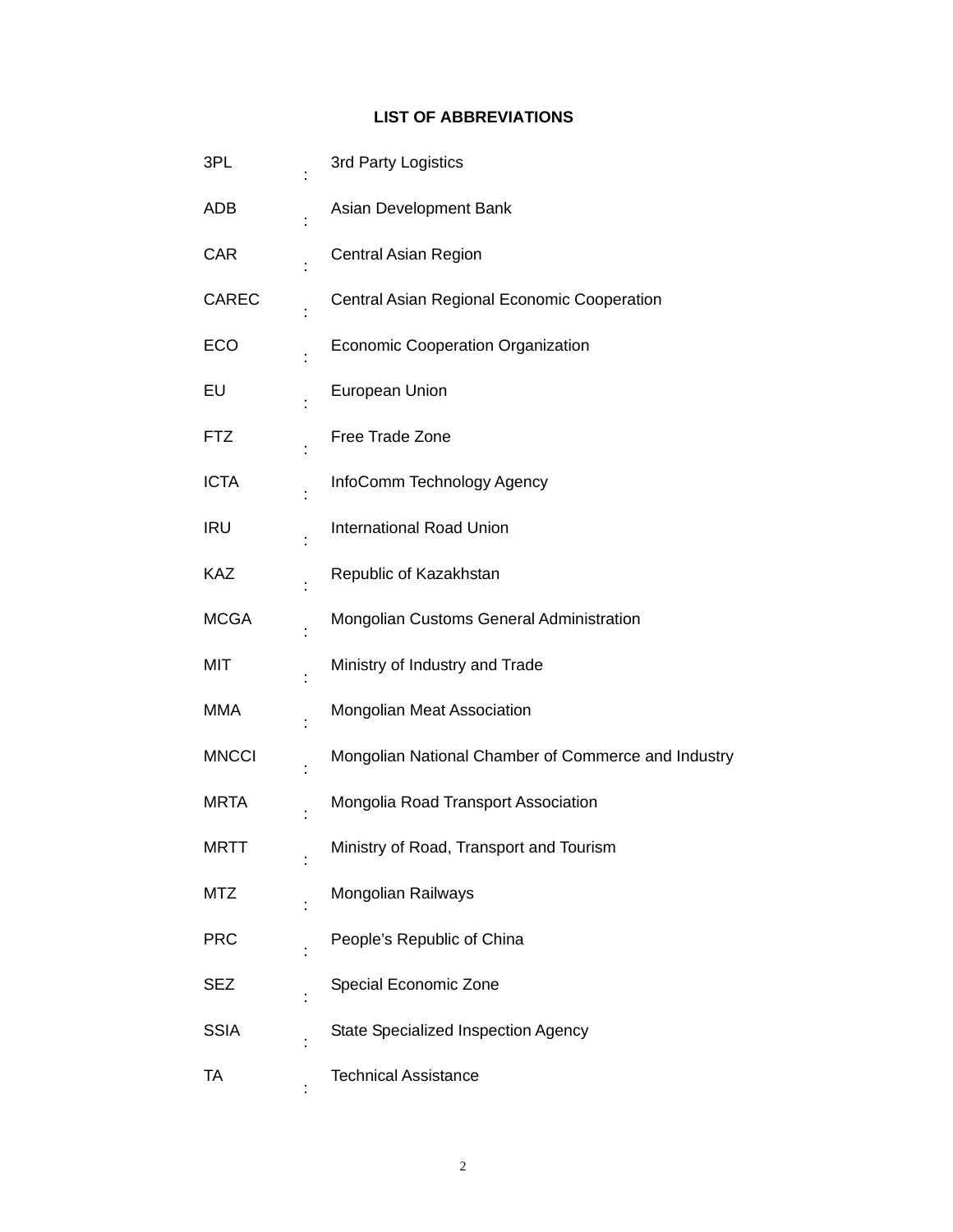| <b>TIR</b> | ٠<br>٠ | <b>Transport Internationaux Routiers</b> |
|------------|--------|------------------------------------------|
| <b>USD</b> | ٠<br>٠ | <b>United States Dollar</b>              |
| WB         | ٠<br>٠ | <b>World Bank</b>                        |
| <b>WTO</b> | İ.     | <b>World Trade Organization</b>          |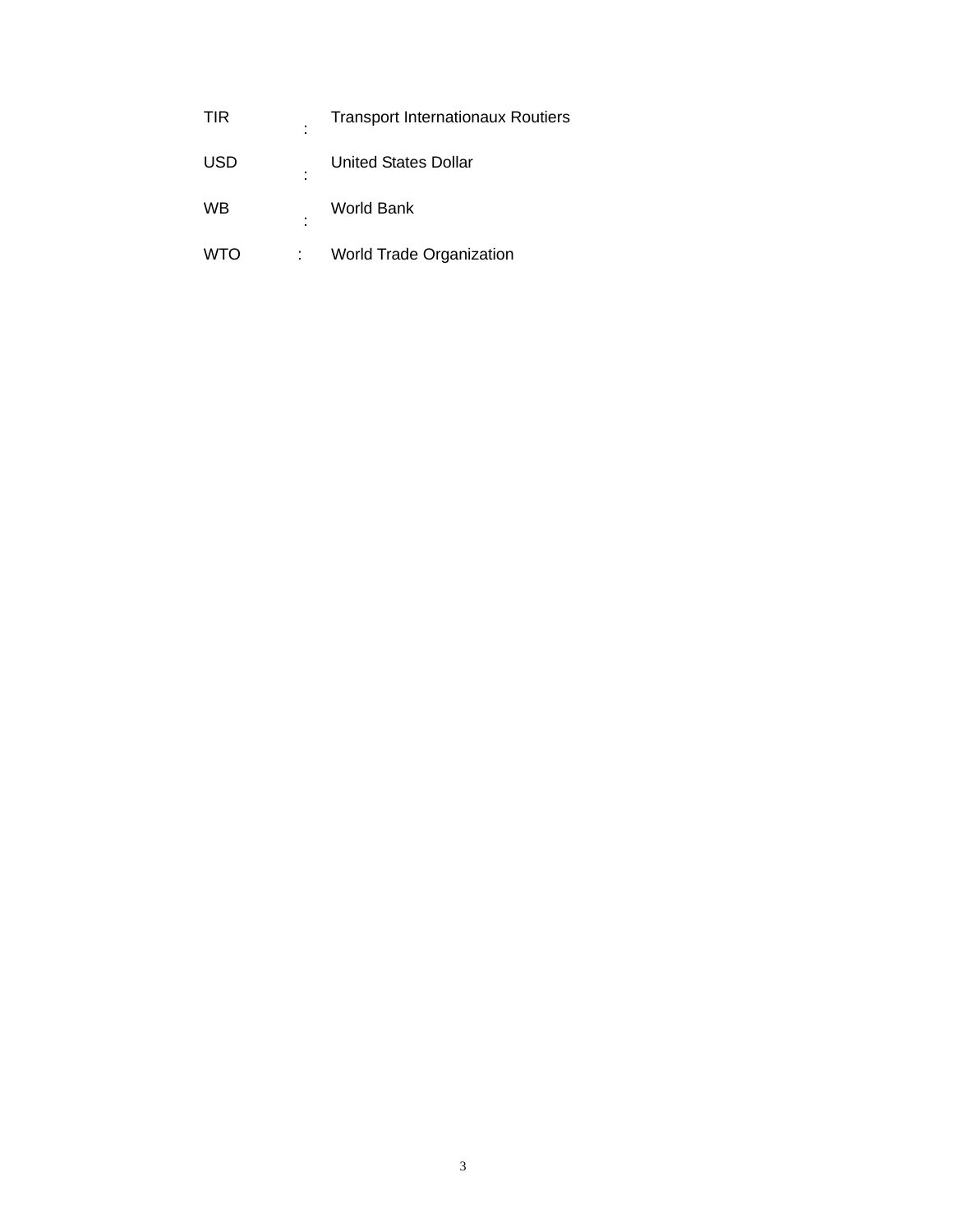#### **CONTENTS**

| 1                                                          |  |
|------------------------------------------------------------|--|
| 1.1                                                        |  |
| 1.2                                                        |  |
| 1.3                                                        |  |
| $\mathbf{2}$                                               |  |
| $\overline{3}$                                             |  |
| 3.1                                                        |  |
| 3.2                                                        |  |
| 3.3                                                        |  |
| 3.4<br>Free Trade Zones/Special Economic Zone (FTZs/SEZ)23 |  |
| 3.4.1                                                      |  |
| 3.4.2                                                      |  |
| 3.4.3                                                      |  |
| 3.4.4                                                      |  |
| ASSESSMENT ON TRANSPORTATION AND LOGISTICS32<br>4          |  |
| 4.1                                                        |  |
| 4.1                                                        |  |
| 4.1.1                                                      |  |
| 4.2                                                        |  |
| 4.2.1                                                      |  |
| 4.3                                                        |  |
| 4.4                                                        |  |
| 4.5                                                        |  |
| 4.6                                                        |  |
| 4.7                                                        |  |
| $5\phantom{.0}$                                            |  |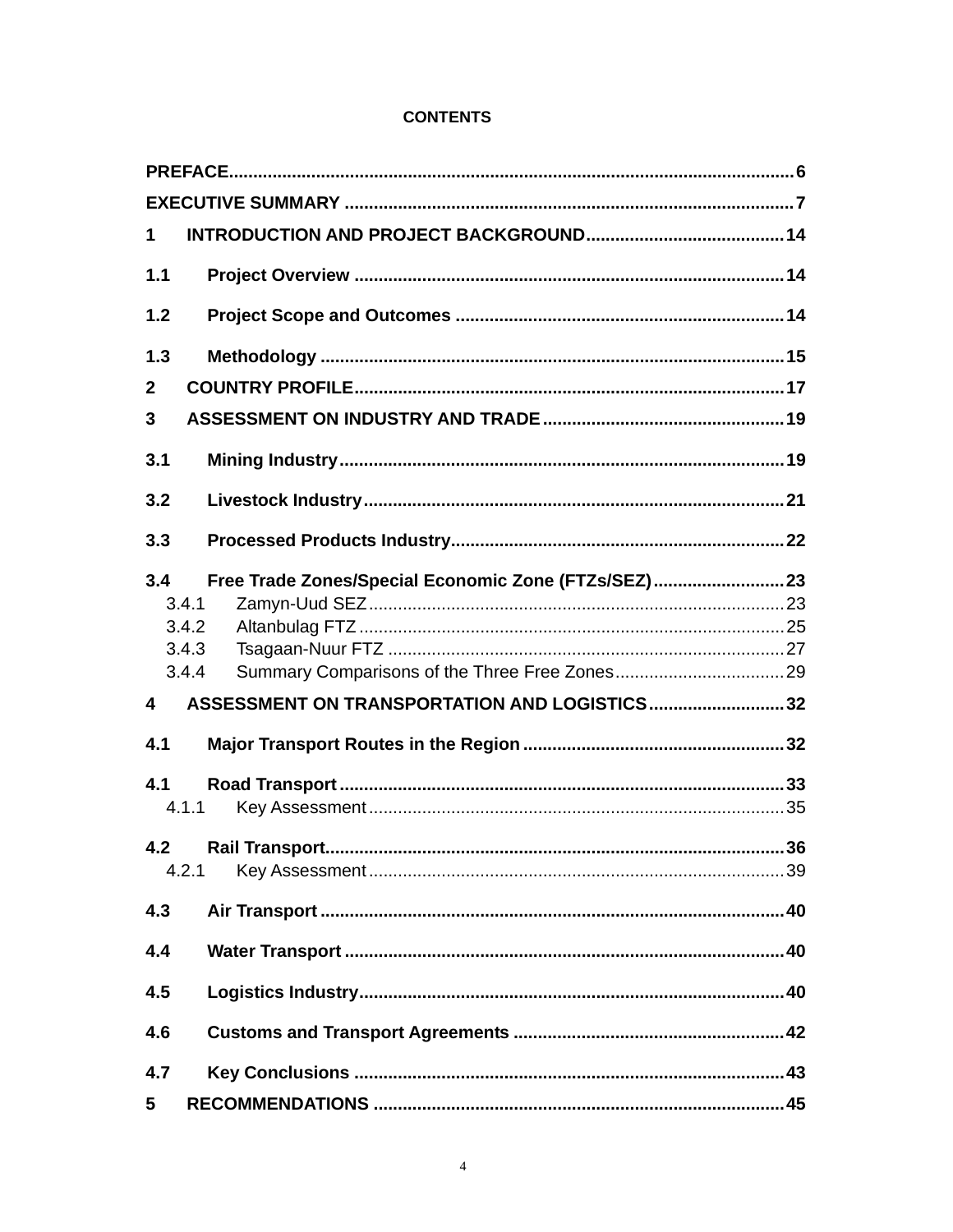| 5.1 |       |                                                              |  |
|-----|-------|--------------------------------------------------------------|--|
| 5.2 |       |                                                              |  |
|     | 5.2.1 |                                                              |  |
|     | 5.2.2 |                                                              |  |
|     | 5.2.3 | Improve Current Transport Services and Introduce New Ones 48 |  |
|     | 5.2.4 | Free Trade Zones/Special Economic Zone Recommendations50     |  |
| 5.3 |       |                                                              |  |
|     | 5.3.1 |                                                              |  |
|     | 5.3.2 |                                                              |  |
|     | 5.3.3 |                                                              |  |
|     | 5.3.4 |                                                              |  |
| 6   |       |                                                              |  |
| 6.1 |       |                                                              |  |
| 6.2 |       |                                                              |  |
| 6.3 |       |                                                              |  |
| 6.4 |       |                                                              |  |
| 7   |       |                                                              |  |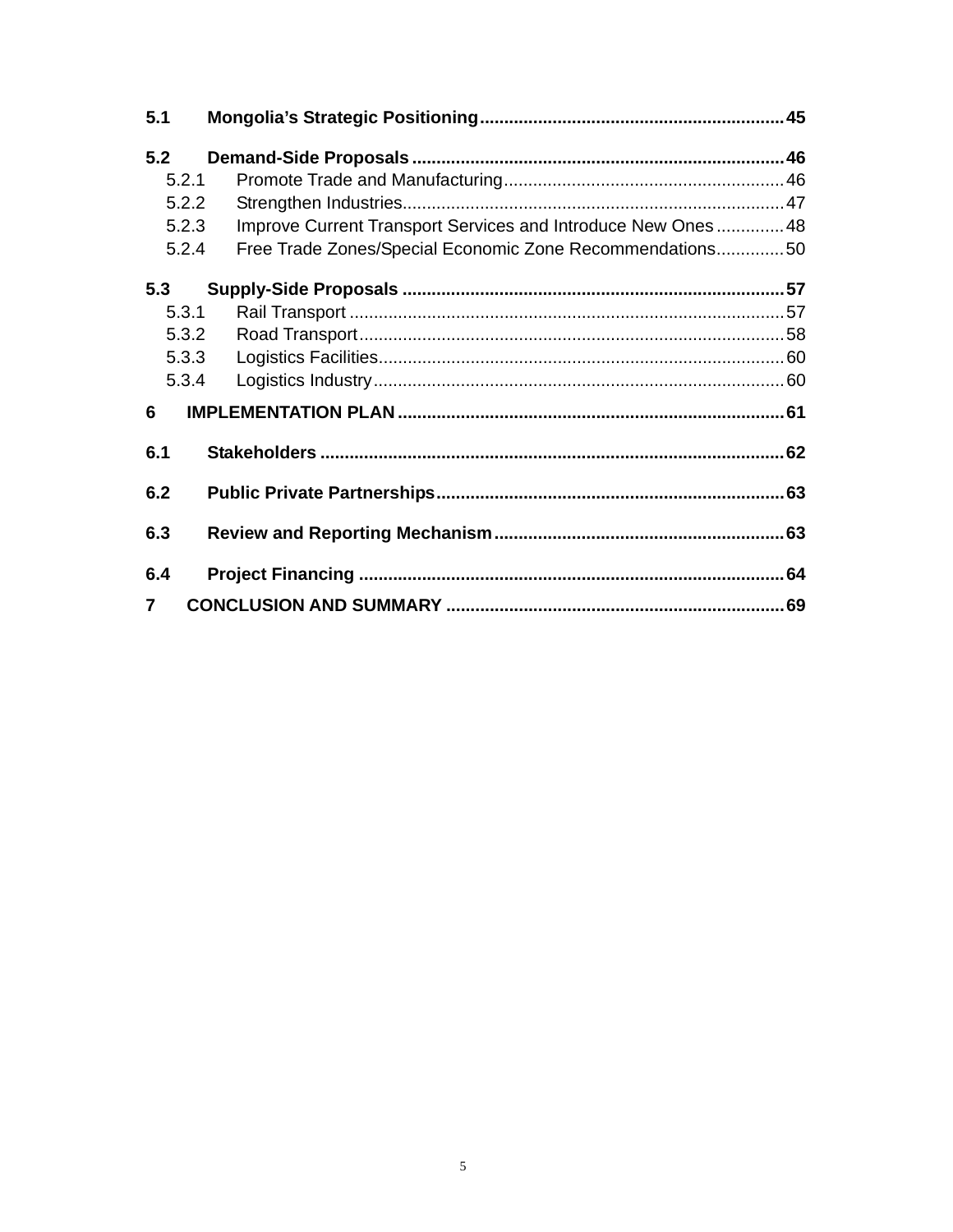#### **PREFACE**

In December 2005, ADB conducted a study making recommendations to trade facilitation and customs modernization measures for the Mongolia Customs General Agency. The report stated an assessment of the current situation and presented an ICT master plan which will support the delivery of trade related services through a Single Electronic Window.

Following the publishing of that report, ADB sought to follow up with a study of the impediments to trade logistics in Mongolia. This report examines the existing trade logistics situation and advocates a series of recommendations to promote both the supply and demand factors for the trade logistics sector.

The study team acknowledges the invaluable support provided by the MCGA management in enabling the team to visit many government agencies and private enterprises.

A full list of the supportive organizations is found in Annex A.

The team would also like to express its deep appreciation of the support rendered by the Mongolia National Chamber of Commerce and Industry, Ministry of Industry and Trade, as well as the Ministry of Road, Transport and Tourism, without which this report could not be completed.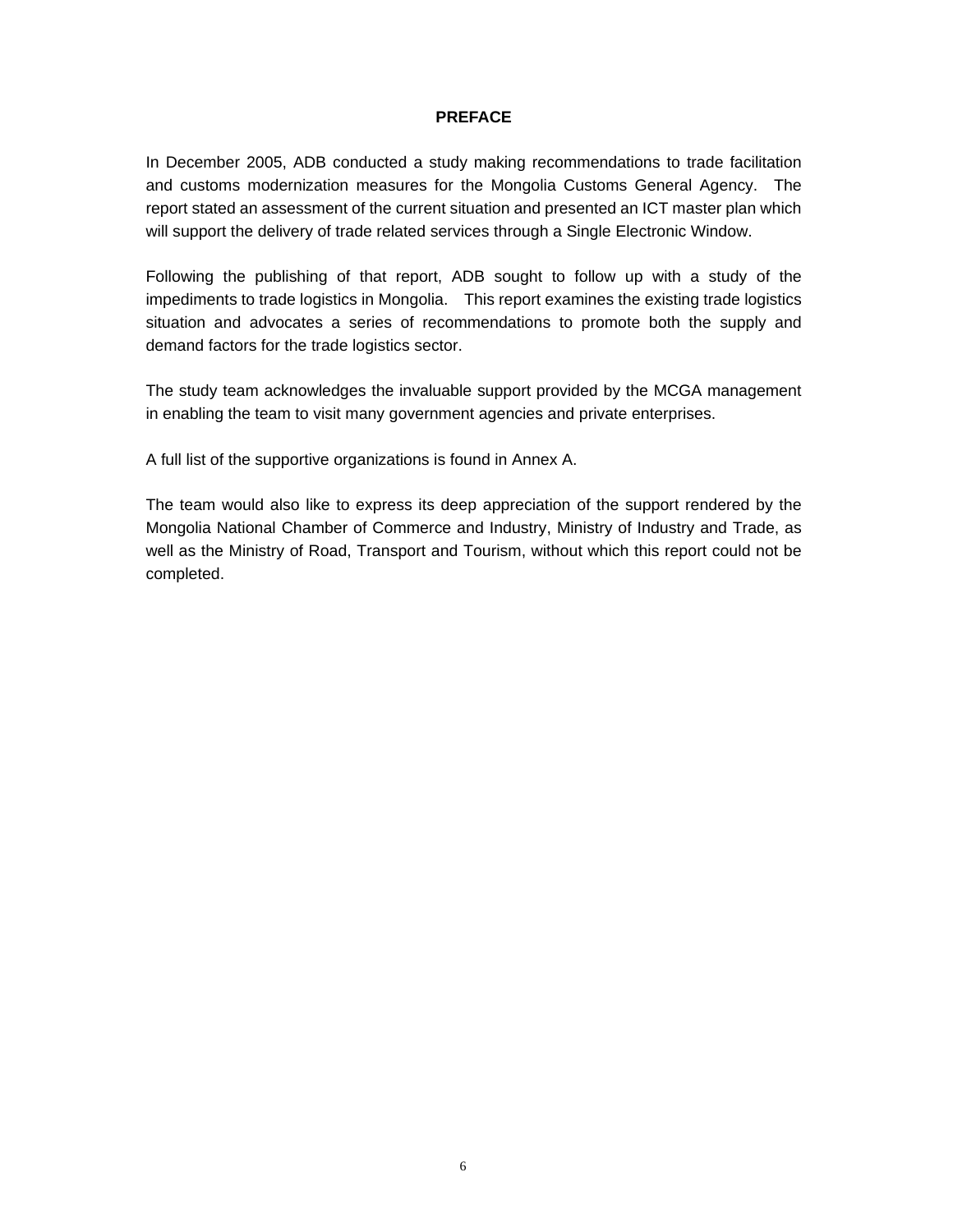#### **EXECUTIVE SUMMARY**

Mongolia is the  $19<sup>th</sup>$  largest country in the world by landmass and is sandwiched between the two North Asian giants of Russia and PRC. This strategic location offers Mongolian plentiful opportunities and challenges to capitalize on 'transit trade'.

This report provides an assessment on the country's transport infrastructure and logistics capabilities, the key industries and the s. After identifying policies and operational impediments that cause trade friction or transport inefficiencies, different proposals are offered, integrated into a single framework for communication and implementation.

The following diagram illustrates the framework of the report.

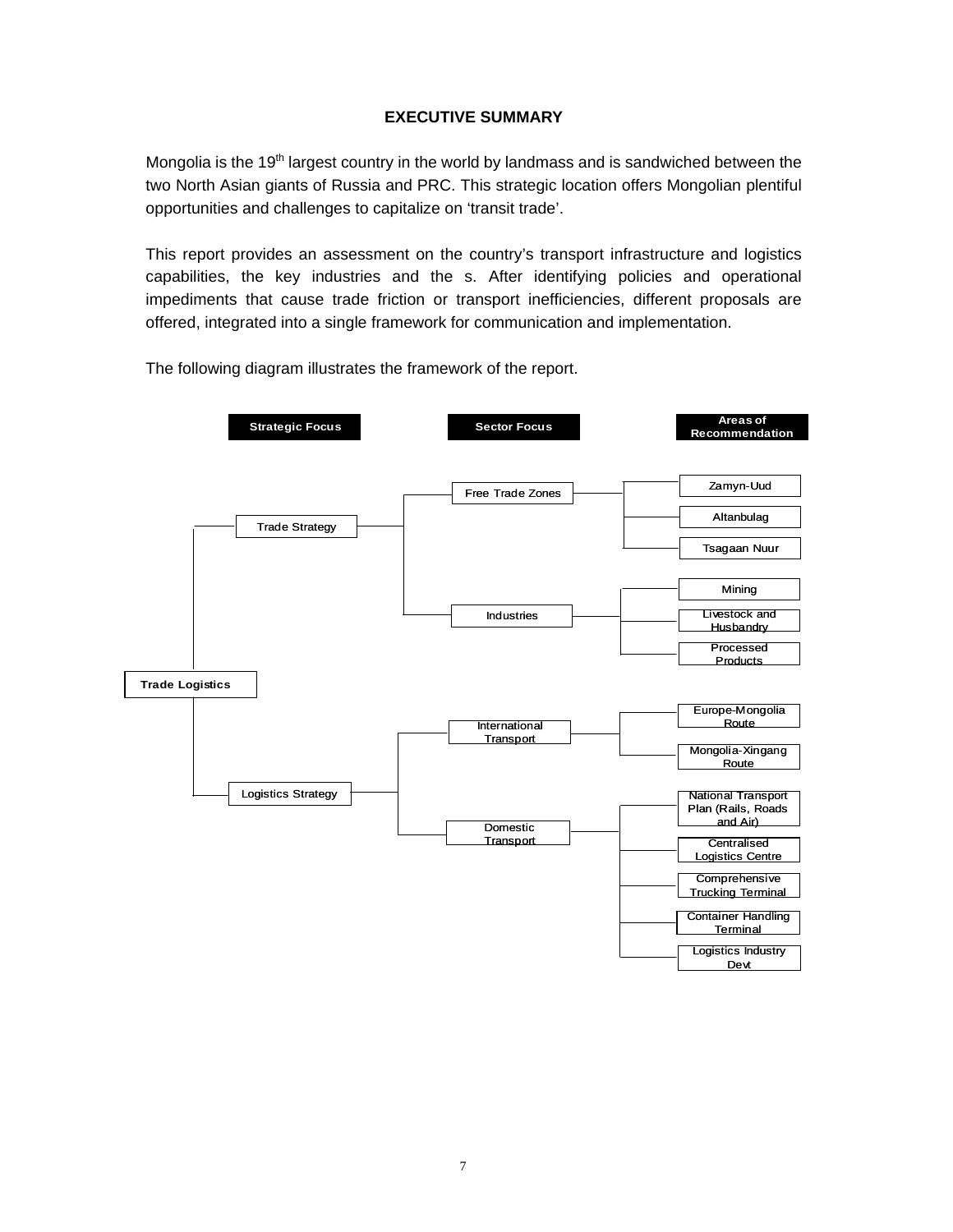#### **Trade Strategy**

The decision to implement s in Mongolia is important to promote more economic activities in regions away from Ulaan Baatar and generates employment opportunities for the locals. Moreover, the government also recognised that the three zones selected at Altanbulag, Zamyn-Uud and Tsagaan Nuur are different in terms of accessibility, proximity to market and readiness to zone implementation.

In view of the differences, this report proposes that the development and positioning strategies of each FTZ/SEZ be customized according to the geography, surrounding economic conditions and capabilities. The Zamyn-Uud zone is located next to PRC and is ideal for Chinese manufacturers to establish manufacturing plants to take advantage of existing infrastructure and the European Union's grant of tax exemption for Mongolian goods. Altanbulag's proximity to Russian offers the opportunity to develop the region to cater to the Russian market. Finally, Tsagaan Nuur's distance from major markets and lack of existing transport infrastructure make it a challenge for zone implementation. It is proposed the local authorities focus on strengthening the local economy and the infrastructure.

#### *Industries*

The mining is the biggest economic sector in Mongolia, contributing more than half of the GDP. Copper, coal and gold are the major resources. Recent increase in world commodity prices had resulted in many foreign mining companies taking up exploratory licenses in Mongolia. The discovery of large copper deposits in the Omnogovi province had also focused the world's attention on Mongolia. With these discoveries, it is now pertinent to plan and implement transport links to facilitate the delivery of the minerals to the destination countries (e.g. PRC). In addition, a special mining zone could be implemented to support the development of the mining industry in Omnogovi province.

The livestock industry is another key industry in Mongolia. However, this industry is easily affected by external factors of bad weather and diseases. In addition, the industry is currently dependent on Russia as an export market. To counter the external factors, it is recommended that steps be taken to protect the livestock through farmhouses and improving the hygiene level at domestic veterinary, agriculture and production. Improving hygiene will also Mongolia to expand their efforts to diversify exports into other export markets of PRC, North Asia and South East Asia.

Cashmere and cashmere products are important processed products in Mongolia. Currently, the industry is mainly utilising the southern multi modal route via Xingang Port in PRC over the shorter northern route of Trans-Siberian Highway due to customs delays and need to make train reservations a month in advance. Domestically the industry is also facing the issue of onerous documentation processes. Both issues can be resolved through a bilateral agreement with Russia and streamlining of permits required for exports.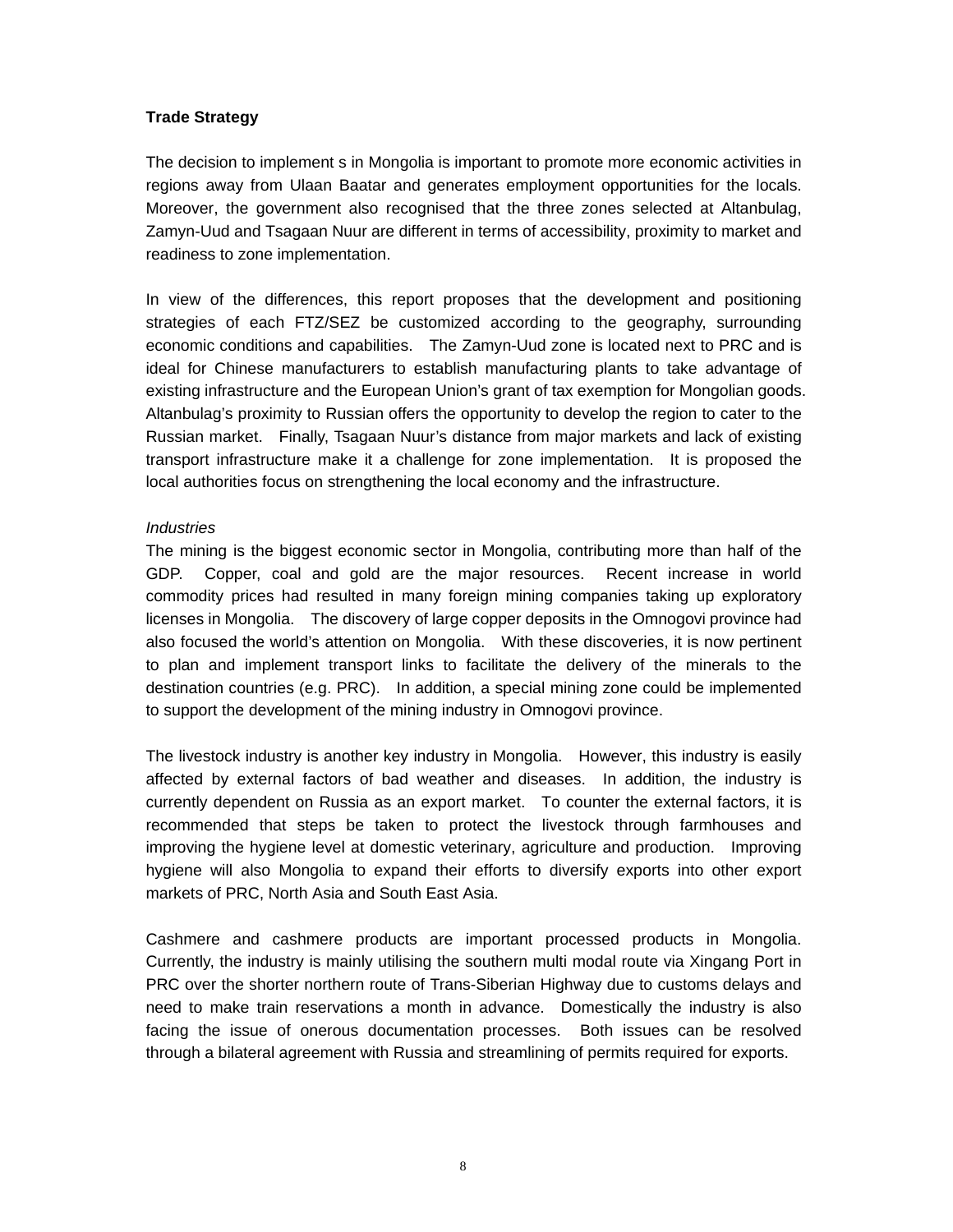#### **Logistics Strategy**

#### *Railway*

The Trans-Mongolian Railways is the most important route that facilitates north-south transit and domestic trade. Linking Sukhbaatar in the north, Zamyn-Uud in the south and passing through the capital of Ulaan Baatar, this 1,100 km of railway transports major imports/exports of crude oil, timber and wood products, fertilizers and machineries etc. At an international level, the 'Mongolian Vector' and 'Friendship Express' will continue to play a very critical role in attracting trade volume via Mongolia, as well as offering an avenue of exporting Mongolian goods to the world. Thus at this level, efforts directed to promote the competitiveness of these routes remain the highest priority for Mongolian public and private sector. However, it is noted that UB railways is a joint venture between the Mongolian and the Russian authorities. As such, the Mongolian authorities might be keen to implement improvements to the rail transport but need the approval of the Russian authorities as well.

At the domestic level, while the current rail capacity is sufficient to serve current trade volume, the Mongolian authorities have been proactive to explore ways to increase it to support future growth. Investing in a double track system is an expensive endeavour, hence there is a need to explore other alternatives, such as electric rail systems and double stacked container trains.

#### *Road*

Road networks are another significant transportation infrastructure for Mongolia due to its large landmass. The' last mile' link will offer benefits to the rural outskirts as well as complement the main railway lines to allow intermodal transport. With many roads more than 20 years old, there is a huge requirement for capital to upgrade current roads and extend to less developed regions, like the western part of Mongolia. Various initiatives are being implemented, such as the Millennium Road, AH32 (2,325km), AH4 (758km) and AH3 (1,009km). While these provide the core network systems, similar road projects that yield economic benefits will be needed for the Ulaan Baatar-Darhan-Erdenet area, around the s and the Oyu Tolgoi region.

#### *Logistics Sector*

An in-depth analysis of the logistics industry is also performed. Two key challenges are identified. There is a need for provision and upgrading of facilities such as public warehousing, and secondly, the ability of private enterprises to offer innovative logistics solution to support the growing economy.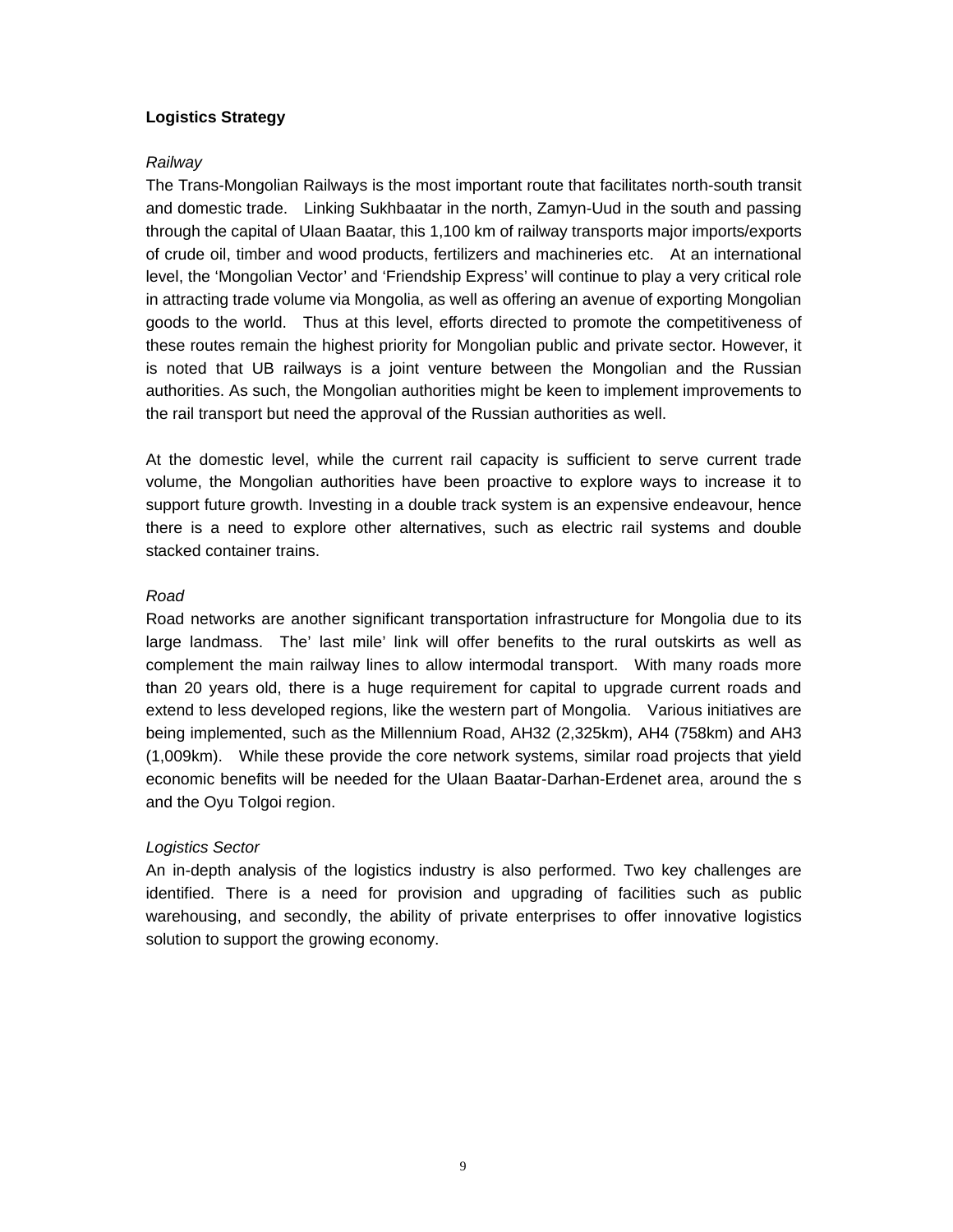#### **Recommendations**

Various recommendations are highlighted. They are categorized into (i) infrastructure development and (ii) Industrial and Trade initiatives. The stakeholders and the priorities of each recommendation are summarized in the table below.

#### *Proposals for Infrastructure Development*

| S/N            | <b>Investment</b>           | <b>Descriptions</b>           | <b>Stakeholders</b>  | <b>Priority</b> |
|----------------|-----------------------------|-------------------------------|----------------------|-----------------|
|                | <b>Proposals</b>            |                               |                      |                 |
| $\mathbf{1}$   | Complete the                | Extend paved roads from       | <b>MRTT</b>          | High            |
|                | building of AH3             | Choyr to Saynshand            |                      |                 |
|                |                             | (225km) to Zamyn-Uud          |                      |                 |
|                |                             | (225km)                       |                      |                 |
| $\overline{2}$ | Increase road               | Upgrade and maintain          | <b>MRTT</b>          | Medium          |
|                | density in                  | roads in cities Ulaan         |                      |                 |
|                | north/central region        | Baatar, Darhan and            |                      |                 |
|                |                             | Erdenet, and aimags Tov,      |                      |                 |
|                |                             | Selenge and Darhan-Uul.       |                      |                 |
| 3              | Build roads in              | Build a paved road            | <b>MRTT</b>          | Medium          |
|                | Omnogovi                    | between Oyu Tolgoi to         |                      |                 |
|                |                             | Gashuun Sukhait               |                      |                 |
|                |                             | (130km) and Oyu Tolgo         |                      |                 |
|                |                             | to Hanbogd (50km).            |                      |                 |
| 4              | Extend railways into        | Connect Zuunbayan to          | MTZ, MIT             | Medium          |
|                | Omnogovi                    | Oyu Tolgoi and Tavan          |                      |                 |
|                |                             | Tolgoi to facilitate traffic. |                      |                 |
| 5              | Build pipelines in          | Utilize the oil pipelines to  | MRTT, MIT            | Medium          |
|                | Dornod                      | export crude oil / gas to     |                      |                 |
|                |                             | PRC.                          |                      |                 |
| 6              | Build roads in              | Complete the                  | MRTT, MIT            | Medium          |
|                | Western region              | construction of AH4 that      |                      |                 |
|                |                             | links aimags Bayan-Ulgii,     |                      |                 |
|                |                             | Gobi-Altai, Khovd, Uvs        |                      |                 |
|                |                             | and Zavkhan. Connect a        |                      |                 |
|                |                             | 79km road from Ulgii to       |                      |                 |
|                |                             | Tsagaannuur.                  |                      |                 |
| $\overline{7}$ | <b>Integrated Logistics</b> | Provide a public              | MRTT, MNCCI, freight | High            |
|                | Centre                      | warehouse for freight         | forwarders           |                 |
|                |                             | forwarders in Ulaan           |                      |                 |
|                |                             | Baatar and Aimag              |                      |                 |
|                |                             | centres.                      |                      |                 |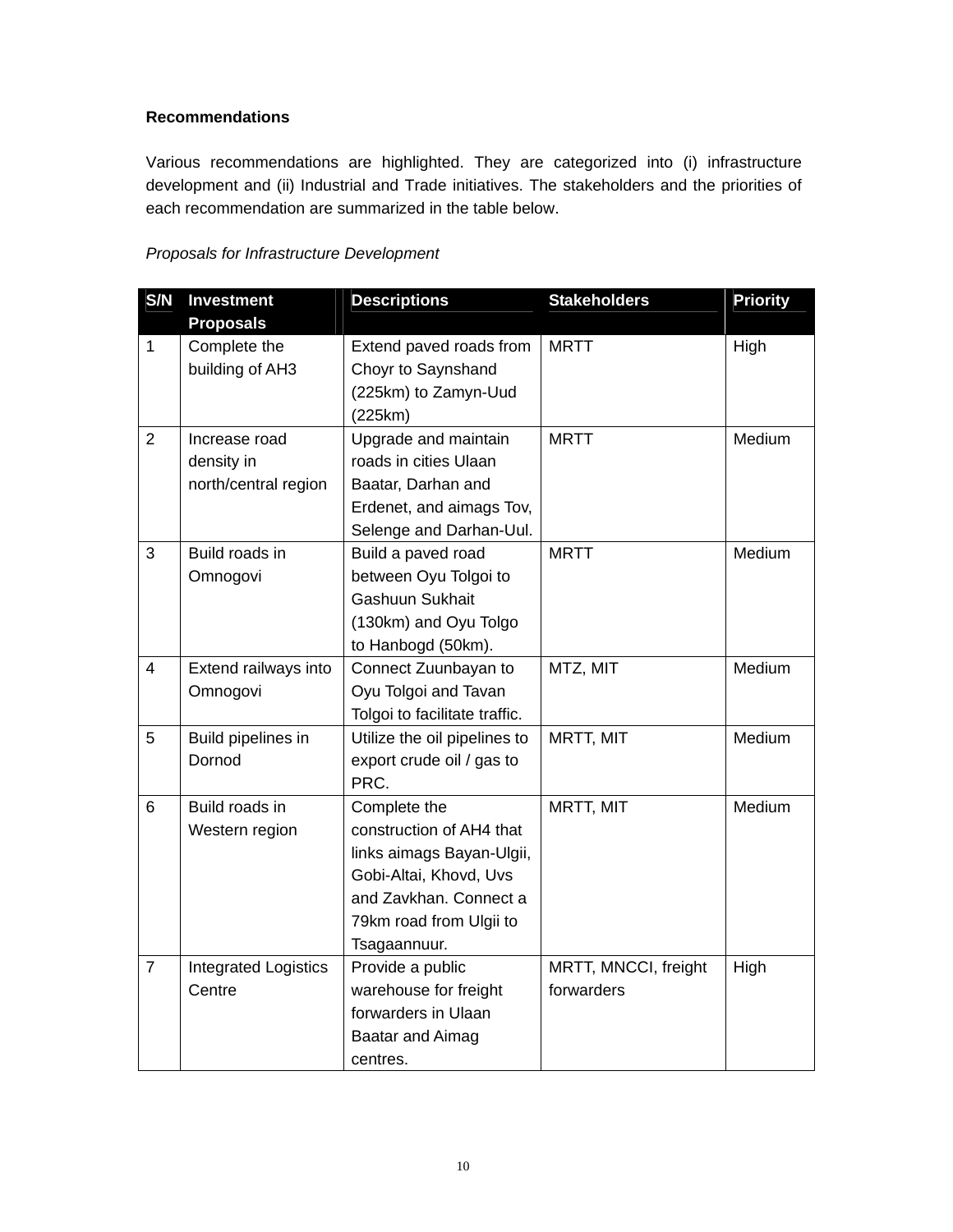| S/N | <b>Investment</b>         | <b>Descriptions</b>              | <b>Stakeholders</b> | <b>Priority</b> |
|-----|---------------------------|----------------------------------|---------------------|-----------------|
|     | <b>Proposals</b>          |                                  |                     |                 |
| 8   | Comprehensive             | Provide operations,              | MRTT, trucking      | High            |
|     | <b>Trucking Terminal</b>  | cross-dock and business          | companies           |                 |
|     |                           | centre for trucking              |                     |                 |
|     |                           | companies.                       |                     |                 |
| 9   | <b>Container Handling</b> | Provide a container              | MRTT, freight       | High            |
|     | Terminal                  | terminal with container          | forwarders          |                 |
|     |                           | docks, yards and storage         |                     |                 |
|     |                           | facilities.                      |                     |                 |
| 10  | <b>Build local</b>        | <b>Identify Aimags with high</b> | MIT, MMA            | <b>Medium</b>   |
|     | farmhouses                | risk and build                   |                     |                 |
|     |                           | farmhouses to protect            |                     |                 |
|     |                           | livestock from the natural       |                     |                 |
|     |                           | elements.                        |                     |                 |
| 11  | Infrastructural           | Investing in infrastructure      | MIT, FTZ Management | High            |
|     | Development in the        | within the zones to attract      |                     |                 |
|     | <b>FTZs</b>               | investors.                       |                     |                 |

## *Proposal on Industrial and Trade Initiatives*

| S/N            | <b>Recommendations</b> | <b>Descriptions</b>         | <b>Stakeholders</b> | <b>Priorities</b> |
|----------------|------------------------|-----------------------------|---------------------|-------------------|
| 1              | Capitalize on GSP      | Promote the benefits of     | MIT, FITA, MNCCI    | High              |
|                | Plus to encourage      | manufacturing in            |                     |                   |
|                | investments in         | Mongolia. Also promote      |                     |                   |
|                | Mongolia               | the country's production    |                     |                   |
|                |                        | capabilities and            |                     |                   |
|                |                        | incentives.                 |                     |                   |
| $\overline{2}$ | Target selected key    | Review policies and         | MIT, Private        | High              |
|                | industries to lead     | incentives to spur the      |                     |                   |
|                | economic               | development of timber       |                     |                   |
|                | development            | processing industry,        |                     |                   |
|                | (Manufacturing)        | cashmere and meat           |                     |                   |
|                |                        | processing.                 |                     |                   |
| 3              | Policies for Mining    | Review policies and         | MIT, Private sector | High              |
|                | Sector: Promote        | incentives to strengthen    |                     |                   |
|                | Desert Economy         | Mongolia's mining sector,   |                     |                   |
|                |                        | and relate spin-offs to oil |                     |                   |
|                |                        | and gas. Reach stability    |                     |                   |
|                |                        | agreements to optimize      |                     |                   |
|                |                        | long-term growth and        |                     |                   |
|                |                        | build investors'            |                     |                   |
|                |                        | confidence. Explore         |                     |                   |
|                |                        | feasibility to setup a      |                     |                   |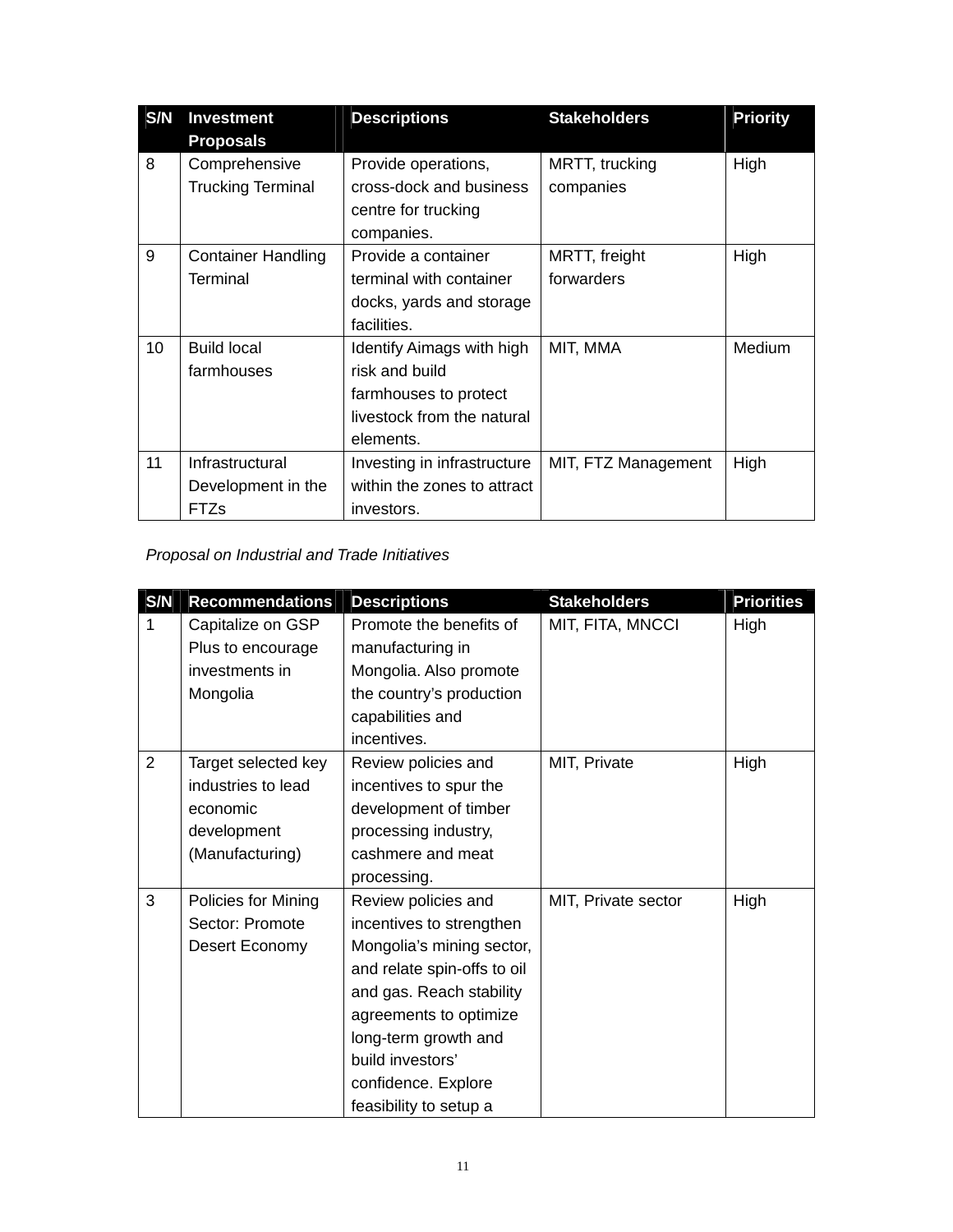| S/N            | <b>Recommendations</b> | <b>Descriptions</b>         | <b>Stakeholders</b> | <b>Priorities</b> |
|----------------|------------------------|-----------------------------|---------------------|-------------------|
|                |                        | Special Mining Zone         |                     |                   |
|                |                        | (SMZ) at Omnogovi.          |                     |                   |
| 4              | Policies for           | Formulate a national        | SSIA, MMA, MFFA,    | Medium            |
|                | Livestock Sector:      | standard on hygiene,        | <b>MRTA</b>         |                   |
|                | <b>Promote Meat</b>    | adopt HACCP, promote        |                     |                   |
|                | Processing             | cold chain logistics and    |                     |                   |
|                |                        | diversify overseas          |                     |                   |
|                |                        | market.                     |                     |                   |
| 5              | Support and assist     | Increase the frequency of   | Tuushin, MRTT       | High              |
|                | in the operations of   | service; explore            |                     |                   |
|                | the "Mongolian         | relocation of               |                     |                   |
|                | Vector"                | consolidation centre to     |                     |                   |
|                |                        | Zamyn-Uud.                  |                     |                   |
| 6              | Support and assist     | Negotiate with Chinese      | MCGA, IFFC, MRTT    | High              |
|                | in the operations of   | customs at Xingang to       |                     |                   |
|                | the "Friendship        | reduce customs delay.       |                     |                   |
|                | Express"               |                             |                     |                   |
| $\overline{7}$ | Offer transhipment     | Cargo consolidation and     | MIT, MTZ, MRTT,     | Medium            |
|                | services               | deconsolidation,            | Private sector      |                   |
|                |                        | container management in     |                     |                   |
|                |                        | <b>Ulaan Baatar</b>         |                     |                   |
| 8              | Commission a study     | Explore alternatives        | <b>MTZ</b>          | Medium            |
|                | to increase railways   | between double tracks       |                     |                   |
|                | capacity without       | and double stack            |                     |                   |
|                | building new tracks    | technologies.               |                     |                   |
| 9              | Review the tariff      | Examine the price           | <b>MTZ</b>          | Low               |
|                | discounts              | elasticity of rail services |                     |                   |
|                |                        | and determine               |                     |                   |
|                |                        | appropriate policies on     |                     |                   |
|                |                        | tariff discounts            |                     |                   |
| 10             | Purchase long term     | Negotiate with Russia to    | <b>MTZ</b>          | Medium            |
|                | rates from             | bulk purchase rail rates    |                     |                   |
|                | <b>Trans-Siberian</b>  | and lower operating         |                     |                   |
|                | Railways               | costs.                      |                     |                   |
| 11             | Establish a lead       | Create a body with          | MIT, MRTT, MCGA,    | High              |
|                | agency for all         | relevant representatives    | SSIA, ICTA, MNCCI,  |                   |
|                | transport and          | from government             | MFFA, MRTA          |                   |
|                | logistics              | agencies and private        |                     |                   |
|                | improvements           | sector                      |                     |                   |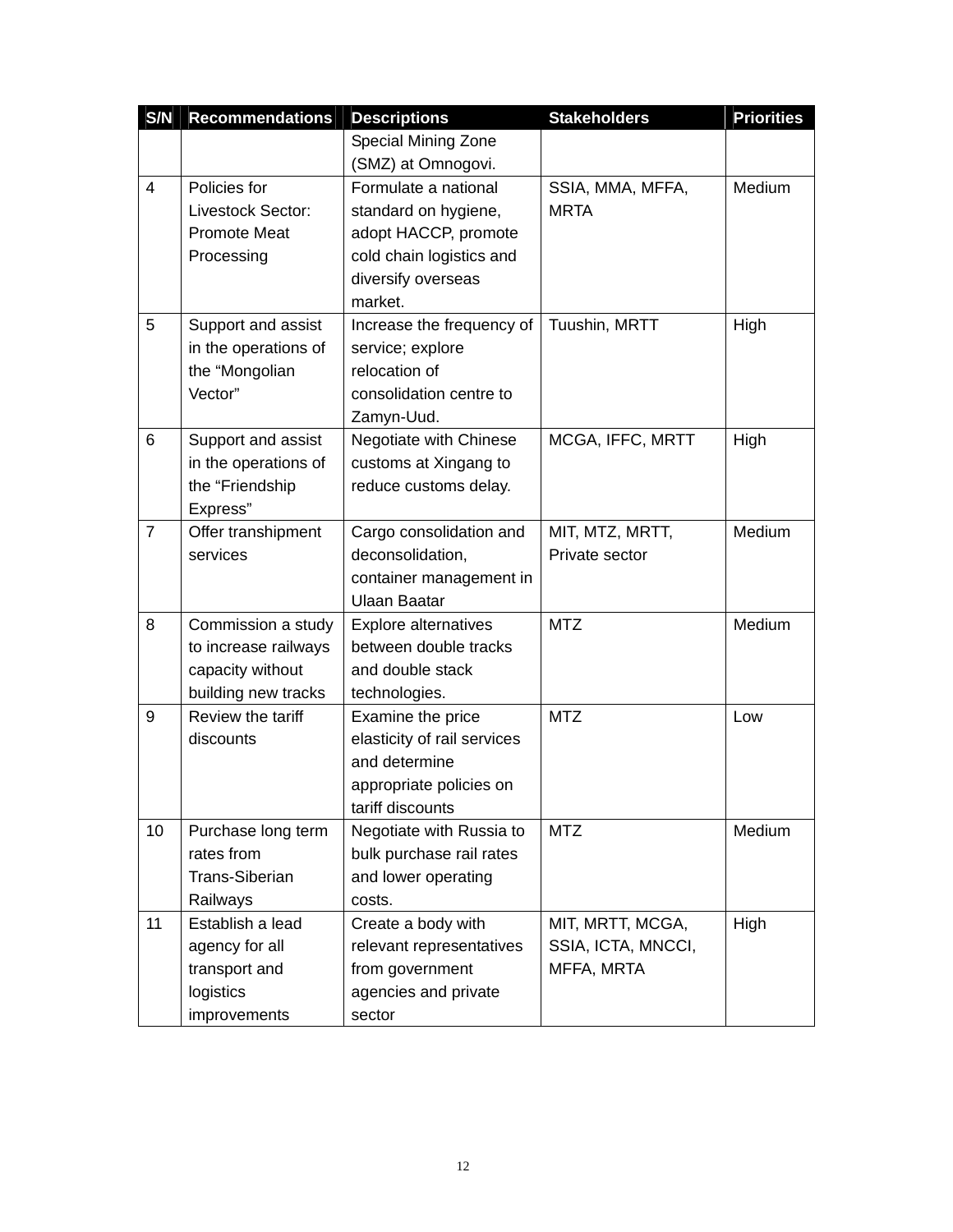| S/N | <b>Recommendations</b> | <b>Descriptions</b>          | <b>Stakeholders</b> | <b>Priorities</b> |
|-----|------------------------|------------------------------|---------------------|-------------------|
| 12  | Rank logistics         | Classify freight             | MRTT, MNCCI, MFFA,  | Medium            |
|     | service providers      | forwarders into A, B and     | <b>MRTA</b>         |                   |
|     |                        | C. Provide different         |                     |                   |
|     |                        | incentives for each and      |                     |                   |
|     |                        | ensure no destructive        |                     |                   |
|     |                        | competition.                 |                     |                   |
| 13  | Offer training and     | Provide FIATA courses,       | <b>MRTA</b>         | Medium            |
|     | development            | introduce logistics and      |                     |                   |
|     | programs to            | transport management in      |                     |                   |
|     | increase               | tertiary course, public      |                     |                   |
|     | professionalism        | education                    |                     |                   |
| 14  | Perform scenario       | Determine possible           | <b>MRTA</b>         | Medium            |
|     | analysis for PRC's     | problems and                 |                     |                   |
|     | accession to TIR       | advantages and meet          |                     |                   |
|     |                        | PRC counterparts to          |                     |                   |
|     |                        | proactively offer            |                     |                   |
|     |                        | assistance.                  |                     |                   |
| 15  | Masterplanning for     | Engage international         | MIT, Zone           | <b>Medium</b>     |
|     | the FTZs               | consultants to conduct       | Management          |                   |
|     |                        | Masterplanning studies       |                     |                   |
|     |                        | (including identification of |                     |                   |
|     |                        | target industries) for the   |                     |                   |
|     |                        | <b>FTZs</b>                  |                     |                   |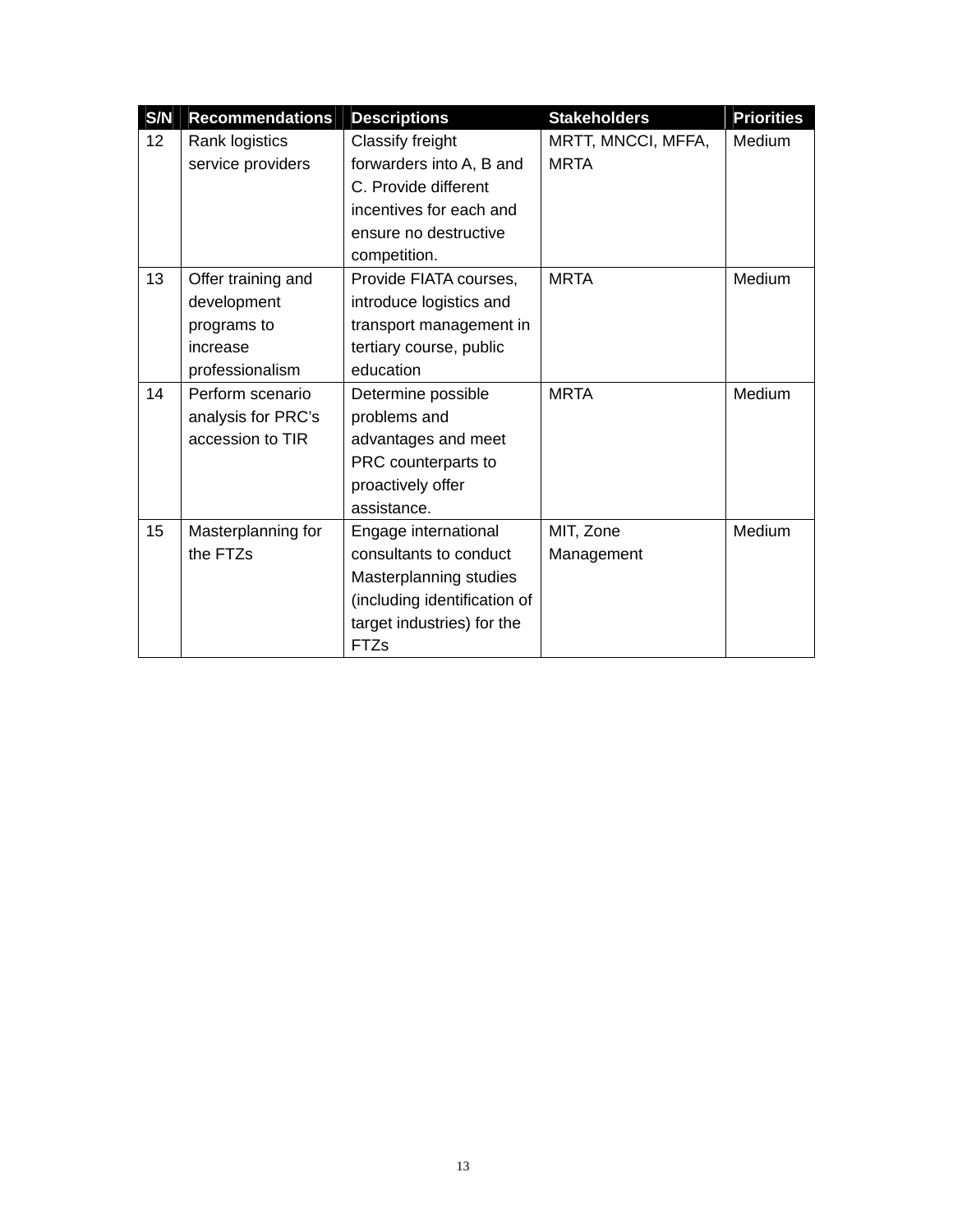# 1 INTRODUCTION AND PROJECT BACKGROUND

#### **1.1 Project Overview**

1 This technical assistance (TA) project continues the work on promoting trade facilitation and customs modernization in Mongolia as part of the ADB CAREC's Trade Facilitation Program. The overall purpose of the program is to leverage transit trade for development, and transform Central Asia and PRC's inland provinces into modern "silk roads" or "land-bridges" connecting East Asia with Europe. Towards this end, several measures and studies have been carried out under the CAREC Program, including a recently completed study on employing effective Information Communication Technology (ICT) in Mongolia's national customs system.

2 This new TA aims to add on another key dimension for a more integrated and complete trade facilitation strategy for Mongolia. This study addresses other non-trade barriers and behind-the-border constraints - specifically in trade logistics capacity (in terms of both infrastructural and manpower capacity) and s implementation.

#### **1.2 Project Scope and Outcomes**

- 3 The project consultancy covers the following major work scope and outcomes:
	- **Stock-take and analysis of the Mongolian logistics industry and its current state** Study of industry profile and practices of the logistics sector in Mongolia.
	- **Mongolia's major transport routes and its access to major export and import markets** Overview of Mongolia's economic and international/border trade profile. Positioning of Mongolia as an overland trade conduit between Russia and PRC (and possibly Kazakhstan).
	- **Identification of existing policy and operational inadequacies/impediments facing the logistics industry** Review of logistics-related trade facilitation and cooperation initiatives (such as multilateral and bilateral transit/transport agreements). Assessment of logistics and supply-chain inadequacies/impediments. Areas of weaknesses may be classified in policy and regulations, infrastructure and facilities, transport operator/carrier capacity, human resources and logistics service capacity.
	- **Recommendations to improve policy and regulatory environment for logistics** Proposed recommendations and development of a logistics strategy for Mongolia. Principal elements of the logistics strategy will include policy and regulations, infrastructure and facilities, transport operator/carrier capacity, human resources and logistics service capacity. The logistics development strategy will provide an overall "blue-print" for the regional government's policy purposes.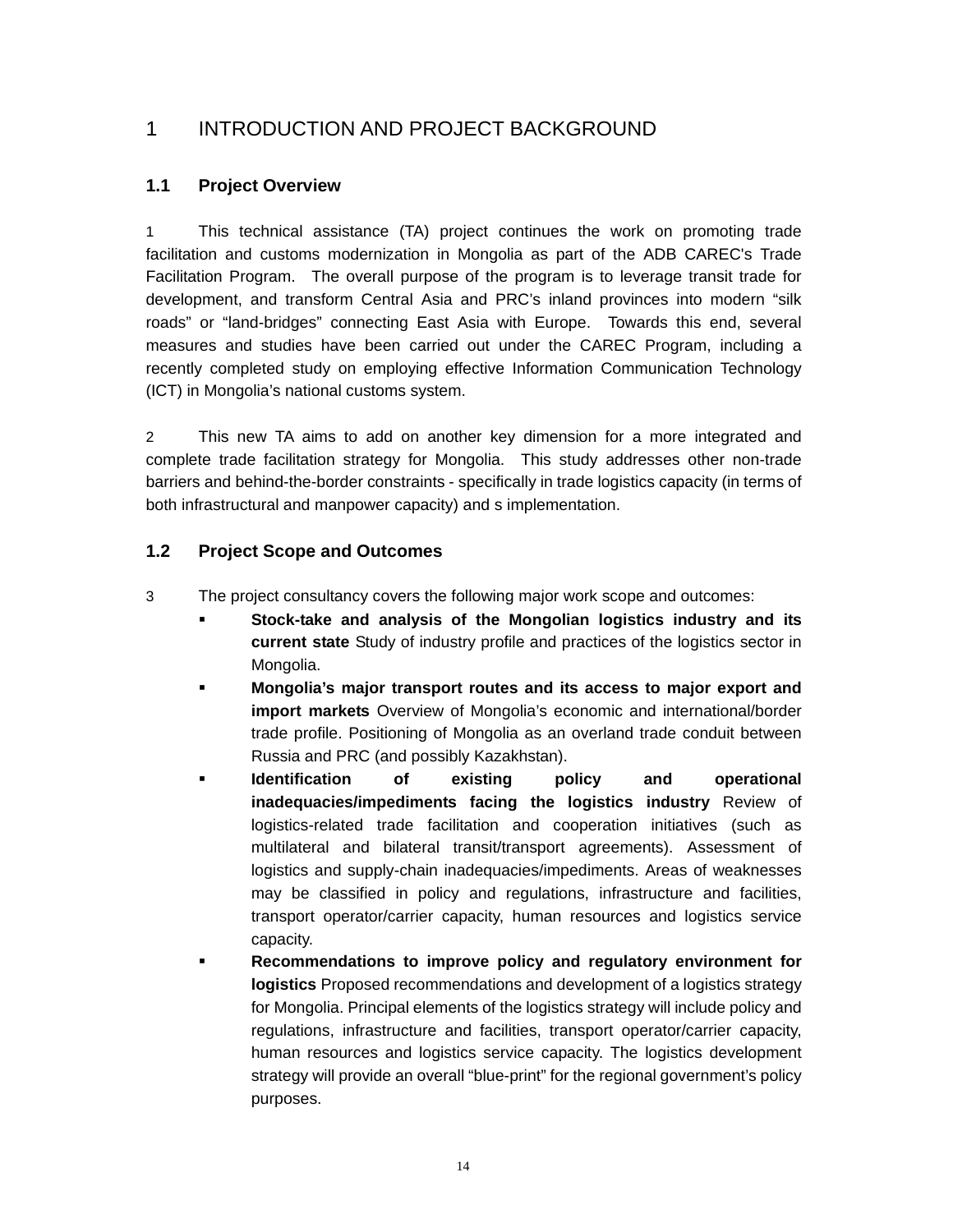- **Concrete project proposals to address logistics impediments** Identify an action plan in line with the overall recommendations for further financing and implementation – including a plausible proposal for the development of logistics centres in Mongolia.
- **Recommendations and concrete project proposals to improve the operational environment for FTZs** Proposed recommendations and project proposals to develop a comprehensive FTZ strategy for Mongolia. An action plan for successful management of FTZs will be proposed.

#### **1.3 Methodology**

4 In this study, the team conducted primary research by interviewing relevant stakeholders to obtain firsthand knowledge of the situation in Mongolia. The visits were conducted over a period of three months in February, April and June 2006. The organisations visited are listed in Annex A. The team also reviewed existing statistics, reports and other secondary information relevant to the project's terms of reference.

5 In evaluating the situation in Mongolia, the team adopted a holistic, two-pronged approach which analyzes and addresses not only the supply-side factors (in accordance to the TA Terms of Reference) but also the demand-side aspects of logistics development in the country. This is done in acknowledgement of the demand-driven nature of the logistics industry.

6 The analysis on the demand-side factors was conducted through identifying and appraising the three major industries of Mongolia, namely the mining, livestock and processed products industries. The team also looked into and assessed three free trade zones/special economic zone as potential catalysts for Mongolia's industry and economic growth. Based on the information, the consultant team will determine the country's broad logistics needs and incorporate them into demand-driven recommendations for logistics development in Mongolia. The team's findings are presented in Chapter 3: Assessments on Industry and Trade.

7 The analysis on the supply-side variables was done through an assessment of the many facets of the transportation and logistics sector, including that regarding infrastructure, regional cooperation (bilateral/multilateral agreements) and industry development. The results of this exercise are presented in Chapter 4: Assessment on Transportation and Logistics.

8 Based on the above exercise, a holistic trade logistics strategy was determined on 3 levels, namely strategic focus (transport and logistics; trade), sector focus (international transport; domestic transport; free trade zones/special economic zone; industries) and specific areas of recommendations (Europe-Mongolia Route; National Transport Plan; Container Handling Terminal; etc). This approach is illustrated in Figure 1-1 and detailed in Chapter 5: Recommendations.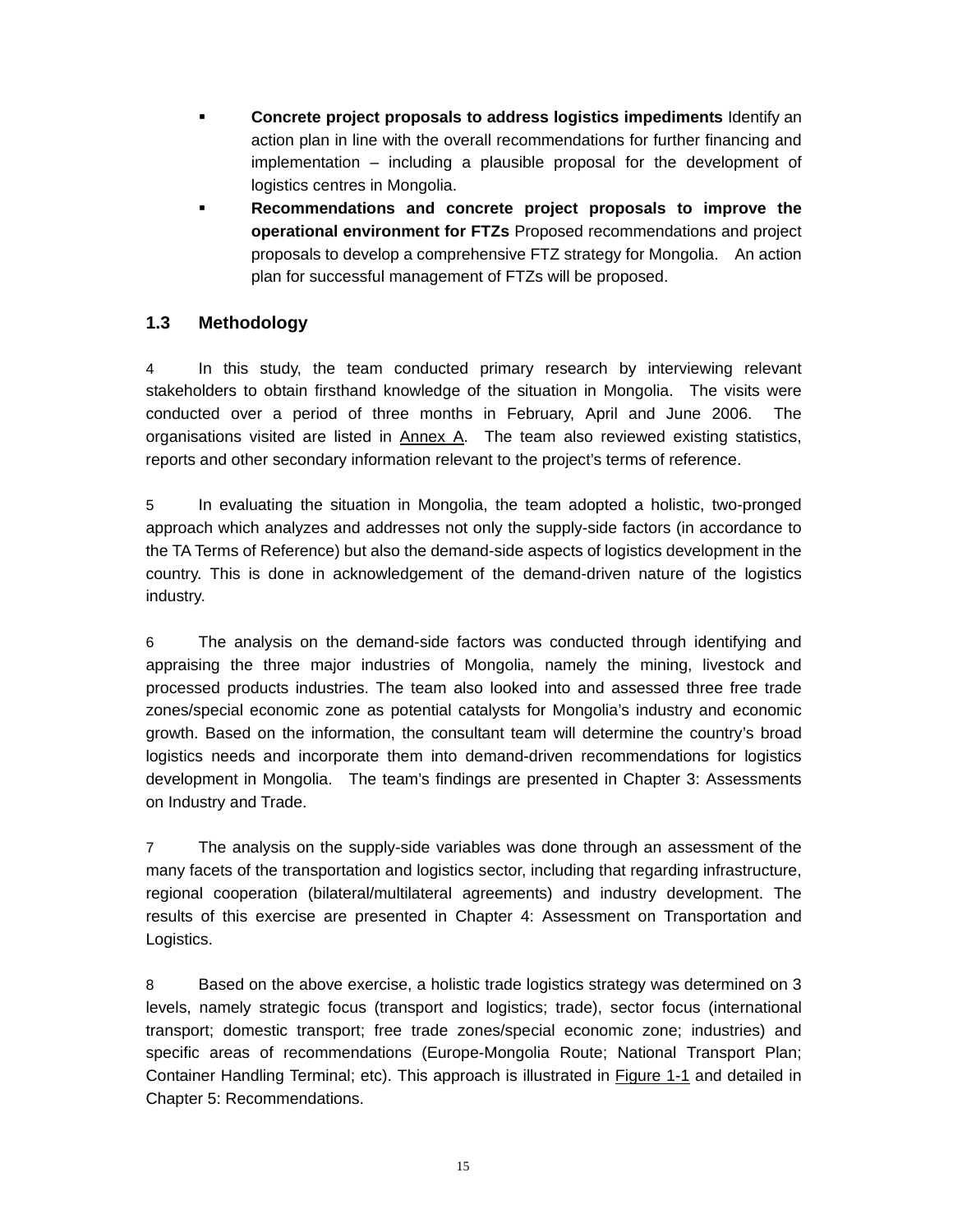

#### **Figure 1-1 Proposed Trade Logistics Strategy for Mongolia**

9 Finally, an implementation plan prioritizing these recommendations is provided in Chapter 6: Implementation Plan.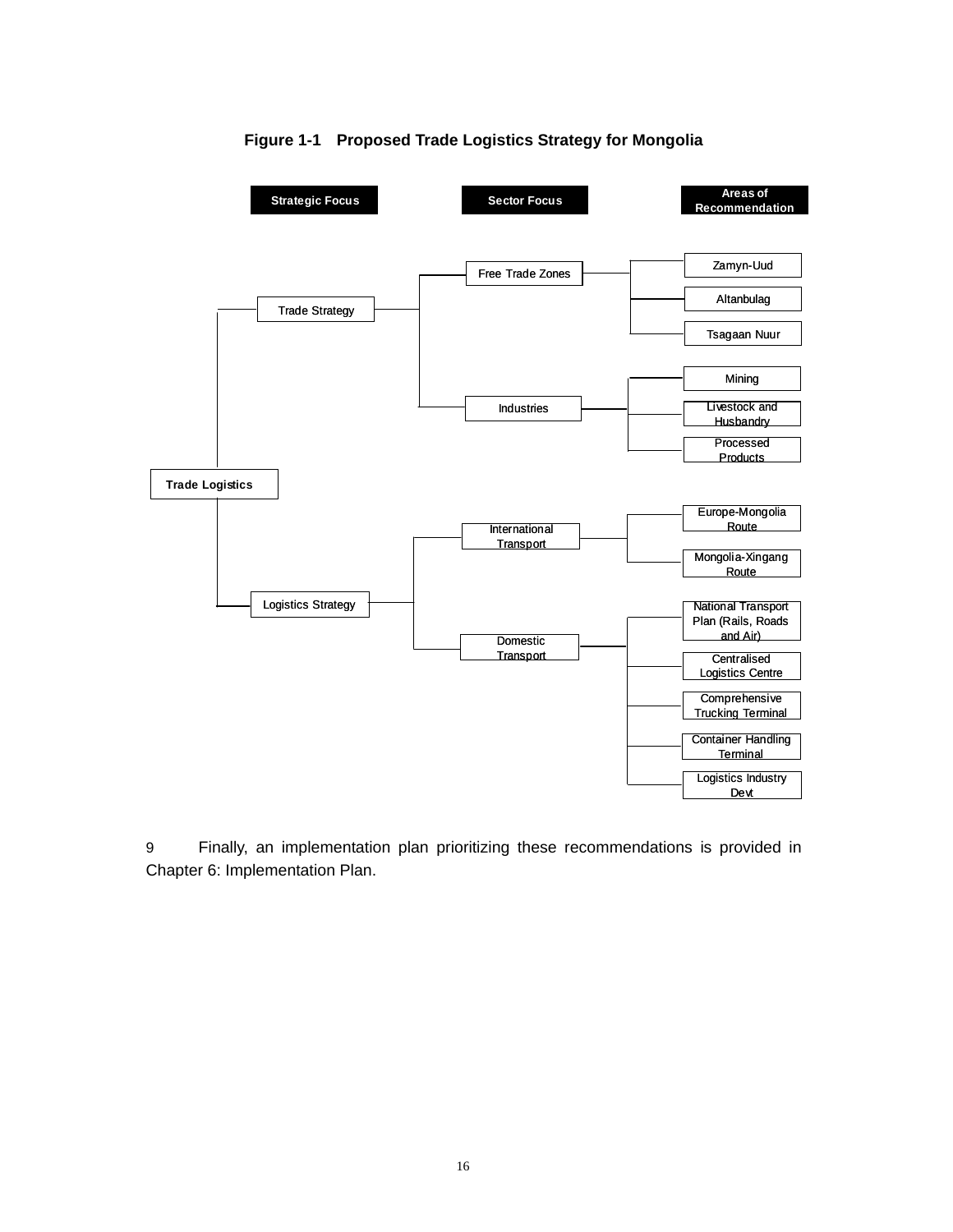# 2 COUNTRY PROFILEi

10 Located between the regional giants of Russia and PRC, Mongolia is the world's 19th largest country (with a land area of 1,564,116 km). With a population of 2.8 million (July 2006 est.), Mongolia has one of the world's lowest population densities at 2 persons per km².

11 Nearly 30% of the population resides in the capital of Ulaan Baatar, making the capital the single largest concentration of social and economic activity for the country. The main transport artery for the country would be the Trans Mongolian Railway linking the landlocked country to Russia to the north and PRC to the south. Russia and PRC are also the only neighbouring countries to Mongolia although on the western front<sup>1</sup>, Kazakhstan is only 190 km away across Russian territory.

12 Economic activities in Mongolia have traditionally been based on herding, agriculture and minerals mining. Mongolia is known to have extensive mineral deposits of copper, coal, molybdenum, tin, tungsten and gold - important exports contributing to foreign exchange earnings for the country. The Mongolian economy is still in transit from its past dependency on Soviet aid and due to its dependence on a few industries, the economy remains susceptible to external shocks.

13 The following table provides a summary of the Mongolian economy in terms of its strengths, weaknesses, opportunities and threats (SWOT analysis). This exercise will set a basis for the subsequent analysis and recommendation for Mongolia's logistics development strategy.

|                  | <b>STRENGTHS</b>                                   |                | <b>WEAKNESSES</b>                        |
|------------------|----------------------------------------------------|----------------|------------------------------------------|
|                  | Excellent mineral resources<br>of<br>coal.         | п              | Dependent on PRC for energy<br>and       |
|                  | copper, gold and energy related products           |                | minerals exports                         |
| $\blacksquare$   | Trans-Mongolian Railway                            | ٠              | Dependent on foreign direct investment   |
| $\blacksquare$   | Strong transit logistics industry<br>with          | $\blacksquare$ | Huge geography with low population       |
|                  | corridors<br>successful<br>transport<br>via        |                | density                                  |
|                  | dedicated express<br>container<br>block            | п              | Generally poor accessibility (marked by  |
|                  | train services                                     |                | low road and rail density)               |
| $\blacksquare$ . | Strong animal husbandry and cashmere               | ٠              | Under-developed infrastructure in power  |
|                  | production                                         |                | supply and water                         |
|                  | Young" and highly literate population <sup>2</sup> | ٠              | Economy is not well diversified, relying |
|                  | unexplored land mass<br>rich<br>Large<br>ın        |                | on three main sectors                    |

 $\frac{1}{1}$  Mongolia has a total border length of 8,220km. The country shares 4,677km with PRC and 3,543km with Russia.

Literacy is 97.8%. For age structure of population, 27.9% is 0 to 14 years old, 68.4% is 15 to 64 years old and 3.7% is above 65 years old.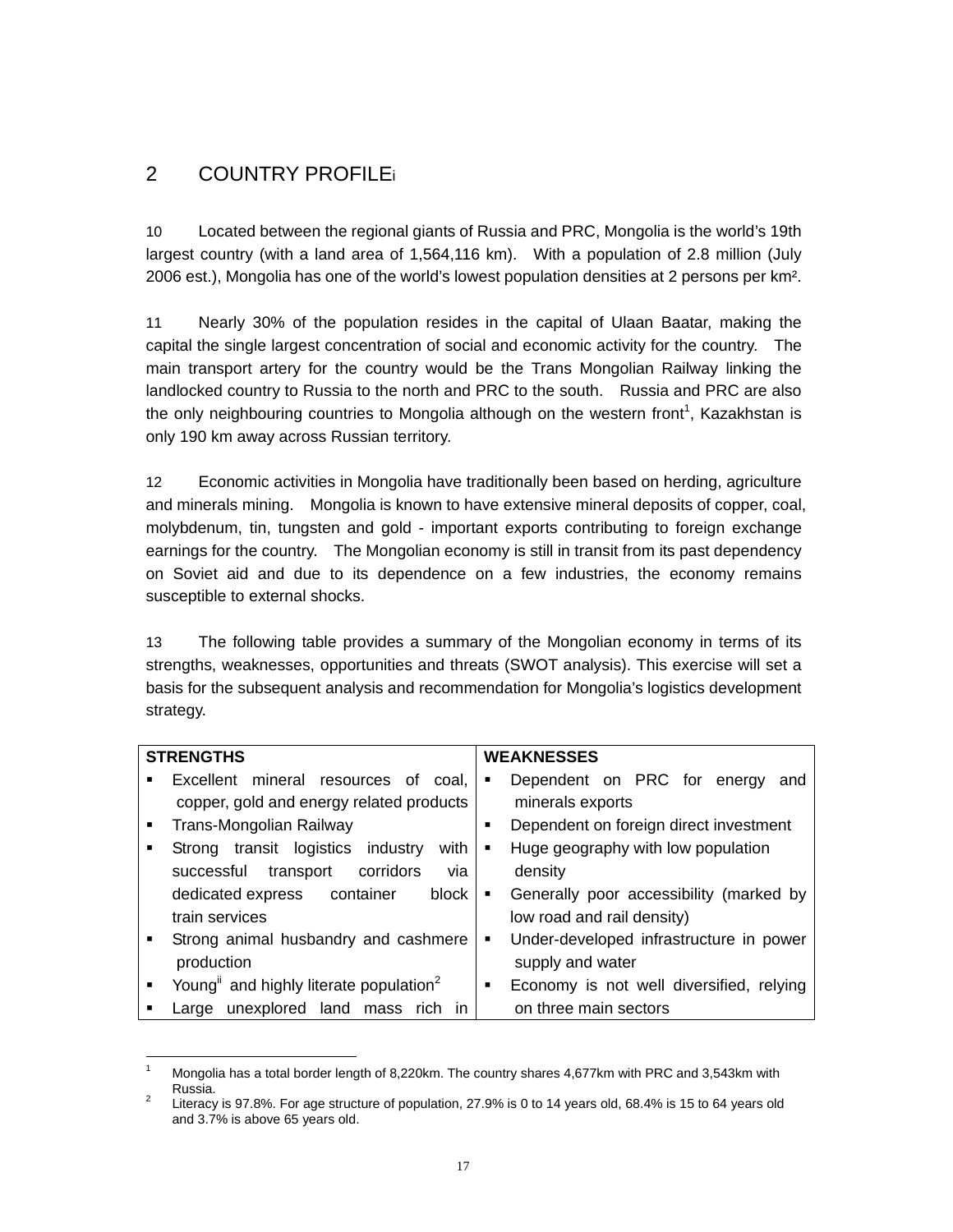|                | minerals                                                    | $\blacksquare$ | High interest rate, resulting in high cost |
|----------------|-------------------------------------------------------------|----------------|--------------------------------------------|
|                | <b>Integrated Customs Information Systems</b>               |                | of borrowing and financing for business    |
|                |                                                             | $\blacksquare$ | Dependent on Trans-Siberian Highway        |
|                |                                                             |                | for rail route                             |
|                |                                                             | $\blacksquare$ | Relies on Xingang ports in PRC for sea     |
|                |                                                             |                | route                                      |
|                |                                                             | $\blacksquare$ | Lack of industry knowledge<br>(on<br>a     |
|                |                                                             |                | company and individual level) in modern    |
|                |                                                             |                | logistics management (e.g. Incoterms,      |
|                |                                                             |                | <b>FIATA</b>                               |
|                | <b>OPPORTUNITIES</b>                                        |                | <b>THREATS</b>                             |
|                | Recent high prices for commodities                          | п              | New Euro-Asia Highway may result in        |
| $\blacksquare$ | link<br>Land<br>between<br>large<br>two                     |                | trade diversion to the south for land      |
|                | economies                                                   |                | transport                                  |
| п              | Potentially huge energy market in PRC                       | п              | Development of ports, mega carriers and    |
| ٠              | Promising<br>retail<br>and<br>commercial                    |                | containerization reduce appeal of land     |
|                | opportunities at Russian borders                            |                | transport (sea transport)                  |
| ٠              | PRC's impending accession to TIR (may                       | $\blacksquare$ | Volatile commodity prices may deter        |
|                | result in breakthrough for road transport                   |                | investments for exploration plans by       |
|                | problems in Omnogovi)                                       |                | miners                                     |
| $\blacksquare$ | Tax-free privileges for Made-in-Mongolia                    |                |                                            |
|                | exports to EU (attracts foreign firms,                      |                |                                            |
|                | <b>PRC</b><br>firms,<br>including<br>to<br>set<br><b>up</b> |                |                                            |
|                | manufacturing<br>bases<br>in<br>Mongolia)                   |                |                                            |
| п              | Development of free trade zones/special                     |                |                                            |
|                | economic zone which invariably raises                       |                |                                            |
|                | industry demand for logistics services                      |                |                                            |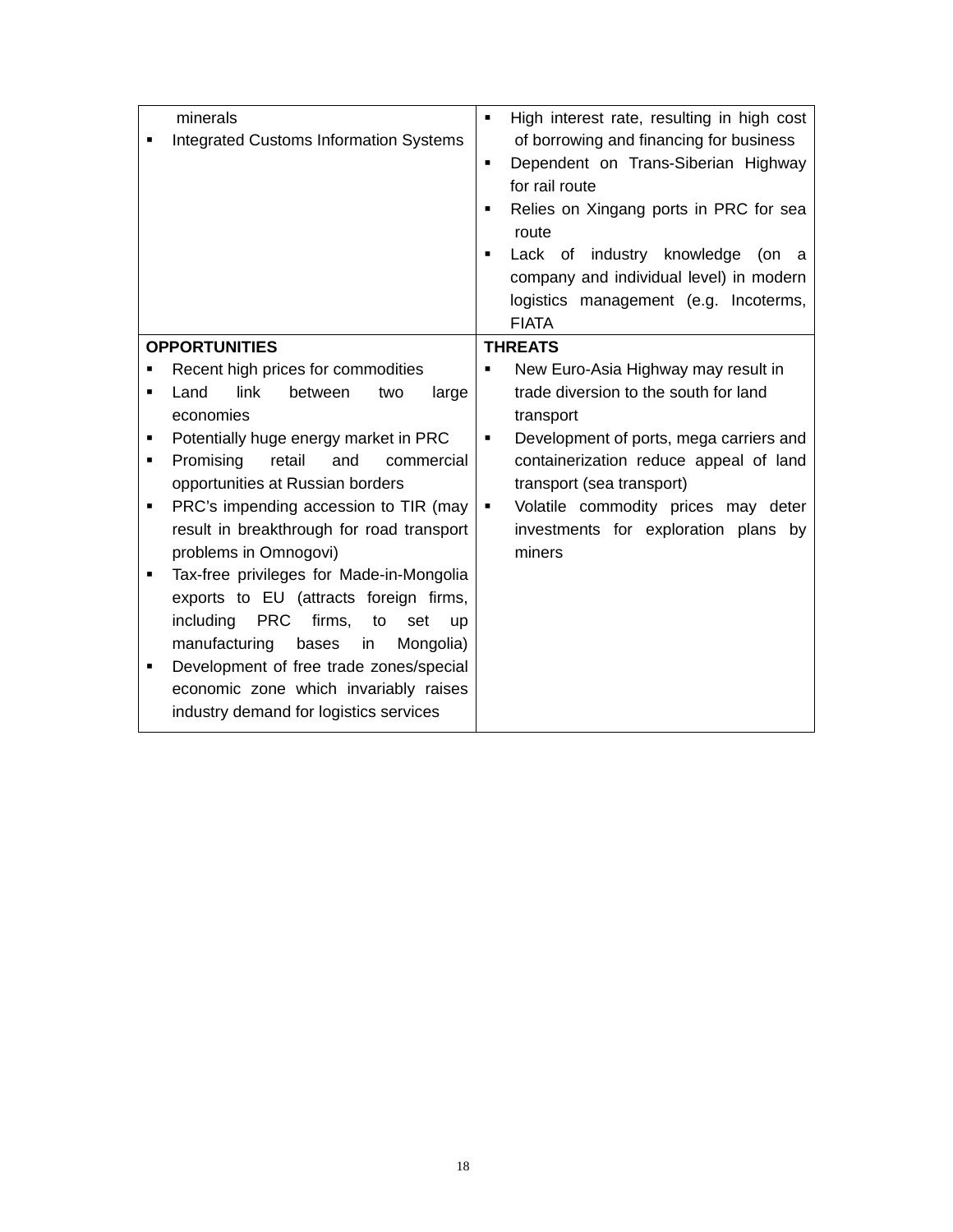# 3 ASSESSMENT ON INDUSTRY AND TRADE

#### **3.1 Mining Industry**

14 Mining is the biggest economic sector in Mongolia, contributing more than half of the country's GDP. Oil, copper, coal and gold are the major resources. In particular, two provinces rich in mineral deposits deserve mention. They are the Dornod province and the Omnogovi province (Oyu Tolgoi, Tavan Tolgoi).

15 Dornod Aimag is the third largest province with a population of 74,000, where half of them stay in the province centre called Choybalsan. The concentration of oil reserves is found in the Tamag region within Dornod. Mongolia has 24 sites with oil deposits, but Tamag is the only site with active exploration. A Chinese company called Daching has the license to mine the area and has contributed Tg. 1.4 billion to the soum so far. Dornod has five border points with Russia and PRC and is located near to the PRC railway network.

16 Towards the south of Ulaan Baatar lies the Omnogovi Province<sup>ii</sup>. Sparsely populated and with a large territory, the province is currently attracting the attention of mining companies from all over the world. In recent years, announcement of discoveries in copper, gold and coal reserves coupled with record prices for those metals in the world's commodities market have resulted in about 20 mining companies being granted licenses to conduct exploratory activities in the region. Currently, four companies had already commenced exploration activities in the region:

- Ivanhoe Mines Mongolia Inc (given two licences to mine in the area)
- **Mongol Gazar**
- **Entrée Gold ETG**
- **Troy Mongolia Resources**

17 Ivanhoe Mines Mongolia Inc (IMMI) owns the Oyu Tolgoi camp which is located 600km south of Ulaan Baatar<sup>3</sup>. <u>Box 1</u> provides details in exploratory activities by IMMI in this area. Over the past five years, Oyu Tolgoi camp had grown from a cluster of 10 gers (traditional Mongolian housing) in 2001 with 20-30 workers, to 500 gers with about 1,000 workers. The Mongolian Airline (MIAT) currently services the area by operating flights between the camp and Ulaan Baatar for IMMI employees and government officials.

18 Copper production is scheduled to start in 2008 with an estimated 7% contribution to Mongolia's GDP. This figure is expected to rise to 30% in 2009 and 40% in 2010 and expected to peak in 2016. The South Oyu reserves are also expected to double the country's GDP by 2010-2012.

 3 Oyu Tolgoi is also located 200km away from the provincial centre of Dalanzadgad and 45km away from Hanbogd soum. Hanbogd soum is a territory with a town population of 2,700 (only about 1,300 live in the town). The provincial capital of Dalanzadgad has a population of 12,000 while the provincial population is about 47,200.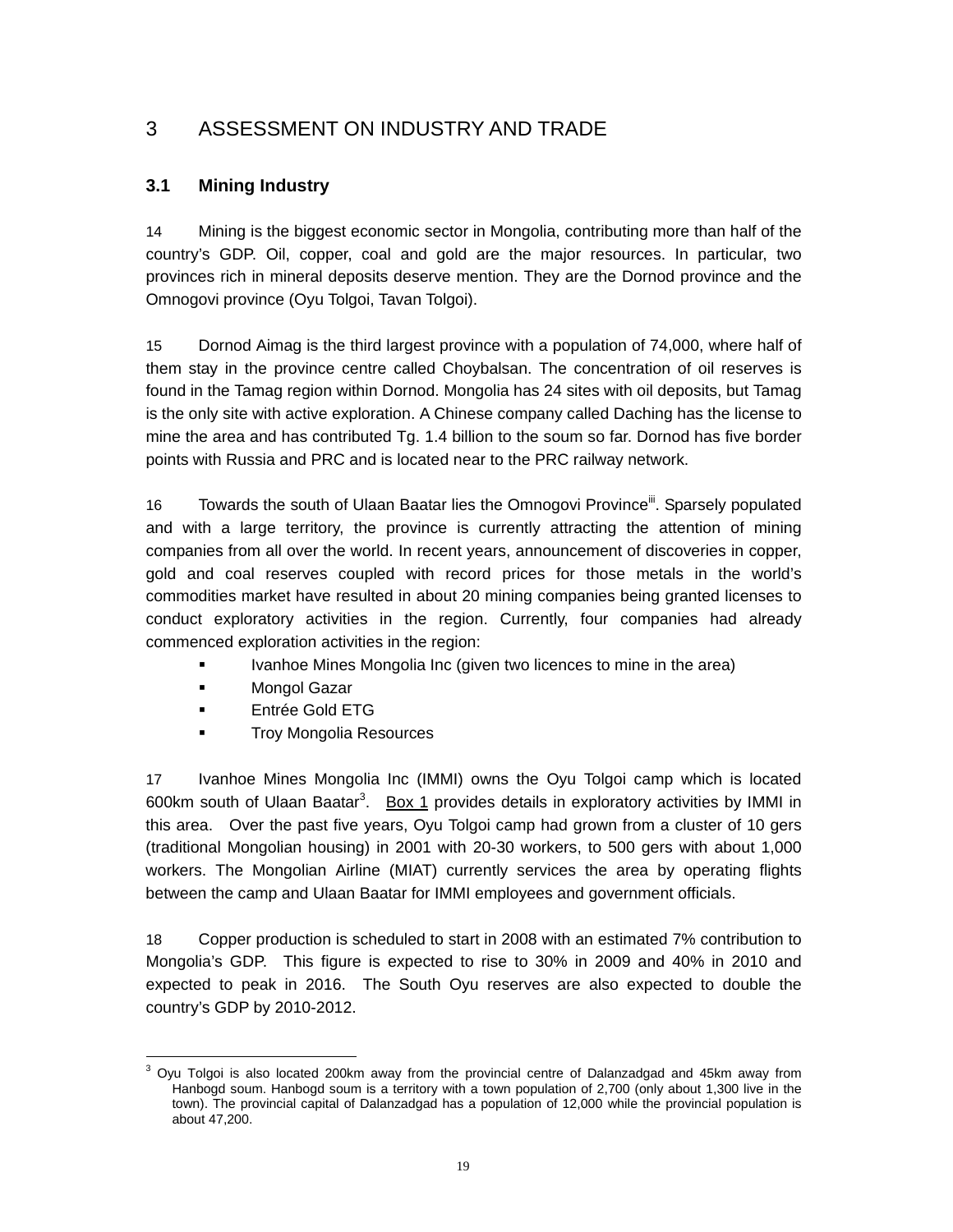#### **Box 1. Ivanhoe Mines Mongolia Inc's activities in the Omnogovi Province**

IMMI had drilled over 650,000m in its exploratory work and had spent almost US\$100 million so far. IMMI estimated that the South Oyu reserves (part of IMMI's discoveries in the region) will achieve a mining life in excess of 35 years, producing over 15 million tonnes of copper and 350 tonnes of gold. IMMI is also exploring another copper deposit near its Oyu Tolgoi camp. The Hugo Dummett reserves also indicates substantial amount of copper deposits although it will not be as big as the Southern Oyu copper reserves.

IMMI plans to spend US\$1.274 billion over the next 35 years to build sustaining plants and infrastructure. IMMI also discovered regional water aquifers under the Gobi Desert able to provide 85,000 tons of water daily for the next 40 years at Gunii Hooloi. At Golbyn Gobi, another aquifer providing 140k tons of water was also discovered. IMMI also plans to get their required power supply from Inner Mongolia for the next five years. They are also planning the construction of a coal fired power station at Tavan Tolgoi (240MW of power was expected from this planned power station).

IMMI is also studying the possibility of a smelter creating copper concentrate and a plant manufacturing copper wires, pipes and pallets. However, these huge investments are subjected to the conclusion of a stability agreement with the government. Recent tax imposed on copper concentrate has led to suggestions that copper products would not be subjected to the same level of tax as copper concentrates.

In addition to the Oyu Tolgoi camp, IMMI is also conducting exploratory works in other parts of Mongolia. The company holds about 130,000 km² of land in Mongolia.

19 To the south of the Oyu Tolgoi camp lie the Gashuun Sukhait border and customhouse (also located 280 km away from the PRC city of Bayan Obo; 500 km away from Inner Mongolia's provincial capital of Huhehaote City (Hohhot); and 450 km away from another major industrial city of PRC, Baotou – all 3 cities are currently importing coal from Mongolia). The Gashuun Sukhait border is open daily for goods freight (for immigration, it is only open for the first 20 days of each quarter). Most of the cargo freight is transported by trucks – most of such cargo consists of coal which is obtained from the Tavan Tolgoi mines located 260km away from the border. Currently, imports through this the border is mainly for IMMI's operations at Oyu Tolgoi. With the commencement of the copper mining at Oyu Tolgoi camp soon in 2007, copper exports to PRC via the Gashuun Sukhait customhouse are expected to add bustle to the border activities.

20 At present, there exist some disputes over freight forwarding activities in the Tavan Tolgoi area. While Mongolian drivers are permitted to drive up to only 100km beyond the PRC border, PRC trucks are now driving up to Tavan Tolgoi itself which is more than 260 km away from the border. This appears to be a violation of the bilateral transport agreement signed between Mongolia and PRC and Mongolian freight forwarders have now raised this matter to the government.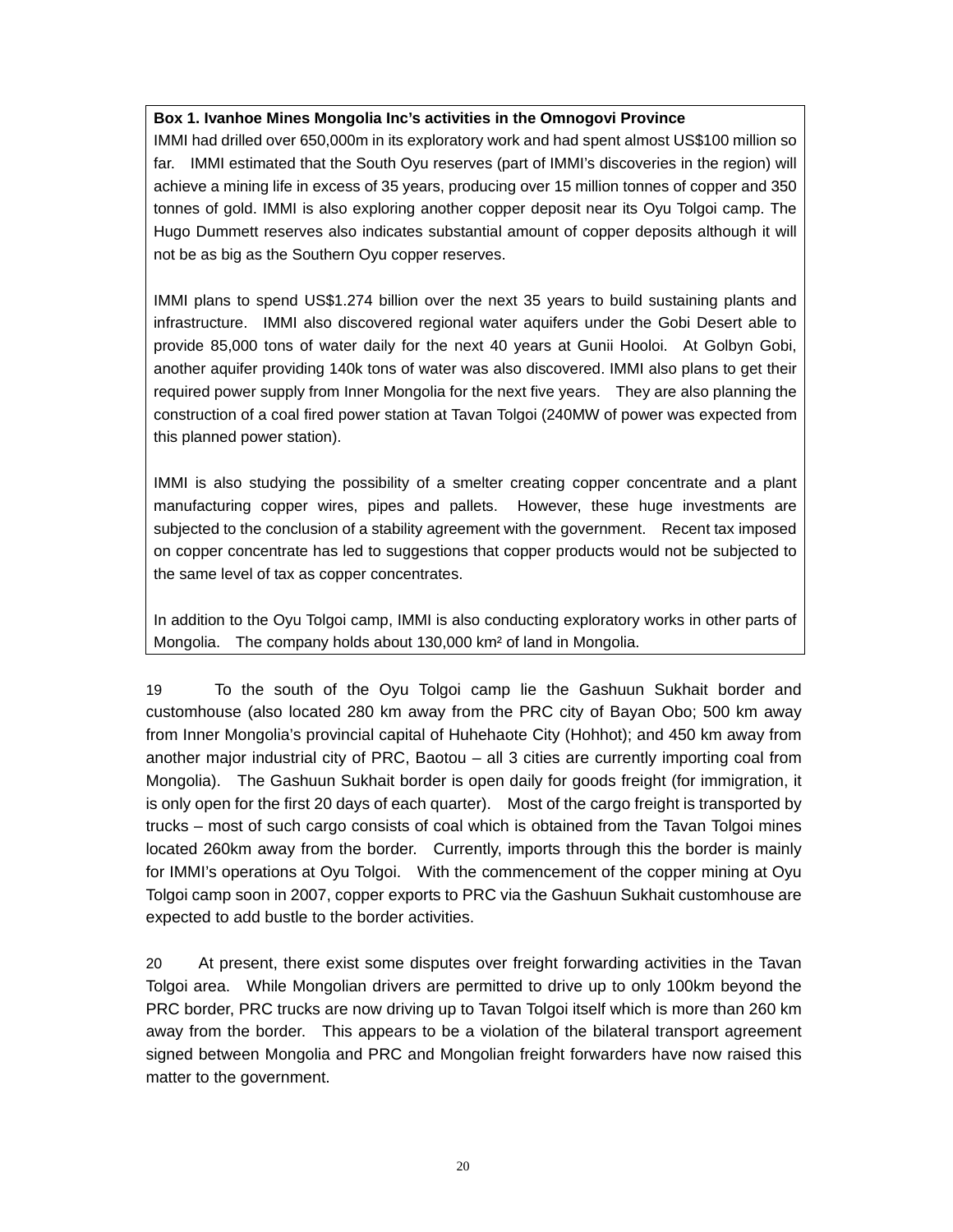21 Overall, the Omnogovi Province holds much economic potential for Mongolia. IMMI's activities in the region have already resulted in US\$5 million paid to the Mongolian government in income taxes, duties and fees. In addition, about US\$6 million were paid as license fees. 4,000 direct and indirect jobs were also created, of which 91% went to Mongolians. About half of the Mongolian workers are from the South Gobi region. In total, IMMI projects revenues of US\$7.9 billion to the Mongolia government over the lifetime of the mines.

22 IMMI has further plans for the to Omnogovi Province. In particular, it is proposing the development of a new city in Hanbogd soum for IMMI's employees (IMMI plans to take strategic investments in infrastructural projects in this new city such as power supply, roads, schools etc). In addition to the new city, IMMI also plans to construct a permanent mining town to house 3,000 IMMI staff and another industrial town where commercial and industrial activities can be established under the auspices of a free trade zones/special economic zone. While there is no existing free trade zone development plans for this province, IMMI management has voiced an interest in a similar set-up which will provide a positive fiscal environment. In view of this observation, it is recommended that the Mongolian government look into such zone development possibilities through a preliminary private-public discussion on feasibility issues.

#### **3.2 Livestock Industry**

23 The livestock industry is another key industry for Mongolia. Serving mainly the Russian market, the industry is vulnerable to variables in terms of weather, animal diseases as well as human factors.

24 While there is overall potential, the industry currently faces several challenges. The smaller meat traders in the Selenge province for example, tends to face discrimination from the Russian customs office in Ulan Ude and Irkutsk who exercise very strict standards on meat imports. A slight discrepancy in the cargo manifest can trigger a withholding of the consignment.

25 The livestock market is also heavily controlled on the Russian side. Mongolian meat suppliers are required to sell through selected Russian enterprises. Currently, only 14 Mongolian factories have the licence to export and they can only supply to 6 meat-processing plants in Russia's Ural region. Holding monopolistic control, these Russian companies depress the purchase price from the Mongolians while still enjoying high market consumer prices. Last but not least, Mongolian meat exports are subject to a Russian quota of 60,000 tons annually. A 60% tariff will be levied on any excess exports – thus capping the growth potential of Mongolian exports to this market.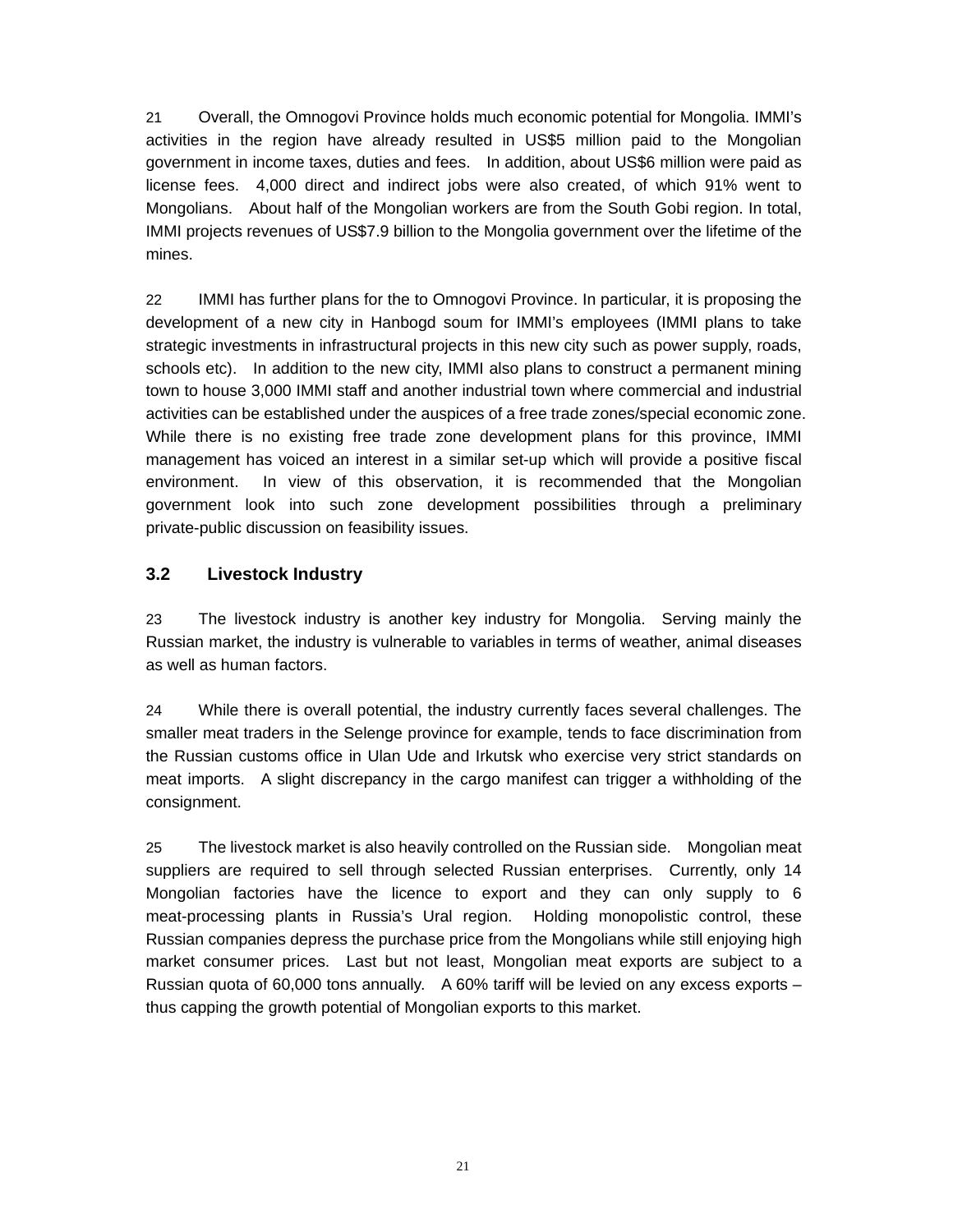#### **3.3 Processed Products Industry**

26 The next major industry in Mongolia is that of processed products, in particular the timber and cashmere sectors. The timber industry is more of a transit processing industry whereby the raw materials are imported from Russia (through Altanbulag and Sukhbaatar, and then to Zamyn-Uud) for processing before being sent further to PRC for more value-added processing. In Mongolia, the processing is done in customs special zones. There is also an active furniture-making cluster in the industry town of Darhan.

27 The cashmere industry, on the other hand, is a home-grown sector with an abundant supply of raw material from local goats. At present, the biggest exporter of cashmere is Gobi Corporation. According to Gobi Corporation, cashmere exports tend to suffer from burdensome inspections and export documentation requirements. In addition to the standard contract, packing list, commercial invoice, certificate of origin (C/O) and the quality certificate, two additional documents are required for semi-finished products - namely the Veterinary certificate and the SSIA (State Specialised Inspection Agency) certificate. The SSIA certificate, which takes one week to process, is the main source of delays in documentation clearance.

28 There are now two existing export routings for Mongolia's cashmere to overseas markets which are mostly in Japan and Europe. The exporters may choose to either export northwards on the Trans-Siberian railway and traverse over Russia to the final destination, or southwards by rail through the Zamyn-Uud border to the PRC port of Xingang. The latter option will include subsequent sea freight to either the ports in Japan or Rotterdam before being sent on land (either road or rail) to the retail shops.

29 Though the Trans-Siberian route would appear to be physically shorter, the time and costs of this journey is similar to that of the multimodal alternative through the PRC port (see Figure 3-1 for the time and cost estimates). This is because the Trans-Siberian route less developed and is subject to more customs as well as schedule delays and inflexibility. For instance, a reservation on the train carriage requires one month's advance notice while that for the sea route requires only 7 to 10 days of notice.

| <b>Transportation Mode</b>    | Time, Days | Cost, US\$ |  |  |
|-------------------------------|------------|------------|--|--|
| <b>Trans-Siberian Highway</b> | $30-40$    | 2.300      |  |  |
| Multi-modal (rail/sea/land)   | $30-40$    | 2,000      |  |  |

**Figure 3-1 Costs of sending a TEU over two modes of transport**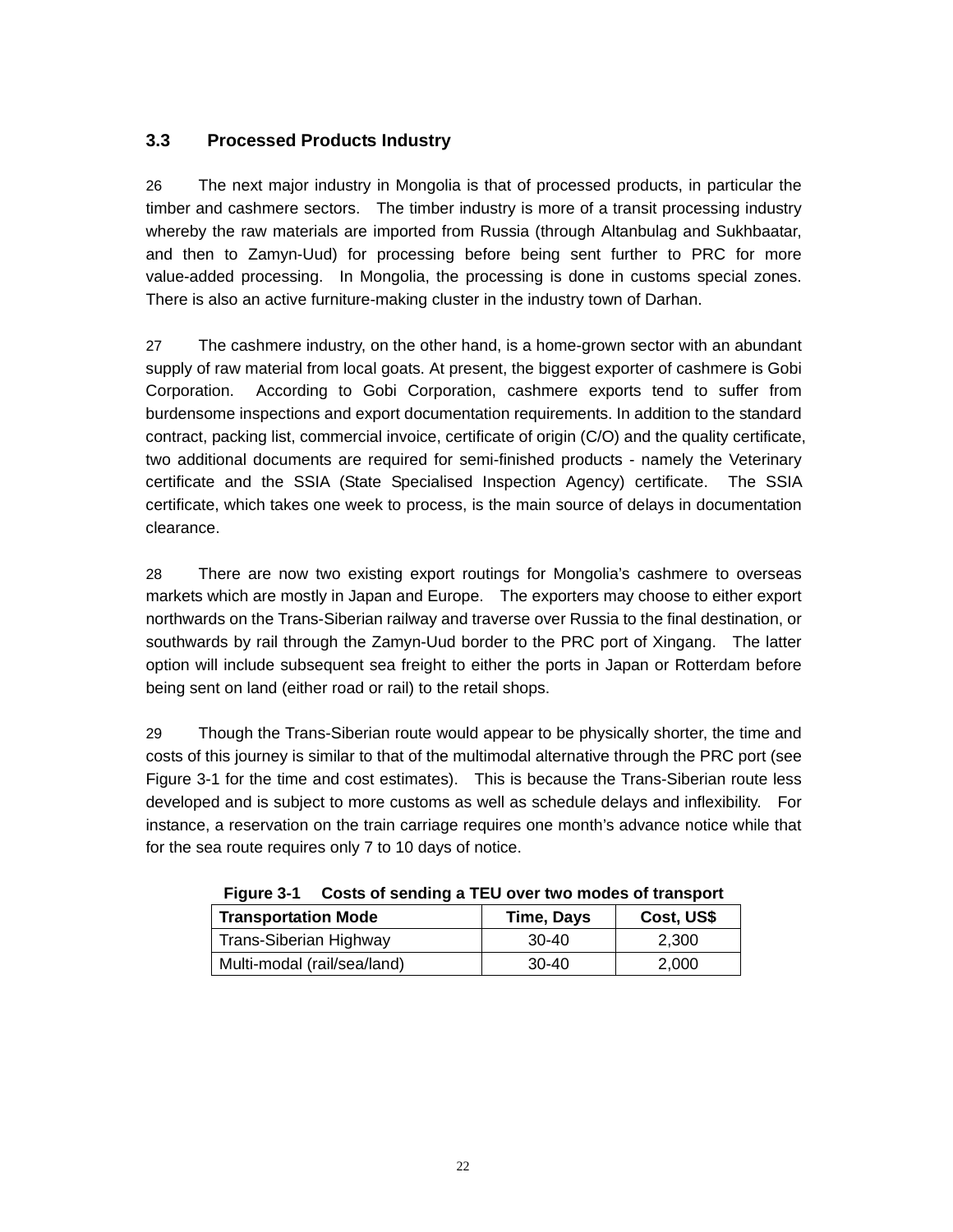### **3.4 Free Trade Zones/Special Economic Zone (FTZs/SEZ)**

30 Free Trade Zones (FTZs) have an important part to play in the development of a country's logistics industry. By jumpstarting a cluster of economic activities, FTZs help drive up the demand and growth of the supporting logistics sector.

31 FTZs are essentially special zones where (some) normal trade barriers such as import or export tariffs do not apply. Usually, such zones are set up in relatively underdeveloped parts of the host country, the rationale being that the zones will attract investors where they are most needed for employment and wealth creation. In addition to reduced bureaucracy, these set-ups usually offer attractive incentives such as tax holidays to the investors.

32 In Mongolia, the government has designated three areas, Altanbulag, Zamyn-Uud and Tsagaan-Nuur, for FTZ establishment. The Zamyn-Uud FTZ had been upgraded to Special Economic Zone (SEZ) with greater range of economic activities. The following assesses each of them and the findings from this analysis will be used in subsequent recommendations on Mongolia's logistics development.

#### **3.4.1 Zamyn-Uud SEZ**

33 The Zamyn-Uud SEZ is located in Zamyn-Uud border point town in the southern part of Mongolia. It is located about in 780 km from Ulaan Baatar and 230 km from Saynshand, the centre of Dornogobi province and 8 km from Erlian town of PRC. Zamyn-Uud is a border town with a population of about 7,000.

34 The Russia-Mongolia-PRC international railway network goes through Zamyn-Uud. Currently transportation between Zamyn-Uud and Ulaan Baatar is via rail. From Choyr to Ulaan Baatar, there is no road linking both points currently, thus no means of intermodal transport to let freight forwarders exercise flexibility in transport.

35 The Zamyn-Uud SEZ was set up in 2004 with the objectives of industrial, commercial and tourism development. Currently, it is a piece of empty land (900 hectares) with no planned development. West Paradise (WP), a company from the British Virgin Islands, was given the right to develop the SEZ but they have yet to commence operations. The MIT has the power to withdraw or cancel the contract if WP does not reveal any concrete plans and actions.

36 There are also over 70 trade and service centres, 13 hotels and four banks currently in service in Zamyn-Uud. The main activity in Zamyn-Uud is related to trade with PRC. The town of Zamyn-Uud is an important location for exports and imports. Although there is a large customhouse in Zamyn-Uud, there are no logistics facilities currently as goods move in and out of customs quickly.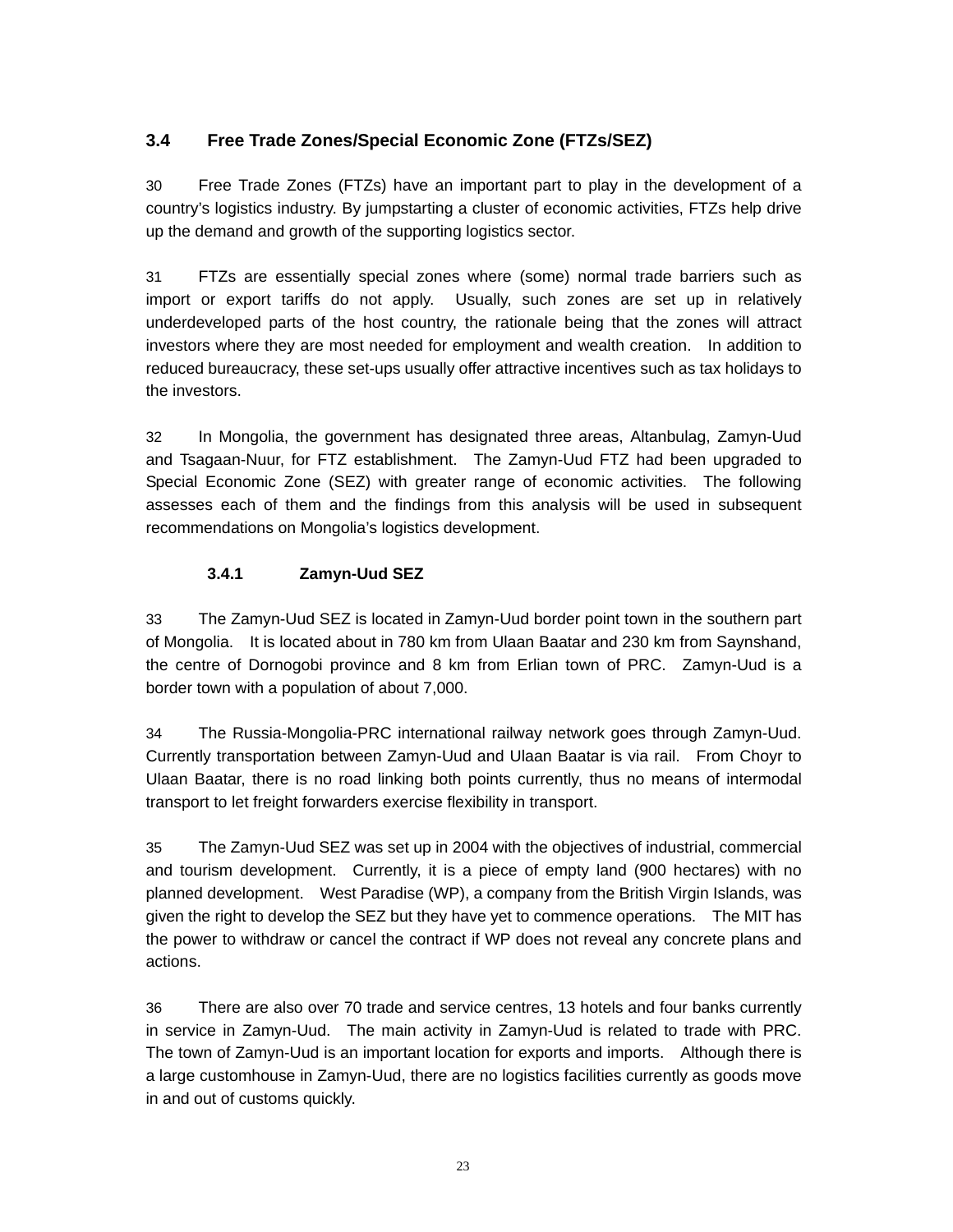37 The customhouse has about 160 employees deployed over five custom inspection sites. The customhouse operates 24-hr daily with three shifts for its officers. About one million passengers pass through the customs yearly. The customhouse also inspected about 250,000 vehicles last year (vehicles include trucks, cars, trains; each block train with about 50 wagons is considered as one vehicle).

38 Figures from MCGA (2004) indicated that Zamyn-Uud is the most active customhouse after the Ulaan Baatar customhouse. Exports were valued at US\$12million while imports were US\$66million. The total rail capacity for Zamyn-Uud is about 12.1 million tons of cargo yearly. Most of the cargo comprises transit goods such as timber and oil products. Mongolia exports mainly coal and refined copper and tin.

39 Containers coming in either via rail or truck are delivered to the transhipment area located about 4.5 km away from the customhouse.

40 The clearance process and time required are dependent on the cargo. Cargo of a larger amount and higher variety of products will take a longer time to process, require up to three days in certain instances. Local customs officials had cited certain shipments could contain more than 70 varieties of goods and some traders include personal items in their goods, thus resulting in delays in clearance. Goods coming in through the border can be either cleared at Zamyn-Uud or Ulaan Baatar. Those to be cleared at Ulaan Baatar would be sealed at Zamyn-Uud and sent on to the capital.

41 Located near the customhouse is an x-ray facility for trucks entering Mongolia from the Chinese border. This facility is newly built and has greatly reduced the time required to check on the vehicles. Drivers will be required to park their vehicles within the x-ray machine and wait outside the facility for the x-ray scan. According to the local customs officers, In optimal working conditions, the entire process will take about only three minutes for each vehicle to be cleared.

42 There are also two transhipment centres at the customhouse. The older transhipment centre caters mainly for coal shipment while the newer centre caters to containers and other products. There are three container-moving machines manned by trained operators to move containers between trucks and trains. In addition to the containers, goods were also transported via pallet or individually by workers, depending on the type of goods to be moved.

43 Goods are moved into the transhipment centre on an ad-hoc basis. The railway would usually inform customs about 30 minutes before the goods arrived to make confirmation. About 50-60 wagons and 40-50 containers are moved within the transhipment centre daily.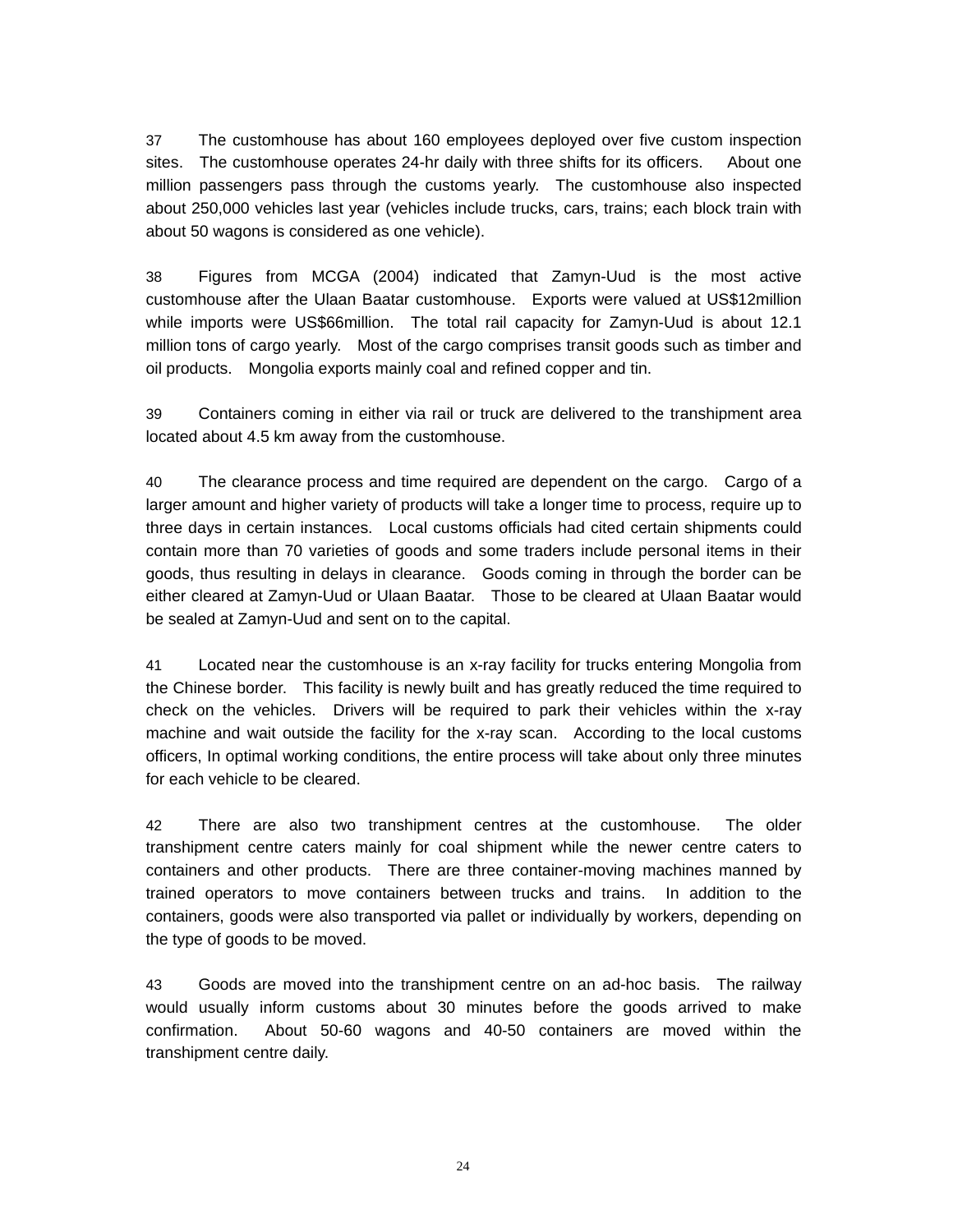44 Local officials are looking forward to new technologies and management techniques to improve the efficiency of cargo movement. The introduction of GAMAS has sped up the clearance process. The use of the x-ray machine has also reduced container checks to three minutes per container. The customs office is further currently working on the introduction of risk management to further improve the process.

45 The Mongolia Railways operates 24 hours daily and the rail operations in Erlian, PRC, also have 24-hour operations. There are two railway tracks at Zamyn-Uud station catering to the difference between the Chinese and Mongolian rail tracks. The Chinese rail tracks are narrower at 1,435 mm. The Mongolian rail tracks follow the Russian standard at 1,520mm.

46 Chinese exports coming in through Zamyn-Uud or local goods exported to PRC are transferred via two methods. One method would be to change the wheels of the train and this is done only at the Chinese side (at Erlian). The other method would be to tranship the goods with the unloading and loading done on the Mongolian end.

47 The time spent on loading and unloading would be dependent on the types of goods being moved. In the case of containers, the time required would be about five minutes as the station has the necessary machines to move the containers. The station handles about 15,000 – 20,000 containers yearly and the containers could be transported either via train or truck.

#### **3.4.2 Altanbulag FTZ**

48 The Altanbulag FTZ is located in the northern part of Mongolia with a planned area of 500 hectares. Adjacent to Khiagt border port of Russia, the FTZ is expected to contain residential, commercial and entertainment facilities and amenities, besides being a trade hub for Russian-Mongolian trade.

49 The Russia-Mongolia-PRC international railway network goes through Sukhbataar and is about 24km away from the Altanbulag FTZ site. The area is also linked to Ulaan Baatar via a paved two-lane highway.

50 Promotion activities for this FTZ were already announced, and so far the FTZ had attracted the interests of Chinese, Korean and Singaporean firms. Local officials hoped that decisions would be made in June 2006 on the confirmation of investors. This included a tender for infrastructure construction in the FTZ, as well as investment for building plants and factories.

51 Currently, the FTZ is fenced up and works are ongoing to resolve the issue of the supply of water and electricity to the area. The land had underground water supply. Studies could be made to utilize this local source. Electricity and power supply also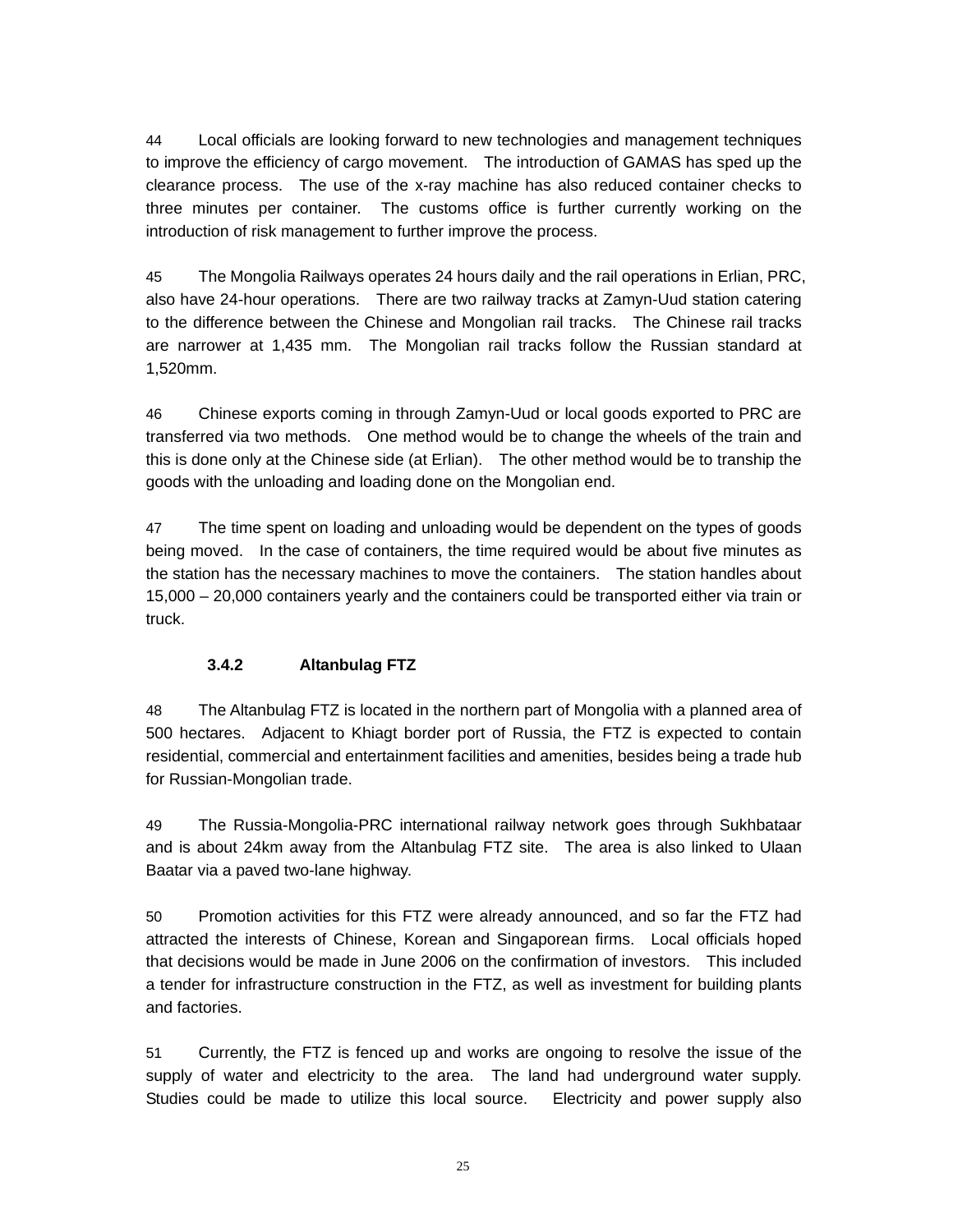needed to be established to facilitate the potential investors. There are currently no buildings or ongoing construction on the FTZ site. Major investment in infrastructure and management capability will be required for the FTZ to commence commercial activities.

52 In legal and administrative areas, all regulations concerning Altanbulag FTZ had been endorsed, covering areas such as land use, financial incentives such as tax holidays etc.

53 The local authorities had not identified any target industry for the FTZ but wood and garment industries were discussed as potential areas for investment.

54 Despite the current lack of developments in the FTZ, Altanbulag has potential for FTZ implementation due to its location near Sukhbaatar, Darhan and Erdenet, major economic activity hubs in northern Mongolia.

55 In these cities, there are light industries such as a flour processing mill, a cement factory, a sheepskin processing plant, a steel plant, a meat processing factory, flour mill and a number of small producers of bakery products, confectionaries, dairy products, soft drinks and beverages. Multinational companies from Russia, Japan, Bulgaria, Poland, Hungary and Czech Republic are present in these cities.

56 In recent years, Mongolia has experienced faster economic development compared to the neighbouring Russian towns and cities $4$ . Thus, it is possible to develop Altanbulag successfully into a regional trade, tourism and industrial centre although that is dependent on Russia's trade policy for the neighbouring regions. If Russia opens her trade policy and reduces non-tariff barriers, with accompanying improvements in bilateral transport agreements, Altanbulag could attract Russian visitors and investors, thus enhancing her chance of success. The biggest city near to the border, the Russian city of Ulan Ude (with 350,000 people) located 270 km north of Altanbulag, can also be a source of visitors to Altanbulag.

57 14 customs officers work at the customhouse and each day, there are about 66 cars, 120 passengers and 40 cargo trucks passing through Altanbulag. Data from the MCGA (2004) indicated that the Selenge province, with the Altanbulag customhouse, is an important link in the country's trade network. Imports were estimated at US\$48.5million while exports were US\$2million. The main import products were foodstuff and automobile spare parts.

58 The customs office has a few customs brokers such as Tuushin, and two banks for currency exchange. There are two X-ray machines available to facilitate customs and security checks.

 $\frac{1}{4}$  For example, Altanbulag operates 12 hotels, while Sukhbaatar operates 20 hotels. The Russian town of Hiagt has only one restaurant and no hotel.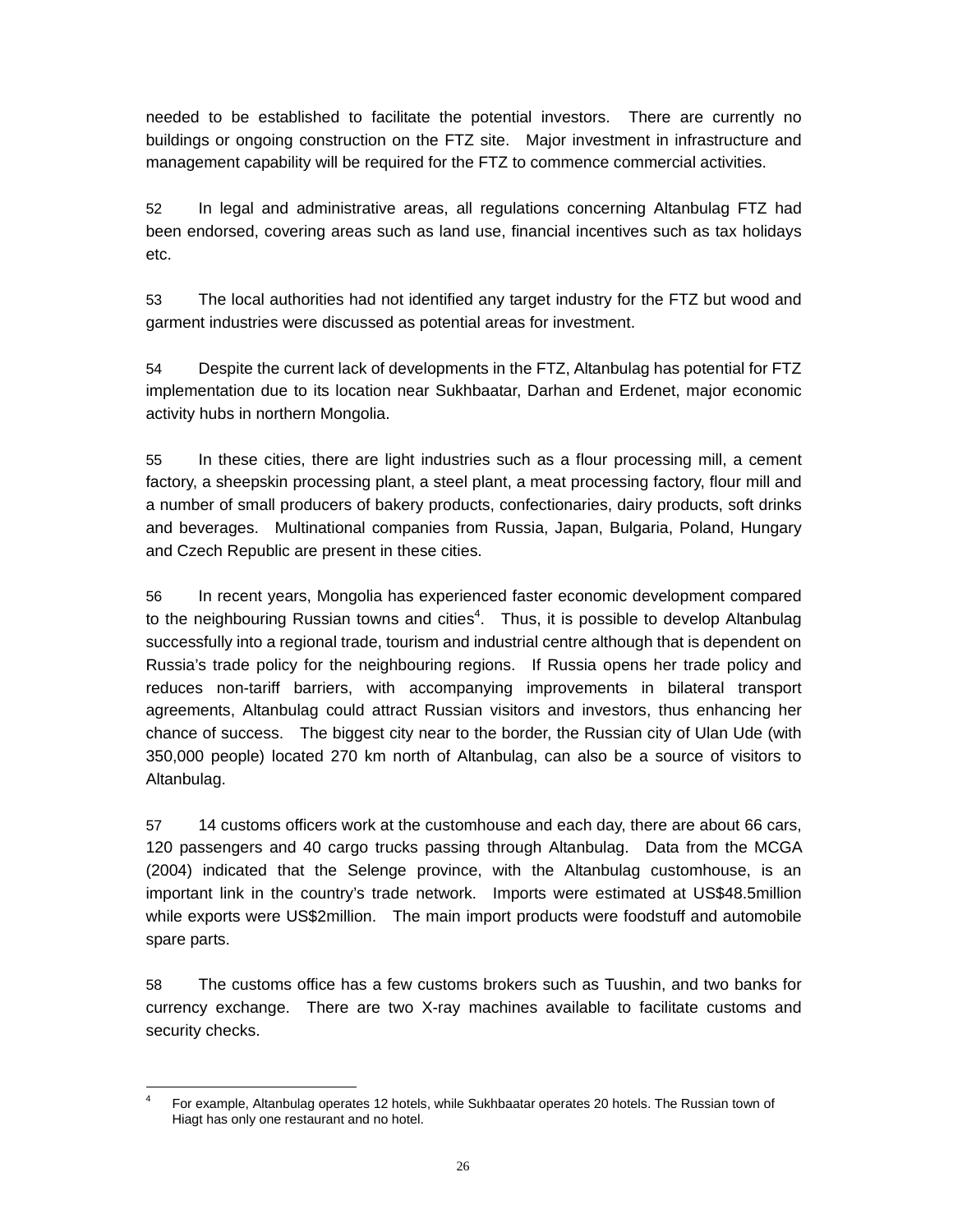59 Presently, Mongolian drivers are not allowed to enter Russian territory. On the other hand, Russian drivers can enter Mongolia through Altanbulag and proceed down to as far as Sukhbaatar. Russian drivers carrying foodstuff like eggs can also drive to Ulaan Baatar directly.

60 Russian trucks entering Mongolia would first stop at the Altanbulag Customhouse upon crossing the border. The Russian drivers would go to a small sentry with their passports, where a customs officer would provide a book for sign in/out. The driver would manually sign in, filling out details such as names, truck plate numbers etc. After making the manual data entry, the driver would then drive and stop at the customs office about 500 meters away. He would enter the premises with his declaration forms and documents, and complete the necessary procedures to clear his goods.

61 There are no local area network (LAN) facilities at the sentry point. There is a potential to install a workstation connected to LAN for monitoring cargo movement, which can help to increase productivity by eliminating the need to constantly updating and maintaining of manual records.

#### **3.4.3 Tsagaan-Nuur FTZ**

62 The Tsagaan Nuur FTZ was established in November 2005 to catalyze the development of the western region of Mongolia. The FTZ is located 68km away from the Bayan Ulgii provincial town and about 1,720 km away from Ulaan Baatar. It is located about 32 km away from the Russian border, 250 km from the Chinese border and 190 km away from the Kazakhstan (through Russian property). The FTZ is about 708.4 hectares in size and is on flat land covered with pebble and rocky soil. Two rivers flowing by on the west and north sides of the FTZ form the water supplies for the zone.

63 The northwest region's main economic activities are food processing, livestock and animal husbandry. The local officials shared that climate changes and extreme weathers (drought and heavy snow) in recent years have resulted in loss of livestock. As herding is the main source of income for the region, there is an importance and urgency to diversifying the economic activities of the region.

64 Tsagaan Nuur is a mountainous area and the Tsagaan Nuur FTZ is located in a strategic location within the Bayan Ulgii province where a 260km road (AH4) connecting Russian and PRC (shortest such connecting route) would be constructed.

65 The Millennium Road, a long road connecting the east and west regions of Mongolia are in the midst of construction. Rail construction is not considered as the distance is too long and the cost would be too high. In addition, there is no connecting rail on both the Russian and Chinese sides, thus further reducing the viability of the project.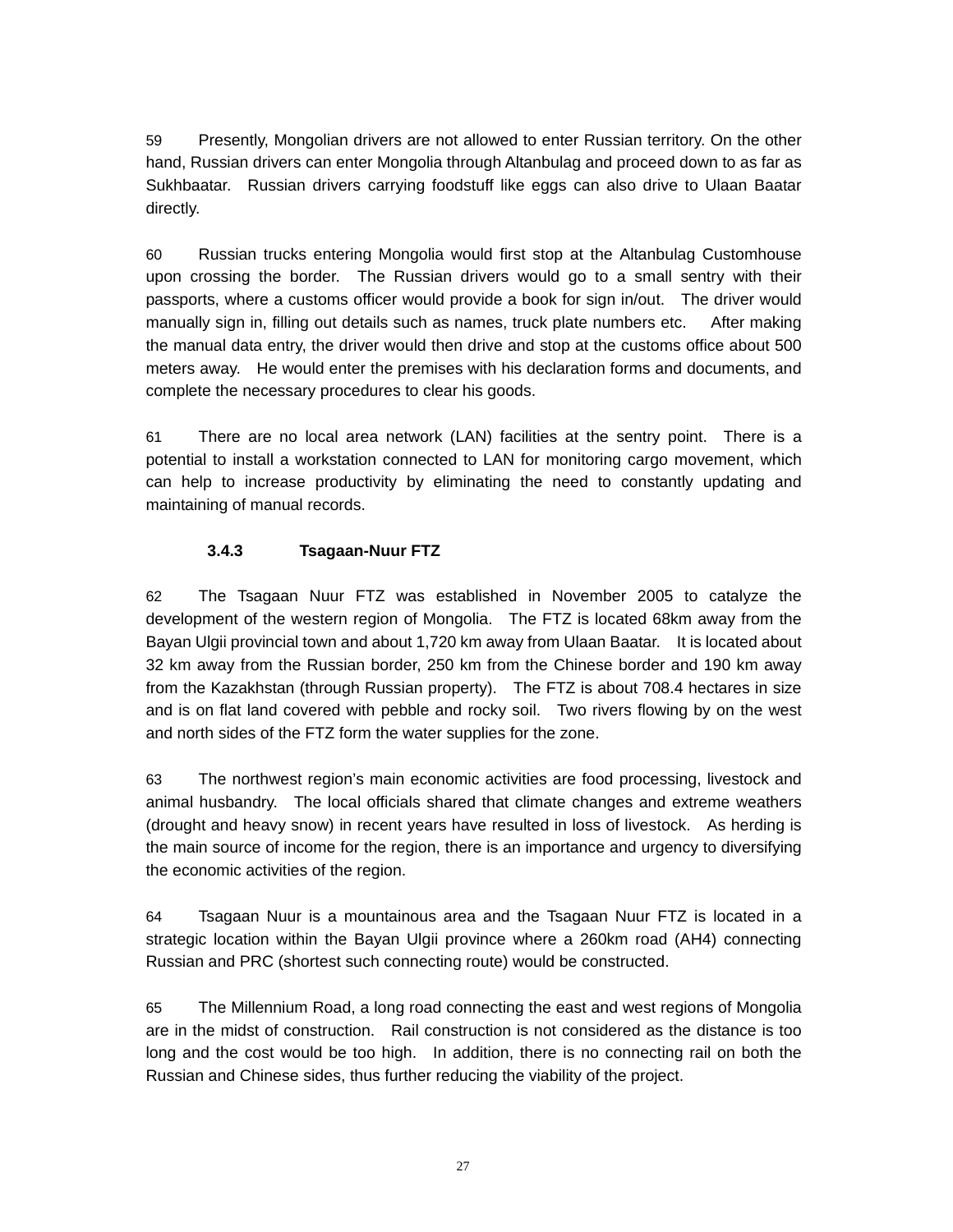66 The MIT aims to first establish the FTZ and from that basis, develop the region. From 2006 – 2010, they will be focusing on wholesale network development. The emphasis was to develop transit trade with PRC and Russia. The wholesale network would cover the range of economic activities ranging from raw materials related to end consumer product delivery.

67 The FTZ also encompasses the village of Nogoon nuur soum. There are about 20 buildings in the area with a secondary school, hospital, kindergarten, a hotel, storage facilities, petroleum base and a military base. As at the end of 2004, there were 312 families of about 1,626 people living in the area. However, the population had been dwindling in the area due to the lack of economic opportunities and harsh conditions.

68 Road conditions in the FTZ are underdeveloped with only dirt roads available. At certain points, dirt roads are also not available with drivers having to navigate over rough and unmarked terrains. The lack of paved roads means that a 100km journey can take up to 2-3 hours to complete.

69 The customhouse at Tsagaan Nuur is newly constructed and opened in September 2005 at a cost of Tg. 3 billion. Covering about 2.7 hectares in size, the customhouse has 18 CCTV cameras and five types of alarm system (including fire and theft). In addition, the customhouse also has motion detectors along the border fence to detect smugglers throwing goods over the fence. A cargo scanner catering for incoming passengers from Russia is used to facilitate customs and security checks.

70 Data (2004) furnished by the MCGA indicated that trade going through Tsagaan Nuur formed a very small portion of the national export and import figures. For 2004, about US\$5.4 million of imports and US\$722,000 worth of exports were recorded in this region. This amount represents the smallest of the three FTZs discussed in this report.

71 Exports include wool, meat, coal and molybdenum (a type of mineral). Transit goods from Kazakhstan to PRC included cashmere, wool and goatskins while transit goods from Russia to PRC consist mainly of scrap metal and timber. Transit goods are moved only during summer. Wheat is also imported from Russia and Kazakhstan for processing into flour in Bayan Ulgii, while sheep wool is semi-processed into wool and then re-exported to the United Kingdom.

72 According to the local officials, imports from Russia include flour, petrol, foodstuff, construction materials and camel products. These goods are mainly finished products and imported for Bayan Ulgii only (and not for other parts of Mongolia including Ulaan Baatar).

73 Open only from Monday to Saturday (9am to 7pm), the customhouse has a traffic density of about 50-60 passengers, 10 light cars and five trucks daily. About 16 customs officers are on duty daily. For passengers and cargos arriving at the customhouse outside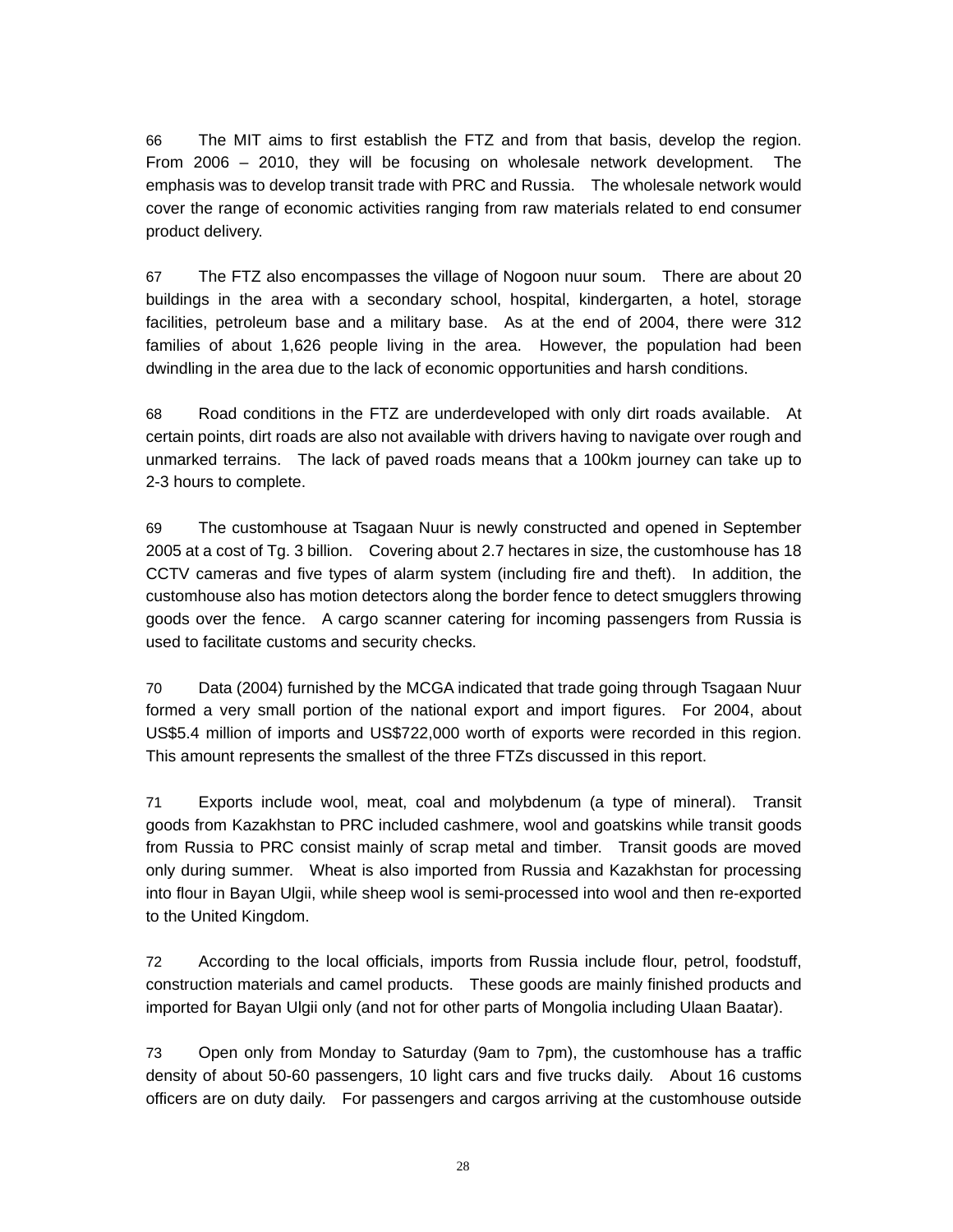operating hours, the drivers and the passengers would have to spend their time in the border town (about 120 households with 400 people) and wait for the customhouse to resume operations.

74 In September 2006, a fibre optics link will replace the existing dial-up connection between the customhouse and the Bayan Ulgii provincial town.

75 The governmental agencies operating at the customhouse include the border troops, specialised inspection agency and customs. The border troops currently oversee the duties of issuing visas for foreigners but they would be relinquishing this duty over to the immigration authorities in June 2006.

76 Customs check usually involved about 15-20 minutes for documents while the time taken for physical inspection would be dependent on the type of goods being imported. Cargo with many different varieties would take about 1-2 hours. In most cases, the customs would conduct 100% physical inspection on the goods.

#### **3.4.4 Summary Comparisons of the Three Free Zones**

77 Figure 4-1 provides a succinct summary of the attributes of the three FTZ/SEZ sites in terms of land size, population, utilities, transport infrastructure, communications, industry focus, current developments, location, etc.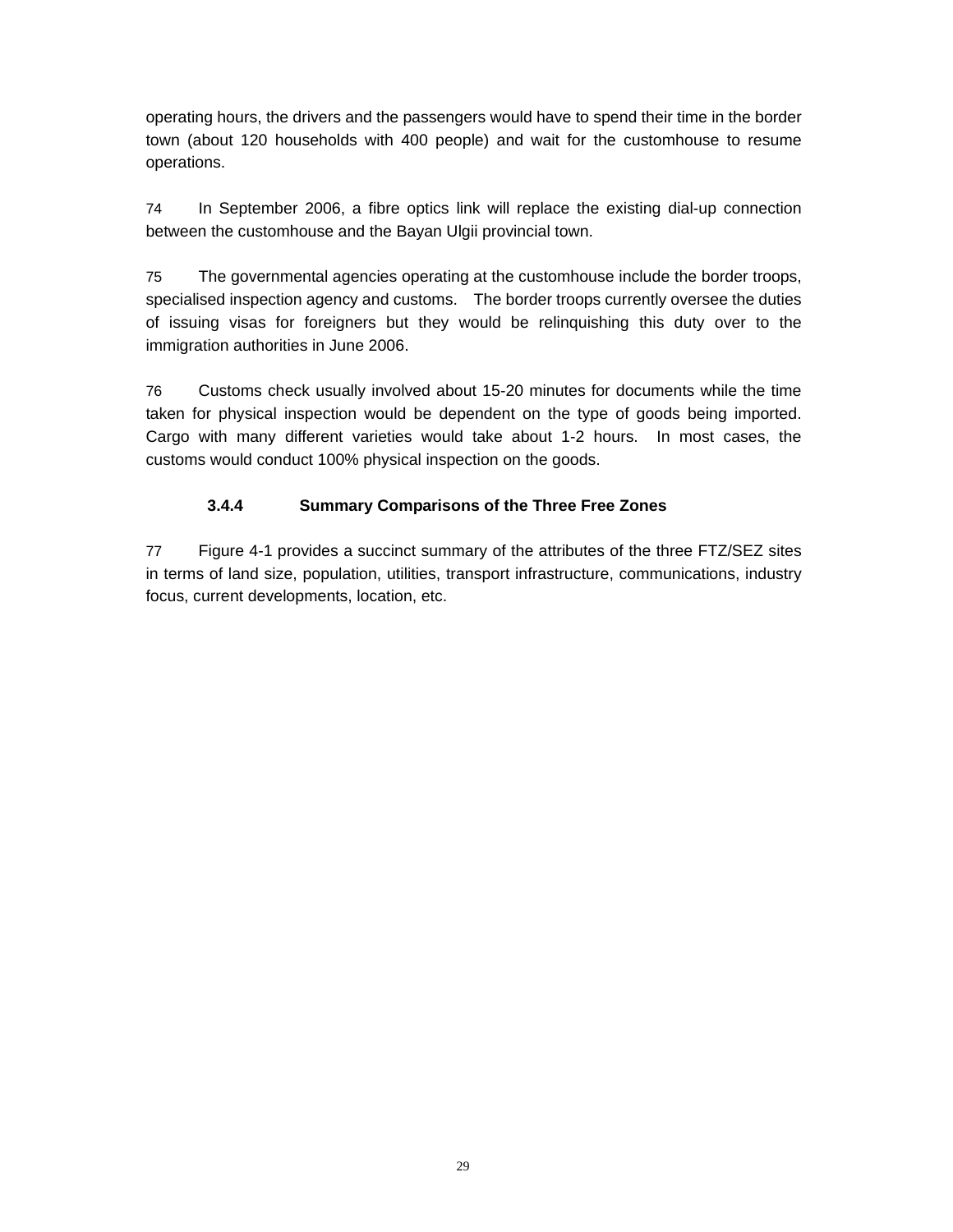|                                                        | Zamyn-Uud                                                | Altanbulag                                                                                                 | <b>Tsagaannuur</b>                                           |
|--------------------------------------------------------|----------------------------------------------------------|------------------------------------------------------------------------------------------------------------|--------------------------------------------------------------|
| Land size                                              | 900 hectares                                             | 500 hectares                                                                                               | 700 hectares                                                 |
| Population where<br>FTZ is located                     | 7,000                                                    | 4,000                                                                                                      | 1,600                                                        |
| Available population                                   | Dornogovi province (52,000)                              | Sukhbaatar City (23,000);<br>Selenge province (100,000)                                                    | Bayan Olgii province (98,900)                                |
| Electricity                                            | 100kWt electricity transmitting<br>line and sub-station  | 110kWt with 10sub stations                                                                                 |                                                              |
| Heating                                                | 10 boiler houses for heat<br>production and distribution |                                                                                                            |                                                              |
| Location                                               | 780km from UB                                            | 335km from UB                                                                                              | 1720km from UB                                               |
| Nearest Mongolian<br>City                              |                                                          | Subhbaatar City                                                                                            | Ulgii                                                        |
| <b>Nearest Foreign</b><br><b>Cities and Population</b> | 3km from Erlian                                          | Khiagt border port                                                                                         |                                                              |
| Railway                                                | Russia-Mongolia-China rail                               | Russia-Mongolia-China rail                                                                                 | No                                                           |
| <b>Planned rail</b>                                    |                                                          |                                                                                                            |                                                              |
| Roads                                                  | Earth roads to UB                                        | Paved roads to UB                                                                                          | Dirt tracks                                                  |
| Planned roads                                          | Millennium Road                                          |                                                                                                            | Millennium Road                                              |
| Nearest border                                         | China                                                    | Russia                                                                                                     | Russia / China                                               |
| Imports (2004)                                         | \$12,240,943                                             | \$48,449,589                                                                                               | \$5,426,983                                                  |
| Exports (2004)                                         | \$66,579,923                                             | \$2,005,874                                                                                                | \$722,002                                                    |
| Communications                                         | High speed fibre optic cable and<br>VSAT system          |                                                                                                            | Dial up                                                      |
| <b>Existing Industries</b>                             | Transit trade, hospitality, banking                      | Animal Husbandry, Meat<br>products, Transit trade. Light<br>manufacturing, FMCG<br>production, Hospitality | Animal husbandry. Animal feed<br>production, Wool processing |
| Possible industries                                    | Logistics hub,<br>Tourism/Entertainment Zone             | Tourism/Entertainment Zone,<br>Timber processing centre                                                    | Transit route,                                               |
| Upgrades                                               | Cargo terminal, Infrastructural<br>Devt                  | Infrastructural devt, Roads                                                                                | Infrastructural devt (road, water,<br>electricity)           |
| Recommendations                                        | of FTZ                                                   | Appoint new manager, identify obj Appoint new manager, identify obj<br>of FTZ                              | Review location of FTZ, identify<br>obj of FTZ               |
|                                                        |                                                          |                                                                                                            |                                                              |

**Figure 3-2 Cross Comparisons of the three Free Trade Zones/Special Economic Zone**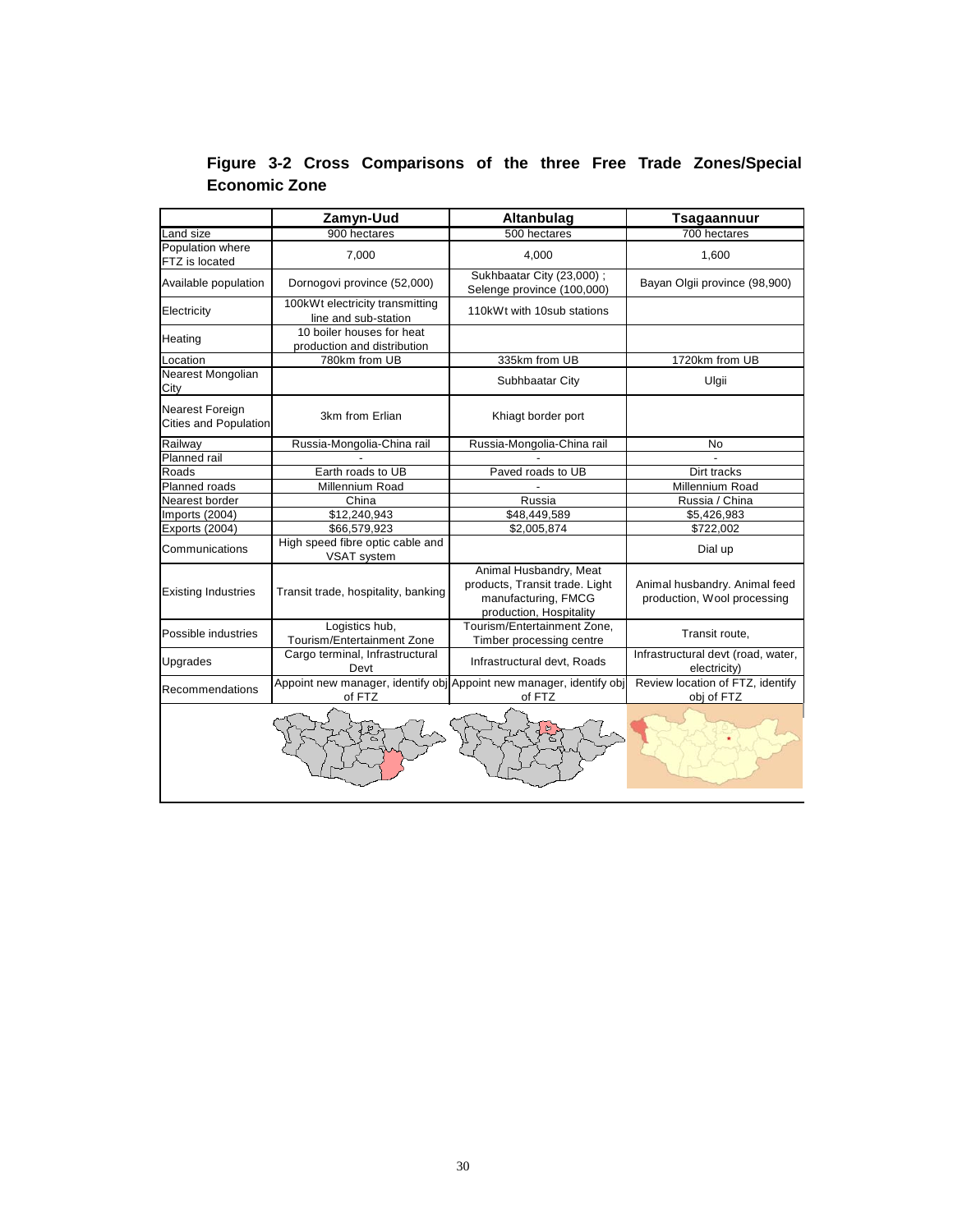78 From the above table, it is clear that Zamyn-Uud and Altanbulag are both considerably stronger vis-à-vis Tsagaan Nuur in transport infrastructure (both having access to the Russia-Mongolia-PRC rail) as well as in the trade and transit trade business. Further analysis would show that among the three locations, Zamyn-Uud has the strongest attributes and highest potential as a SEZ site. Such an assessment is illustrated in Figure 3-3 below.

79 The three circles represent the three different FTZ/SEZ sites. The variables of comparison are industry competitiveness (breadth and depth of the supporting local industries in the area); accessibility (how well the site is connected at the regional and local level, and whether it is served by intermodal options); and market potential (site's proximity to major local or cross border markets). The attributes most in favour of Zamyn-Uud are its proximity to the huge Chinese market, its strong transport links (including to the Millennium Road networks), its large existing business activity base and strong transit traffic. Finally, the shade of the colour indicates the relative risk in terms of investments and finance for each FTZ/SEZ. The lighter it is, the less is the degree of risk.



**Figure 3-3 Assessment of Mongolia's three FTZ/SEZ**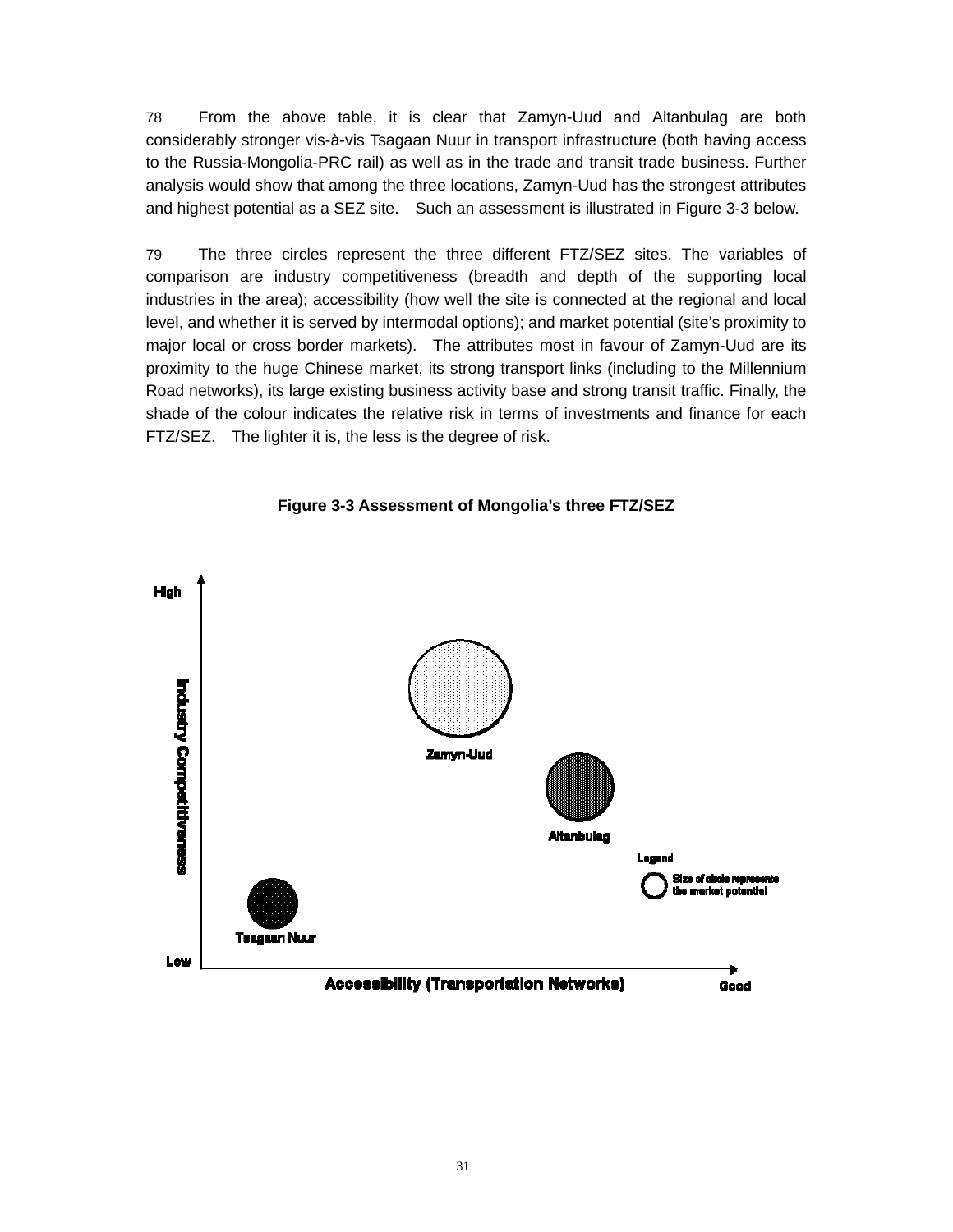# 4 ASSESSMENT ON TRANSPORTATION AND LOGISTICS

#### **4.1 Major Transport Routes in the Region**

80 In North Asia, there are two major land transport routes linking Asia and Europe. They are the **Trans-Siberian Railway/Highway** and the **New Euro-Asia Railway/Highway** (illustrated in Figure 4-1). The former links Europe through Russia and Mongolia (the section of the railway within Mongolia runs in a north-south direction and spans 1,110km) to PRC. The latter links Europe through Russia and then Kazakhstan (via Mongolia) to PRC.



**Figure 4-1 Trans-Asian Railways**

81 The Trans-Siberian Highway spans nearly the width of Russia, stretching over 10,500 km from St. Petersburg (west) to Nakhodka (east). The road was largely unfinished up till early 2004. Today, there is still a 1,000 km section near Lake Baikal that lacks proper paved roads and is covered by forest, making it difficult for vehicles to pass through.

82 Running alongside the Trans-Siberian Highway is the Trans-Siberian Railway which is a network of railways connecting Russia to Mongolia and PRC. This railway consists of three tributary routes. The main route runs from Moscow to Vladivostok via southern Siberia and was built between 1891 and 1916. At 9,288 km long, this route requires a travelling period of about seven days. The second route is the **Trans-Manchurian** route which branches off Tarskaya (about 1,000 km east of Lake Baikal) to head southeast into PRC and its capital, Beijing. The third route is the **Trans-Mongolian** route which branches off the main line at Ulan Ude on Lake Baikal's eastern shore. From Ulan-Ude, the Trans-Mongolian heads south to Ulaan Baatar before making its way southeast to Beijing. Major points along this route include: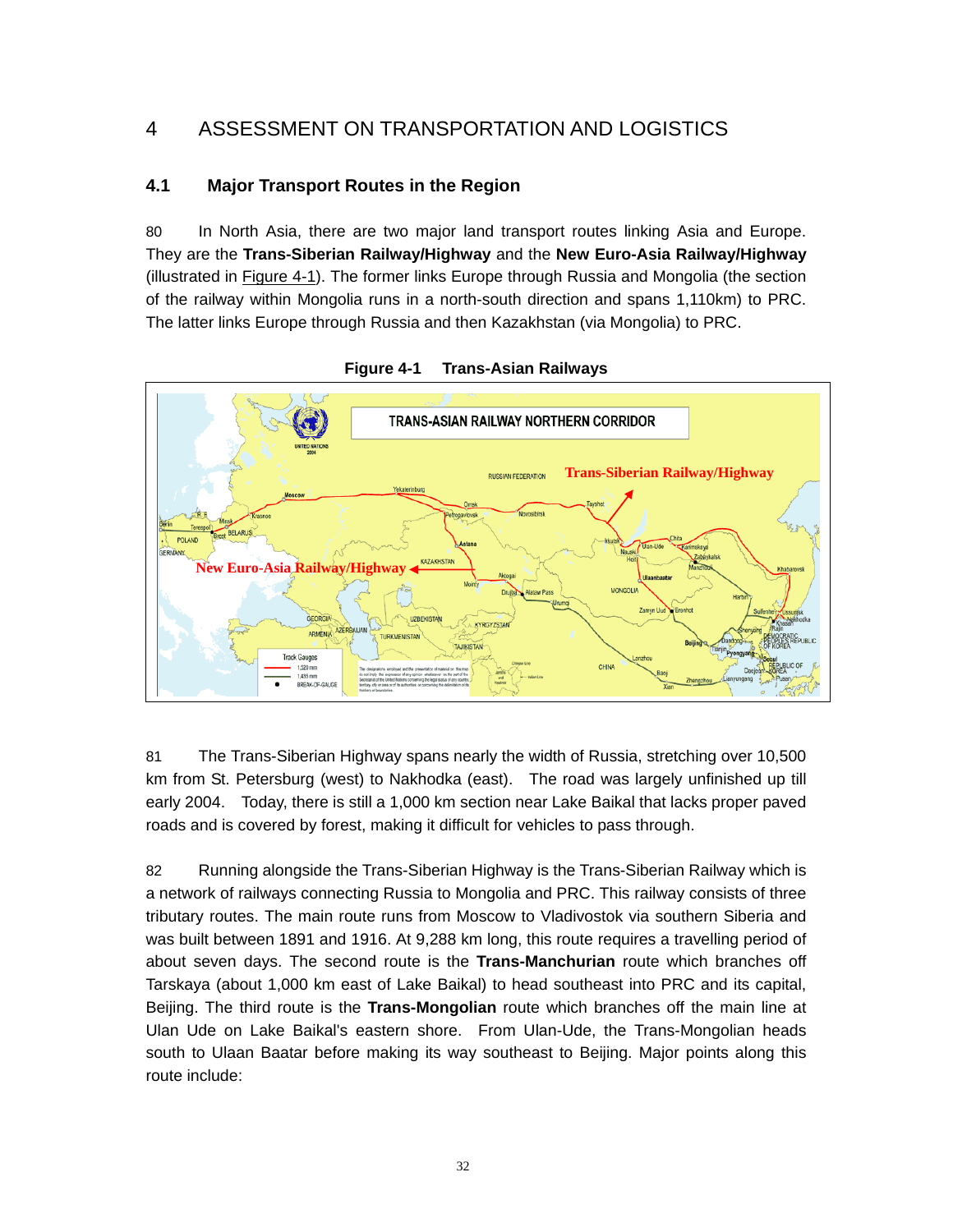- The connecting point with the main Trans-Siberian line (5,655 km from Moscow)
- **Naushki (5,895 km), Russian border town**
- Russia-Mongolia border (5,900 km)
- **Sukhbaatar (5,921 km), Mongolian border town**
- Ulaan-Baatar (6,304 km), the Mongolian capital
- **EXEC** Zamyn-Uud (7,013 km), Mongolian border town
- **Erlian (842 km from Beijing), Chinese border town**
- Datong (371 km)
- Beijing

83 The **New Euro-Asia Railway/Highway** (also known as the New Euro-Asia Continental Bridge) is a revived international passageway also beginning from Europe through Russia to PRC. This route breaks earlier while in Russia to enter Kazakhstan instead of later to pass through Mongolia. From Kazakhstan, the railway runs through the Druzba-Ala pass in Xinjiang and then through Xi'An and Lanzhou before ending off in PRC's eastern seaport of Lianyungang.

84 The long-term success of Mongolia's role as a transit country lies dependent on the attractiveness of the Trans-Siberian Railway vis-à-vis that of the New Euro-Asia Railway/Highway. On a positive note, Russian authorities are now reviewing rail freight charges in an attempt to promote the greater use of the Trans-Siberian Railway. Any positive interest generated is however somewhat dulled by existing issues of inefficiency and inflexibility. For example, exporters using the Trans-Siberian Railway are required to provide thirty days of advance notice whereas those employing the alternative sea route need only place a booking seven days in advance.

85 Due to its close proximity, the New Euro-Asia Railway/Highway invariably posses considerable competition to the Trans-Siberian Railway. Should the New Euro-Asia Railway/Highway be successful in attracting and diverting traffic away from the Trans-Siberian route, Mongolia risks being marginalized from the region's major trade flows. However, the New Euro-Asia Highway is also currently facing its own transit issues. This presents a window of opportunity for Mongolia to improve its infrastructure and industry quickly and secure a first-mover advantage in servicing transit trade flows.

#### **4.1 Road Transport**

86 A Road Masterplan had been developed for Mongolia in 1995. Since its implementation, most of the projects listed in the masterplan have been completed (resulting in the construction and rehabilitation of 1,300 km of new roads). At present, Mongolia has 49,077.9 km of roads, of which 45,239.43 km (92%) are low quality tracks and 3,838.47 km (8%) are paved roads. The paved roads are mainly located along the northern section of the north-south railway. Figure 4-2 provides a more detailed breakdown of the type of roads in Mongolia.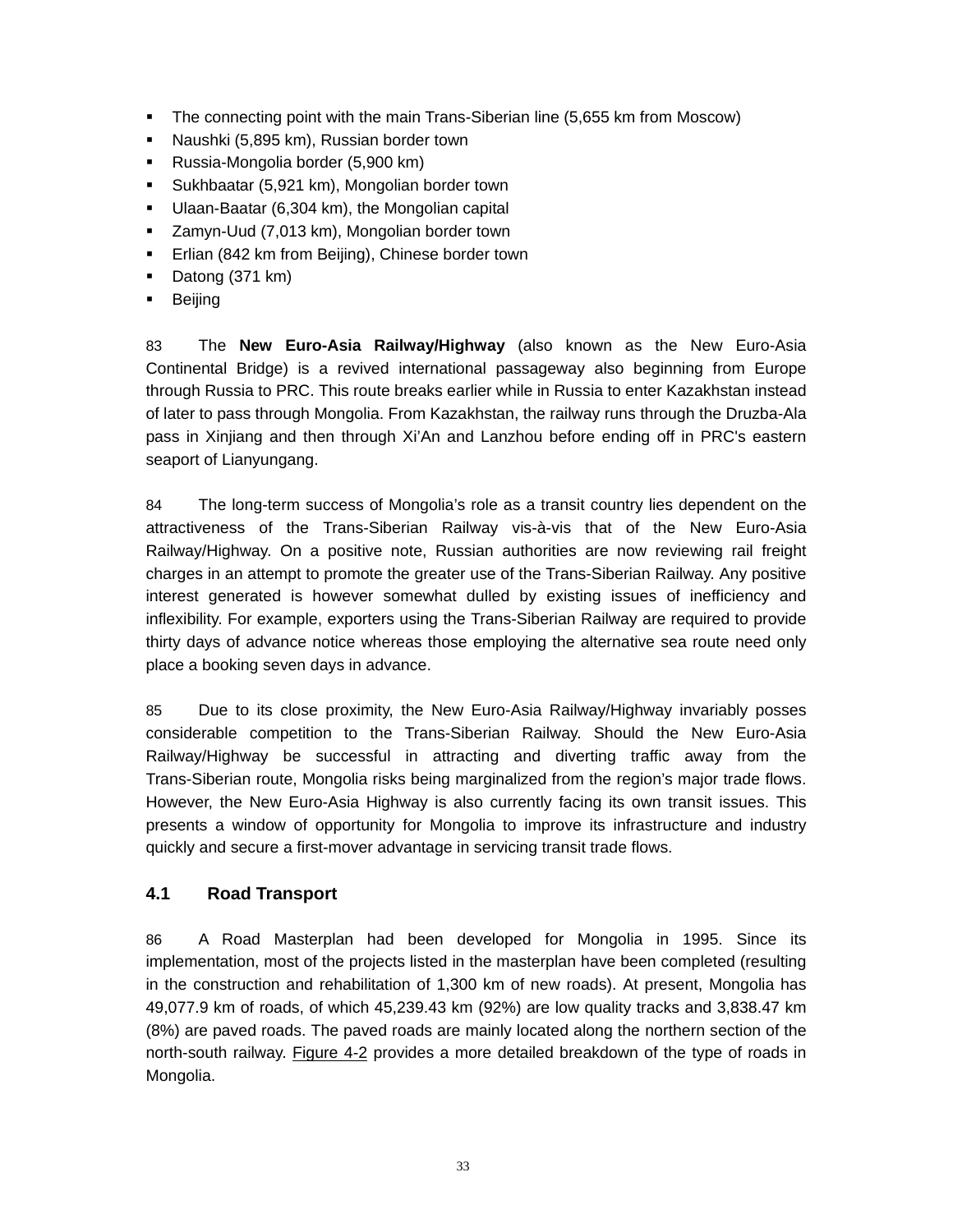



87 Mongolia's road density remains very low at 3.13km of road per 100km<sup>2</sup> (one-sixth of PRC's national average). Many of the roads in Ulaan Baatar are also showing signs of physical deterioration as they were built more than 20 years ago. It is estimated that only 0.1% of Mongolia's GDP was spent on road development when the international average is 1% of national GDP. At present, available funding comes from the State (through petrol and diesel taxes) and from each individual Aimag or province (through vehicle licensing fees and municipal taxes). There is an urgent need for the injection of fresh funds to finance the construction of new roads as well as for the upgrading and maintenance of existing roads.

88 To address the inadequacies of the national road transport system, the Mongolia government has recently identified several areas of targeted improvement as part of the country's 'Government Action Plan' (2004-2008)<sup>v</sup>, including:

- Implement programs to develop an integrated network for roads, communication, information and energy.
- Improve the public infrastructure at tourist destinations.
- Raise the accessibility of remote areas such as the western regions of Mongolia (by constructing roads and bridges)
- Continue the focus on developing the Millennium Road networks.
- Widen income sources for the 'Road Fund' by improving the regulatory and tax environment.
- Promote private sector investment and involvement in the construction and maintenance of roads.
- Upgrade the conditions of selected road networks.

89 The national coordinating body for all such road transport initiatives is now the Department of Transport Policy and Coordination, Ministry of Road, Transport and Tourism (MRTT). The MRTT also works closely with Non-Government Organizations (NGOs) such as the Mongolian National Chamber of Commerce and Industry (MNCCI) as well as the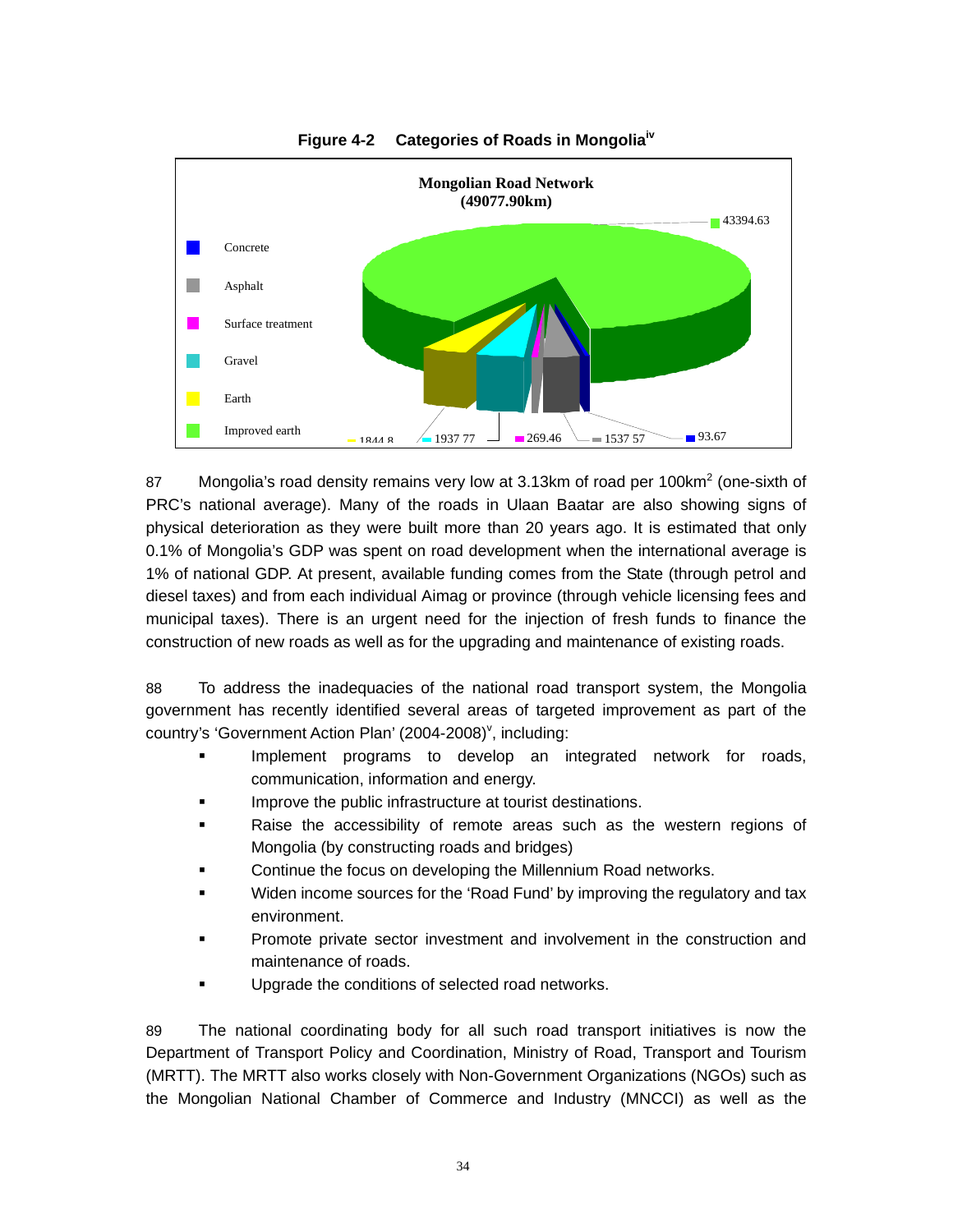Mongolian Road Transport Association (MRTA) to improve the regulatory framework, investment conditions and the level of professionalism in the industry. In working on road infrastructure projects, the MRTT believes in public private partnership principles. For instance, the MRTT subcontracts most of the construction and maintenance works to the private sector. The MRTT is also now exploring the BOT (Build-Operate-Transfer) model<sup>5</sup>.

90 For the Mongolian government, the immediate emphasis in road improvement is the Millennium Road Project (of which some of the networks coincide with the Asian Highway routes. Comprising a long lateral length and five vertical sections, the Millennium Road network promises to bring a whole new level of accessibility to the underdeveloped western and eastern regions of Mongolia. A total of 7,546km of paved roads will be developed, of which a 2,653 km horizontal section will link Tsagaan-Nuur at the northwestern tip to Sumber border post in the eastern Dornod province.

91 Two other important highways form part of this network – that is the AH3 and AH4 highways. AH3 is a 1,009 km long highway that connects Sukhbaatar in the north and Zamyn-Uud in the south. This highway will complement the north-south railway by running alongside to provide multi-modal transport options across the country. At present, only the portion between Altanbulag and Sukhbaatar to Ulaan Baatar is well developed. ABD has plans to develop the section from Ulaan Baatar to Choyr while the remaining stretch from Choyr to Zamyn-Uud will still consist of low quality earth tracks.

92 The other AH4 is a 758 km long highway that links Russia and PRC via a land link (Yarant to Tsagaan-Nuur) in the western part of Mongolia. Though Russia and PRC already share a common border, local sources reveal that large/heavy trucks do usually transit through Mongolia due to its better road conditions vis-à-vis those in Russia. Through the construction of AH4, Mongolia would further strengthen its transit role in the region.

93 In addition to the above, there are also other road projects in Mongolia – mostly in the northern area where the main economic centres like Ulaan Baatar, Darhan and Erdenet are located. Interest has been forthcoming from international development agencies, including ADB, World Bank and the Kuwaiti Fund, to help support such developments. Meanwhile, smaller projects in the less developed areas have also begun to attract the attention of domestic investors (who will however need the government's support in developing more major trunk roads to these locations).

#### **4.1.1 Key Assessment**

94 Mongolia's huge land geography coupled with a low population base implies that public infrastructure projects in the country would typically require huge capital outlays with a significantly long payback period. With the lack of critical mass for profitable operations, the BOT model (with road toll systems) is expected to suffer from feasibility issues for the private

 5 This could be somewhat difficult to implement as the Mongolians are not used to paying for road usage (there is currently no road toll system in the country).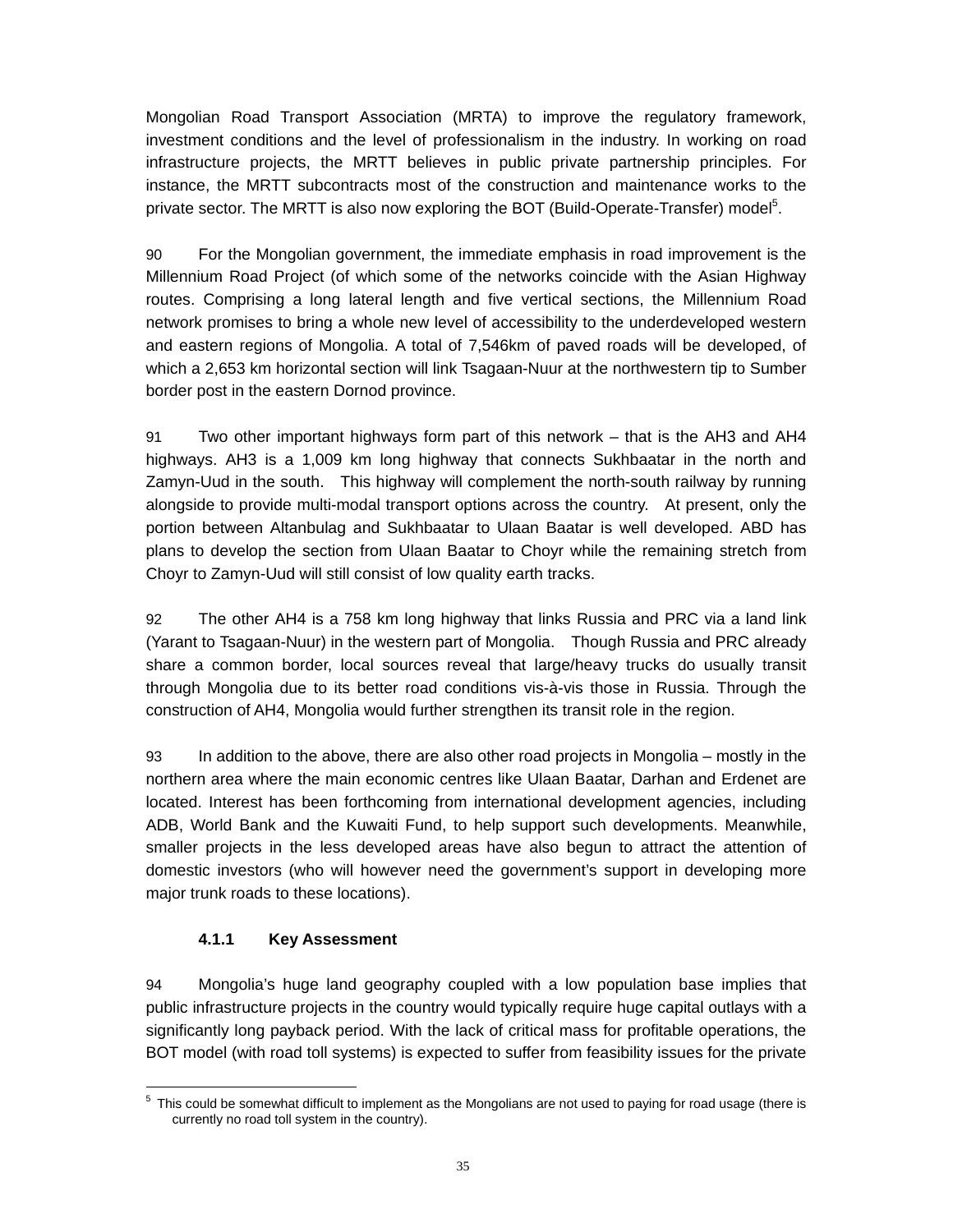sector investor. As such, public financing would seem to be the more realistic option. The Mongolian government could accordingly explore obtaining concessionary loans from international organizations, strengthening the tax environment and efficiency, as well as identifying a more effective model for allocating state and provincial budgets to road transport development.

95 It is important that the gaps in Mongolia's road transport system are quickly addressed. Roads are critical in lowering the country's typically high land transportation costs and in providing the last mile of distribution services (i.e. intermodal transport) that rail transport cannot address.

#### **4.2 Rail Transport**

96 At present, Mongolia has 1,810km of railways of 1,520mm broad gauge width. The country's entire railway system is under the control of Mongolian Railways (MTZ) which is the 50-50 joint venture between the Mongolian and Russian governments. Due to the huge land mass that needs to be traversed, the railway mode has invariably become the essential backbone of Mongolia's land transportation. Products that are almost always carried by rail include those on international transit (including crude oil, timber and wood products, fertilizers and machineries), as well as the high value and bulky items such as foodstuff, scrap metal, chemicals, spare parts, animal hides and cashmere.

97 The north-south rail linking Sukhbaatar to Zamyn-Uud via Ulaan Baatar is the main artery in Mongolia's rail system. This line is a single-track rail that supports an annual freight capacity of four million tonnes of goods $v^i$ . There is also another shorter (250 km) railway track in the eastern parts of Mongolia - starting from the city of Choybalsan to the border post Ereentsav, and then entering Soloveovsk (Russia). This track is however not linked to the main north-south line and is thus much less pertinent for transit trade.

98 Railways tariffs are currently regulated by the government and also subject to discount cuts for transit transport to encourage growth in this area. While rail transport offers more competitive pricing overall, road transport has been increasing in popularity due to more flexible schedules.

99 In 2005, total tonnage carried by rail in Mongolia was 16 million tonnes (see Figure  $4-3$ <sup>yii</sup>. 34% of this volume was contributed by transit trade while domestic freight accounted for nearly half of the total quantity. Though transit traffic lags behind that of domestic transportation in terms of volume, the transit business is decidedly much more lucrative. For instance, revenue from transit freight contributed 76% of total freight revenue for Mongolian Railways in 2004. Transit transport also registered a higher margin relative to the other categories.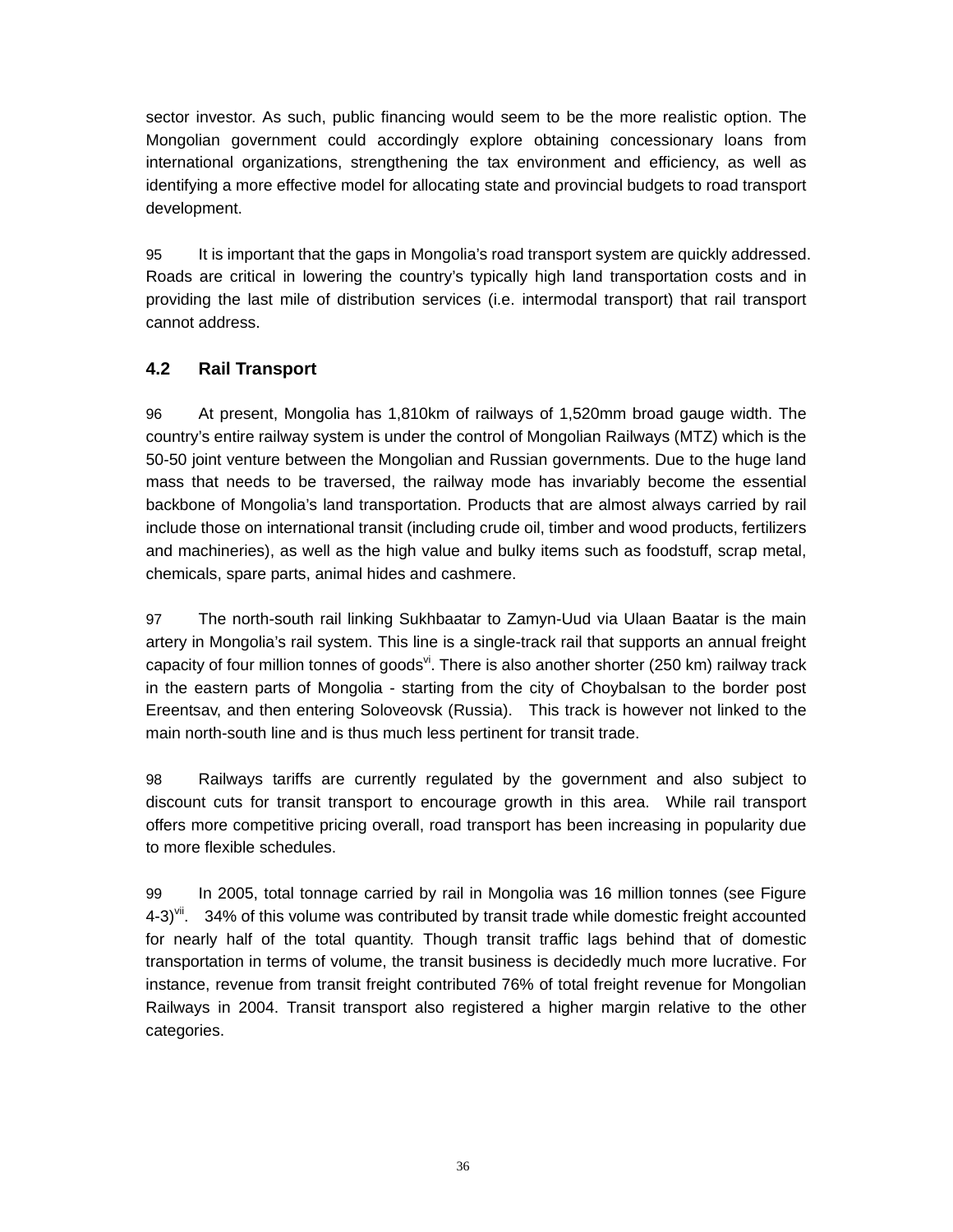

**Figure 4-3 Freight carried by Railways (million tonnes), 2005** 

100 Figure 4-4 shows the annual throughput (in terms of tons- $km^6$ ) of MTZ from 2001 to 2005. Evidently, the rail freight industry has seen much growth – with the annual throughput expanding nearly three times within a span of 5 years.



**Figure 4-4 Yearly Freight Throughput carried by Railways (million ton-km)**

101 Figure 4-5 shows a more recent performance in monthly throughput in 2006. Following a growth over the period of January-February 2006, the figure shows a steady drop from March 2006 to May 2006. The drop is attributed to the decrease in the discounts in railway tariffs for transit transport. This resulted in some diversion of freight to alternative routes and even road transport.

<sup>-&</sup>lt;br>6 Rail tariffs are typically calculated by the distance traveled and the tons carried, thus 'throughput', which is the product of both distance and tons is a better measure than tons alone on the financial performance of a rail company.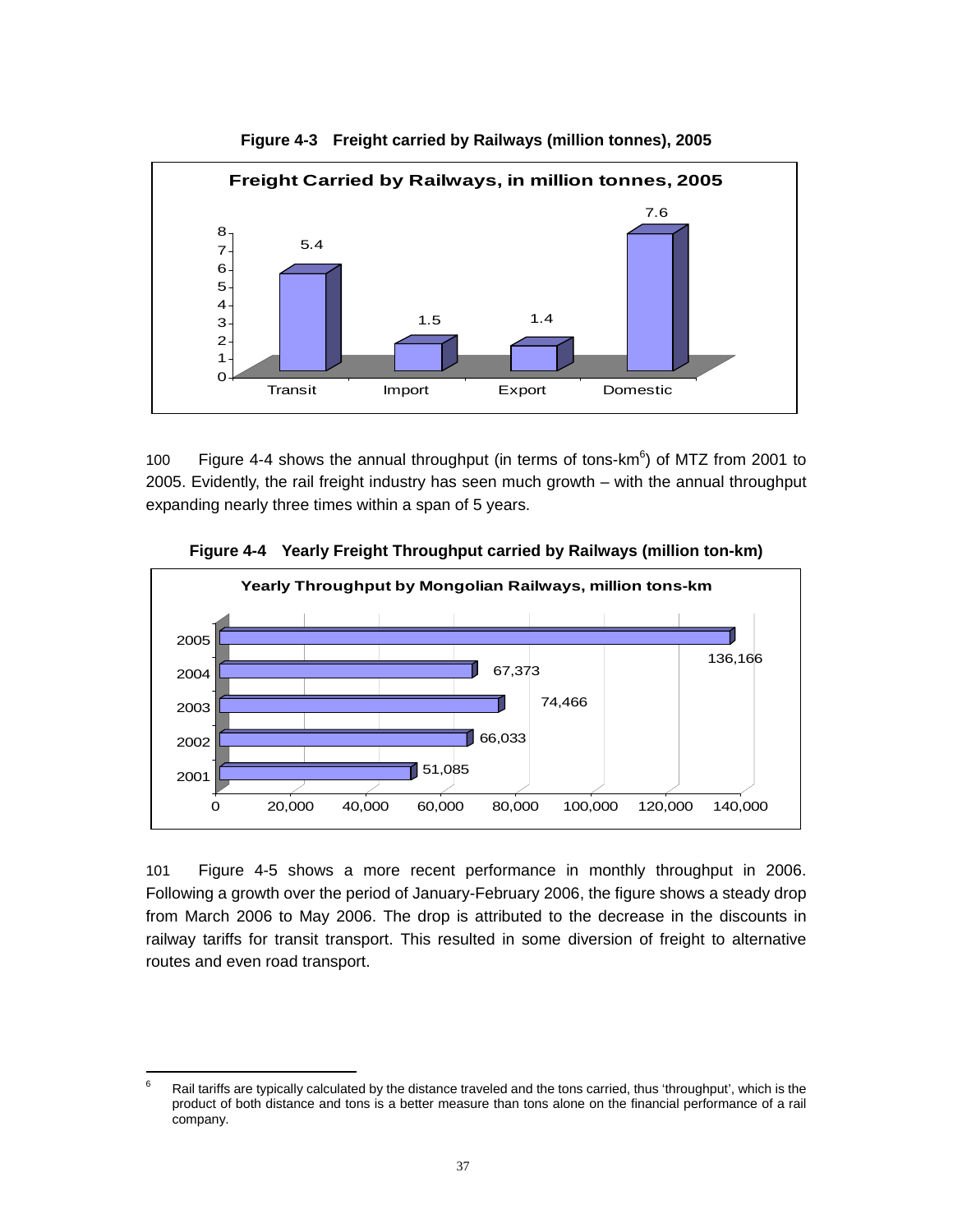

**Figure 4-5 Monthly Freight Throughput carried by Railways (million ton-km) for 2006** 

102 Despite its monopoly over the country's railway system, MTZ has been operating at a deficit (partly due to its obligations towards its 15,000 staff). To improve its financial situation, MTZ may either raise its charges or secure more freight business. MTZ should also look into attracting investments to replace/service its ageing locomotives and even tracks. The lack of maintenance and increasing freight volume has since led to the deterioration of certain railway sections. MTZ's locomotives are likewise old - about 20 years old on average. Huge capital outlays are now required to build new tracks and also to maintain existing assets.

103 Like in the case of road transport, the Mongolian government has made plans to improve the rail transport system in its 'Government Action Plan (2004-2008)'. The major target areas include (i) raising the market demand and profitability of the rail transport system through aggressive promotion and competitive pricing, (ii) attract new railway investments, and (iii) studying and adopting new methods and technologies to increase the overall capacity of the railways. Recently, a program for track repair and upgrading has been initiated, including the installation of heavier rail and concrete sleepers. In addition, the government is considering various options to partner with the private sector for the raising of fresh funds (based on market principles) for future expansion.

104 The government also has plans to build electrified lines and a dual-track railway for the north-south line, which will raise the annual capacity to 15 million tonnes. Other planned developments include building a railway line from Zuun Bayan to Oyu Tolgoi (332 km) and another extension from Oyu Tolgoi to Tavan Tolgoi (150 km). These developments are in acknowledgement of Oyu Tolgoi's (with its rich deposits of copper, coal and gold) potential as an economic (mining) cluster. These lines will facilitate the imports of heavy machines (to help in drilling and exploration) to the Oyu Tolgoi region. It was however assessed by this team that a railway extension southwards from Oyu Tolgoi to the border post of Gashuun Sukhait could be a better alternative to export bulky commodities to the Inner Mongolia and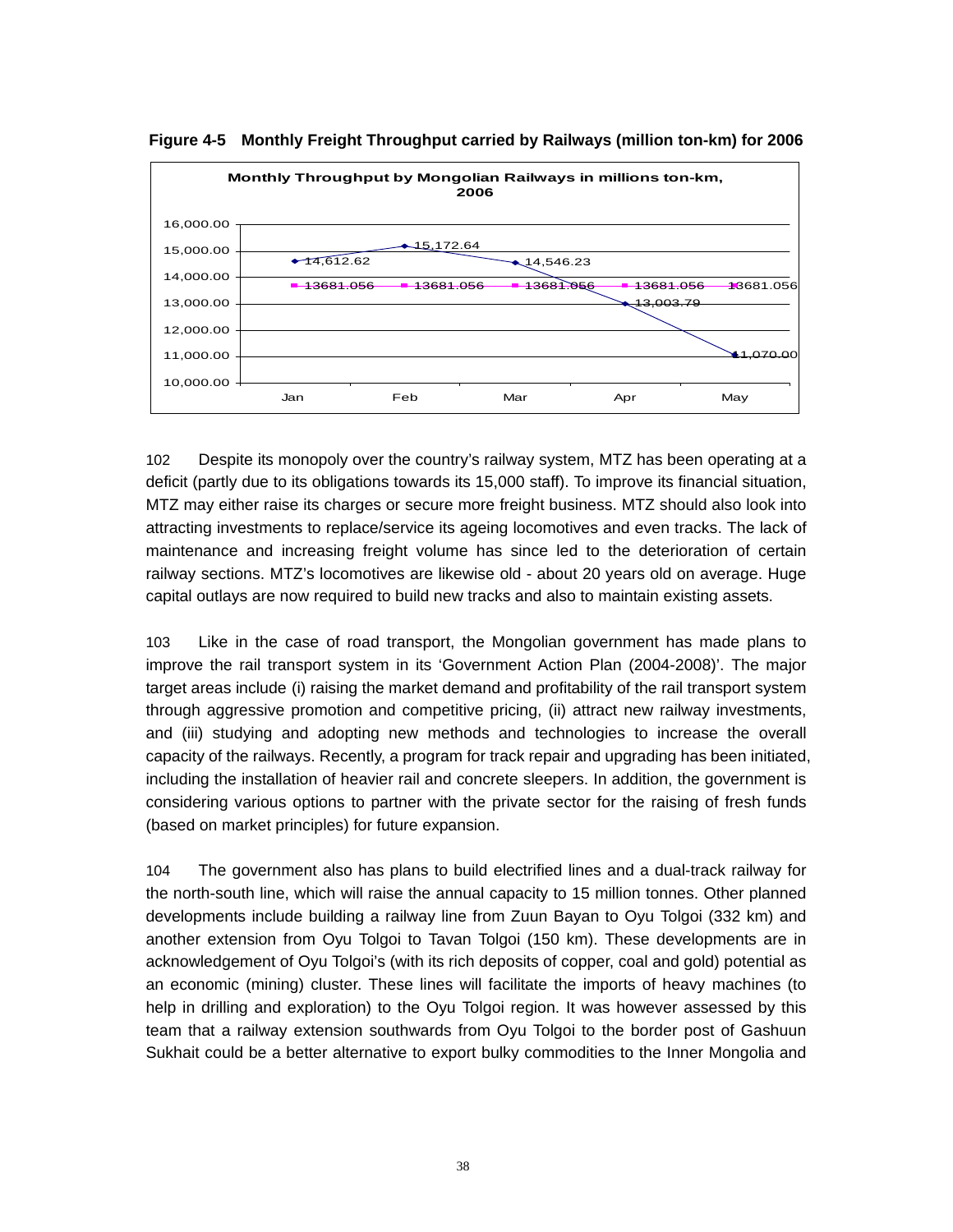PRC markets<sup>7</sup>.

# **4.2.1 Key Assessment**

105 Railway remains the most important and dominant mode of transport for Mongolia. Already, major freight forwarders in Mongolia are putting together large-scale container block express train service packages for international freight in the region. Such packages provide dedicated rail services that links Ulaan Baatar to other markets with fixed schedules. One of the packages is the "Mongolian Vector" that enables transport between Europe and Mongolia while the other is called "Friendship" linking Mongolia to PRC.

106 The "Mongolian Vector" (see Figure 4-6) was conceptualised by Tuushin Co. Ltd<sup>8</sup> who works with six other partners<sup>9</sup> on this service to ensure a smooth journey. This vector is a rail service between Frankfurt and Huh-Hot, that leaves on the 15th and 30th of each month. To help manage the costs for traders, goods are given free storage at the warehouses in the two cities until enough consolidation is done for transport in standard-size containers. An armed guard accompanies the train throughout the service, helping to allay any safety and security concerns.



107 The "Friendship" service was launched by the International Freight Forwarding Centre (IFFC) of Mongolian Railways to ply the Xingang-Ulaan Baatar route. This is a fixed service that departs from Mongolia twice a week. Started since 28th May 2002, the service involves also the participation of China Railway Container Transport Centre and some freight forwarding agents.

108 In view of the private sector's affirmation of the route's feasibility, it is now extremely timely to target the development/rehabilitation of railway infrastructure. Such efforts may include constructing new railway lines which will require the government to explore different

 $\frac{1}{7}$  It is a relatively expensive and time-consuming route to transport the minerals via a new eastern extension to the north-south line and then southwards to Zamyn-Uud.

The concept was formed by Tuushin during the Crete Conference for Euro-Asia transport corridors in 1994. The operations commenced on  $15^{th}$  March 2002.

The partners are railway authorities from Russia (Rikon), Belorussia (Belintrans), Huh-Hot, Poland, Czech and Germany.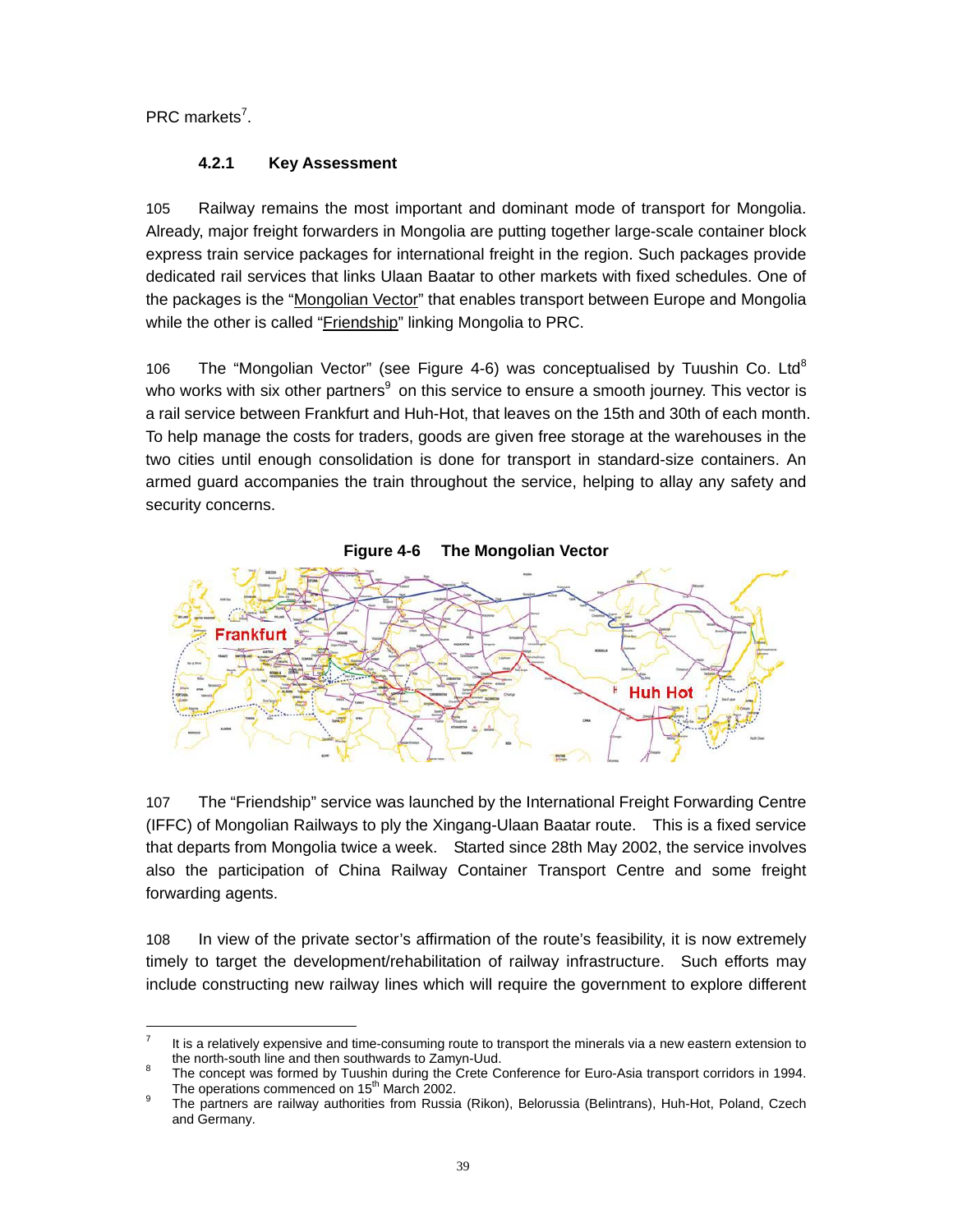financing options (the estimated cost of construction is US\$1 million per km of tracks). Alternatively, the government may also look into raising the capacity of existing railways by building a double track or electrifying the lines.

# **4.3 Air Transport**

109 Mongolia has one international airport (renamed Chinggis Khan International Airport on  $5<sup>th</sup>$  May 2006) with direct flights to Beijing and Huh-Hot (PRC), Moscow and Irkutsk (Russia) and Berlin and Frankfurt (Germany), Inchon (Korea) and Tokyo (Japan). There also plans to extend flight services to Singapore and Hong Kong. Another airport in the Dornod Aimag (province) was opened recently with flight links to South Korea. Overall, Mongolia has 48 airports viii (of which 14 have paved runways and 34 have unpaved runways).

110 Passenger traffic has steadily increased over the years, and the airport authorities are now planning to expand the airport capacity. Airfreight however remains unpopular vis-à-vis land alternatives.

111 Local airlines MIAT and Aero Mongolia service domestic airports. For express and courier services, DHL Express is a leading player in the country. Due to legal restrictions on foreign enterprises, DHL partners with the Mongolian Postal Services for door-to-door deliveries in the country.

# **4.4 Water Transport**

112 Mongolia has 580 km of waterway. Lake Hovsgol (135km); Selenge River (270km) and Orhon River (175km) offer navigable routes but carry little traffic. Most rivers and lakes freeze over in winter, so they are only operable from May to September. As such, waterway transport makes virtually no contribution to the overall transport industry.

# **4.5 Logistics Industry**

113 Mongolia presently has about 60 freight forwarders, with only one-third providing integrated logistics services while the rest offer limited form of transportation. The major freight forwarders are International Freight Forwarding Centre (IFFC) of Mongolian Railways, Tuushin Co. Ltd, Erin International, Progresstrans Co. Ltd, and Mongoltrans Co. Ltd. Transit traffic forms a significant part of the business for most of them. Overall, about 10 Mongolian companies handle 60% of transit while Russia handles the remaining 40%. The IFFC holds a monopoly over the issuing of cargo manifest for rail freight.

114 In general, the key logistics players provide a more complete range of logistics services such as multi-modal transport, import and export documentation, customs brokerage and other value added services. They also provide better and bigger facilities like cargo terminals and warehouses. Tuushin has a container freight station near the Mongolian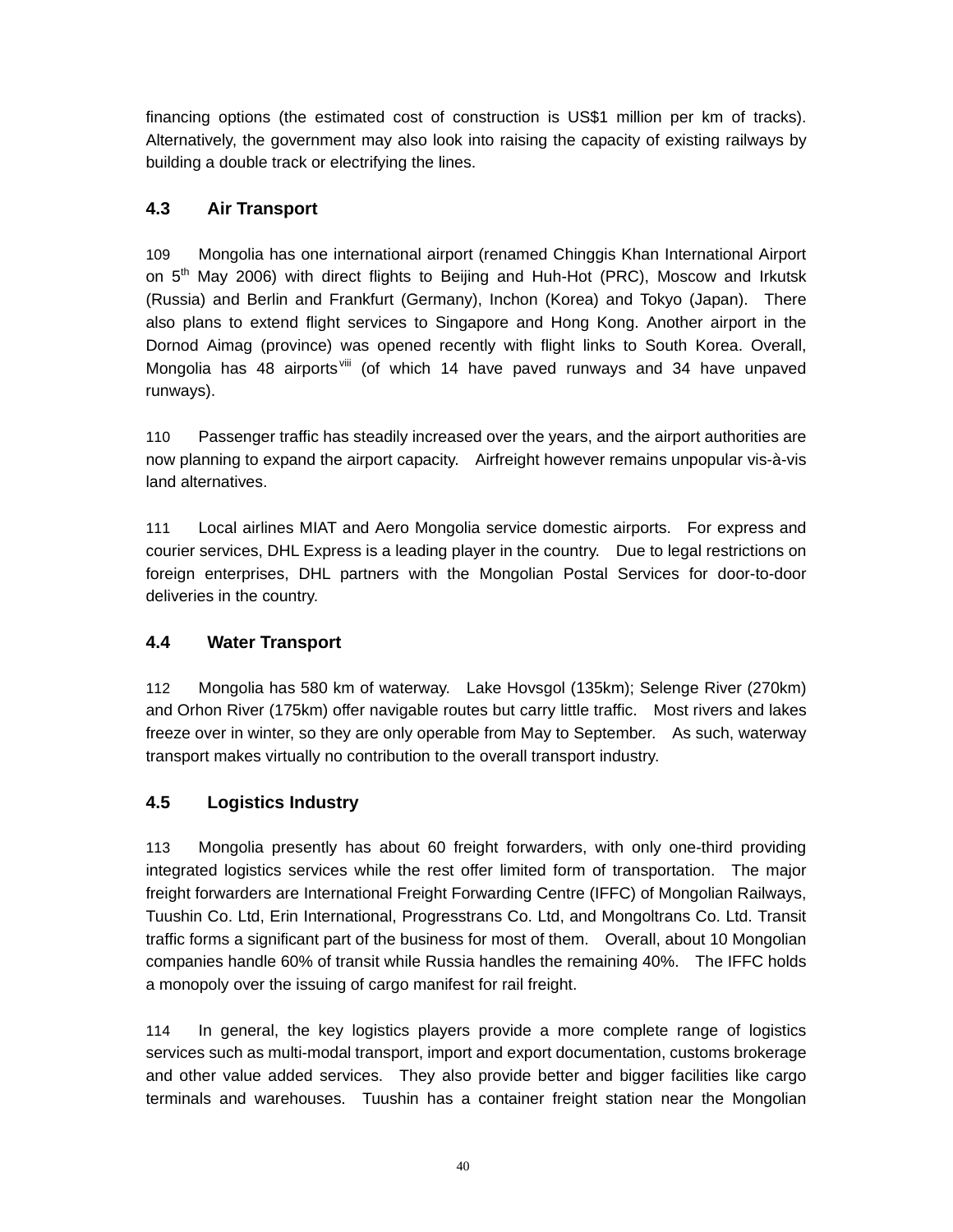Railways Station while Erin International has a customs special zone (similar to a mini-FTZ) where Russian timber is imported and processed before re-exporting to Japan. They also invest in better information systems.

115 In terms of customs coordination, the major freight forwarders typically house small customs offices (which are electronically linked to Mongolia Customs' main information technology system - GAMAS) within their own logistics centres to facilitate goods clearance. The smaller logistics players do not have this facility however and their customers will have to visit external common customs houses to clear their goods.

116 Recently, a limited number of foreign owned companies have had established their presence in Mongolia - mainly in the air express and courier and land freight sectors. For air express and courier, DHL, FEDEX and UPS are the existing foreign players. Due to foreign investment regulations, they are however required to form partnerships with Mongolian providers for local door-to-door deliveries. DHL, for example, has formed a joint venture with the Central Post Office while FEDEX is working with Tuushin deliveries. For road freight, PRC companies are now active in the areas of Zamyn-Uud and the Omnogovi Aimag for the transport of minerals (e.g. coal, copper) into Inner Mongolia.

# **4.5.1 Key Assessment**

117 Mongolia's logistics industry is still underdeveloped. There are, for instance, no freight forwarding regulations in existence, though the government is currently evaluating the enactment of such a law to regulate practices on international trade and transportation. There is also a lack of electronic fund transfer (ETF) systems which requires freight forwarders to pay cash for rail reservations and transactions (this raises the risks in corruption and pilferage losses). Overall, freight forwarders in Mongolia currently face several issues including:

118 Lowering of tariff discounts for transit freight. Transit traffic provides an important source of business for local service providers. In acknowledgement of this, the Mongolian government usually offer a 15-30% discount for rail freight from Russia to PRC through Mongolia and a 30-50% rate cut in the opposite route. Starting March 2006 however, the Mongolian Railways has cut some of these discounts, resulting in a diversion of traffic away from the north-south railway and loss of business for the logistics companies.

119 Restricted access to Ulaan Baatar. With a population of close to one million people and increasing due to rural-to urban migration, traffic jams are very common in Ulaan Baatar during peak hours. As such, cargo trucks are not allowed to enter the city centre during working hours. This forces logistics companies to operate for long hours (sometimes 24 hours) which add to their operation costs.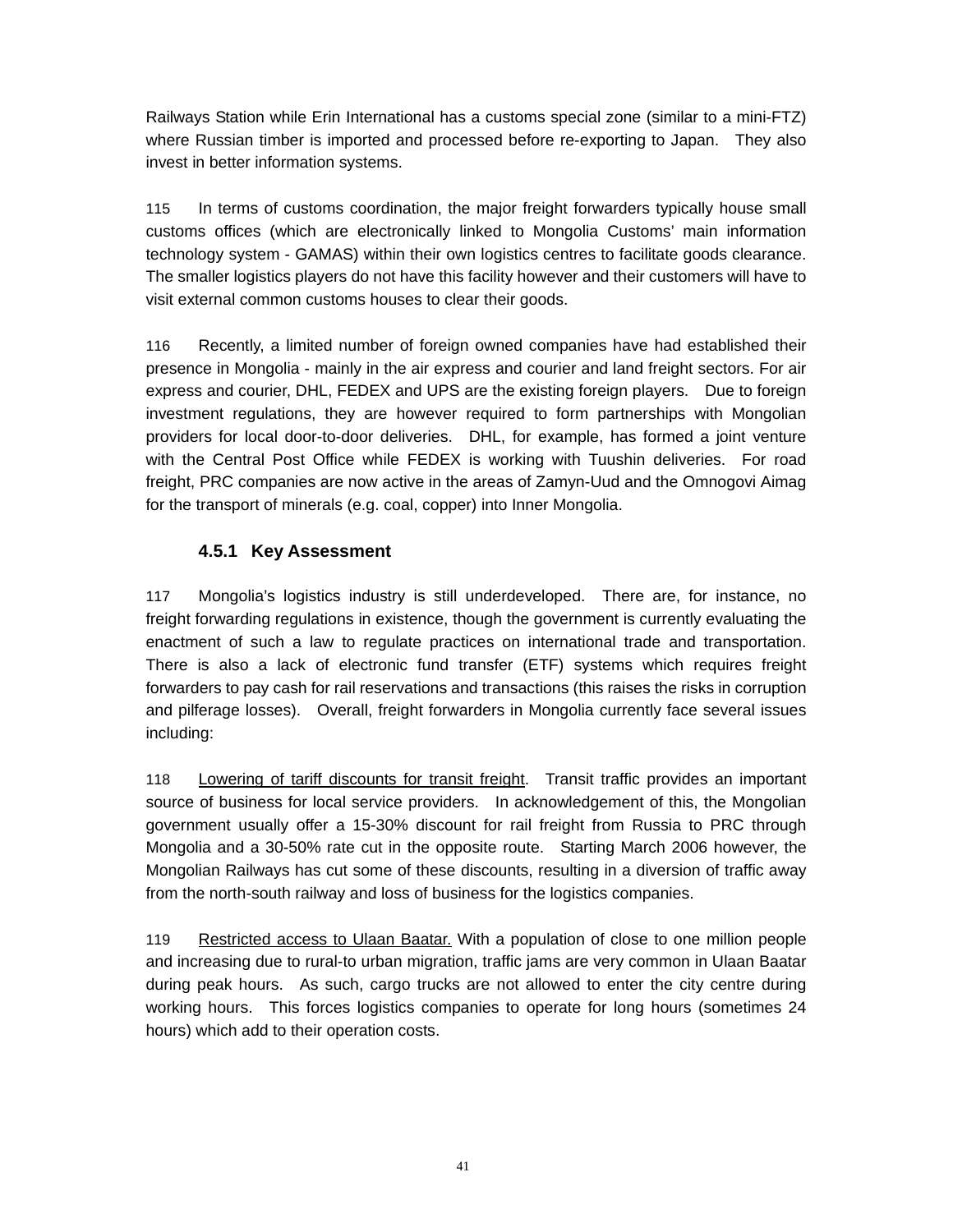120 Lack of consolidation in logistics facilities. There is basically no consolidation of logistics activities and no shared facilities in Ulaan Baatar at present (there are also no regulations on setting up such a zone). This results in a loss of economies-of-scale and thus higher unit costs for the local logistics providers. To address this, the government should look into centralizing storage facilities into one zone earmarked for industrial and logistics development, and building a large-scale modern integrated logistics centre to house the smaller players. This will allow them to upgrade their facilities and reap economies of scale from common supporting services like better security, power lines, water supply and container yards. This zone should also be located outside the city centre and near to the Railway Stations to raise transport efficiency.

121 High costs of information technology systems. Data management programs for freight forwarders are generally expensive $10$ . It typically costs companies about US\$500 for the purchase of networking equipment, US\$50 for monthly broadband access and an average of US\$650 per user licence. Smaller logistics players thus find it hard to adopt IT improvements even if they are beneficial to their operations (loans are also expensive at 2.5% interest per month).

122 Inconsistent performance and poor service quality. Ground surveys have shown that the knowledge and service level of Mongolia freight forwarders are generally low. Some individuals do not understand INCOTERMS well and lack experience in handling international freight.<sup>11</sup> It is hoped that with a service grading system in place, companies may take more initiatives in improving their service quality and human resources.

123 Equipment deterioration. 40% of the vehicles (mostly located and registered in Ulaan Baatar) are more than 10 years old and showing signs of wear and tear. Such old vehicles are more expensive to maintain and add to the variable costs of running the operations. They also compromise the efficiency of the road transport industry. However, most freight forwarders continue to employ them due to the high costs (high interest rates) of upgrading.

# **4.6 Customs and Transport Agreements**

124 On bilateral agreements, Mongolia signed a transit transport agreement (1992) and a road transport agreement (1996) with Russia, while a similar road transport agreement was signed with PRC in 1991. These bilateral agreements allow, in principle, mutual movement of trucks and goods between the countries. In practice however, Mongolian trucks are not permitted to enter into Russia and PRC territory. Russian and PRC trucks, on the other hand, do ply the Mongolia routes. Russian drivers transporting food and other necessities travel from north Mongolia directly to Ulaan Baatar while PRC trucks transport coal from Tavan

 $\overline{a}$ <sup>10</sup> There are now about 60 software companies in Mongolia, with four companies being more established.<br><sup>11</sup> This was brought up during the interviews and the UNESCAP workshop conducted in 17<sup>th</sup> to 19<sup>th</sup> April. An

example was highlighted, where World Vision engages a small local freight forwarder to transport goods from overseas to Mongolia. The cargoes were seized at the Chinese customs for months due to incorrect and incomplete documentation.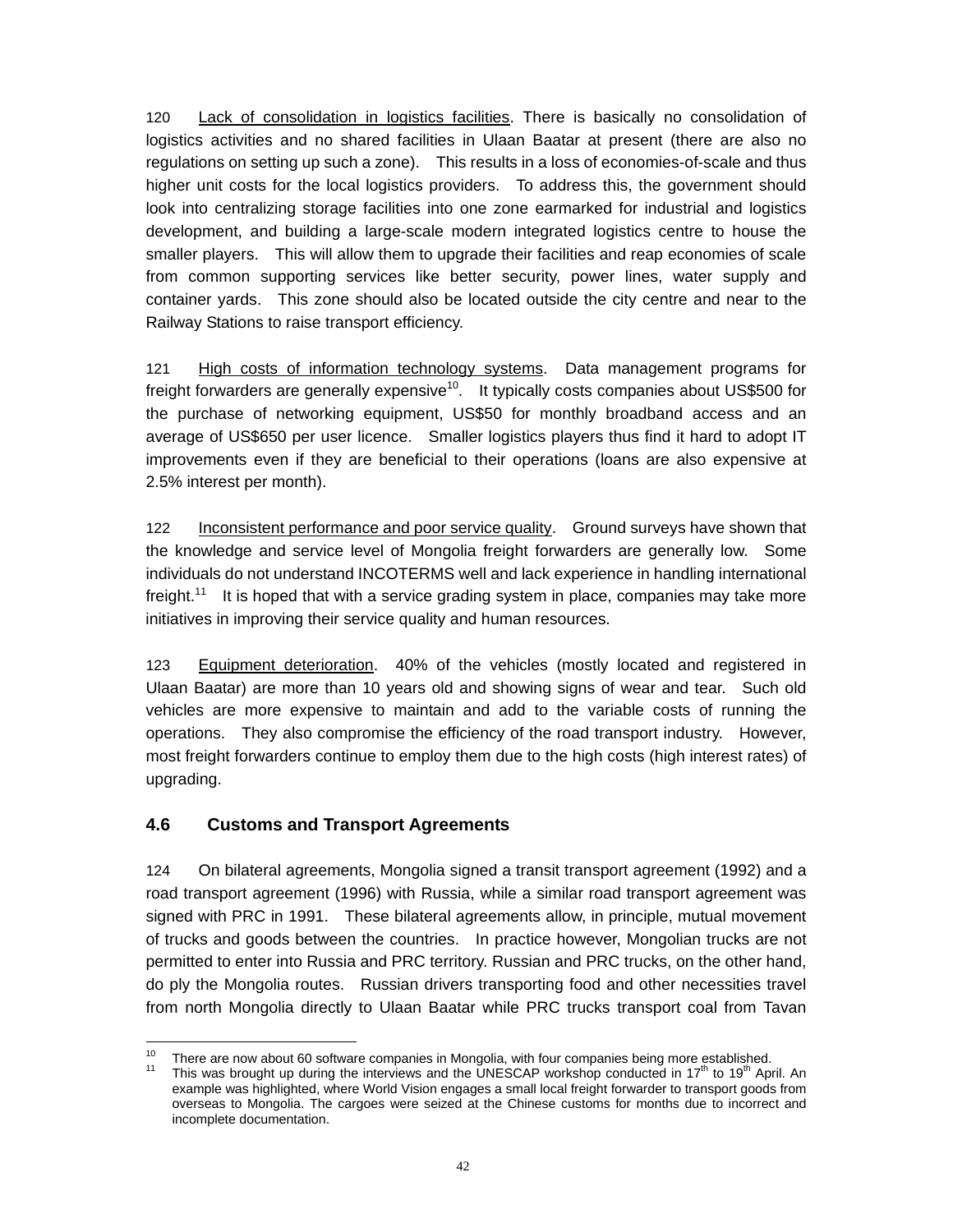Tolgoi (260 km from the border) to Gashuun Sukhait in the southern parts.

125 For transit access to seaports, Mongolia has signed a trade agreement with PRC in 1992 to use three of its ports. They are Tianjin (Xingang), Qingdao and QingHuangDao ports. The Xingang-Ulaan Baatar corridor is the main corridor being used by Mongolia sea exports to markets in Europe, America, Japan and South Korea. Port congestion is however very common at Xingang port, resulting in frequent delays (of three to five days) for Mongolian exports.

126 On 29<sup>th</sup> April 2006, the railway authorities of Mongolia and PRC signed a bilateral agreement to improve freight forwarding between the two countries as well as to reduce transit tariffs<sup>12</sup>. The Chinese authorities promised to resolve the common problems of customs delays at Erlian for coal trains while Mongolia agreed to cut tariffs on all transit freight by 30% to 50% (except for oil). With this agreement, oil freight of above 5 million tonnes and carried by Mongolian Railways through Erlian will enjoy a discount of US\$1 per tonne as compared to the route through Manchuria. This helps to reinforce Zamyn-Uud's position as a gateway for Mongolia-PRC trade.

127 Nations Conference on Trade and Development (UNCTAD) is facilitating a tri-party agreement between Mongolia, PRC and the Russia on transport facilitation through Mongolia. Represented by the Ministry of Foreign Affairs. Although Mongolia had been working actively with the other two countries on customs documentation, systems, practices and tariffs, progress has been slow. There were varying concerns and issues on the negotiations that were beyond the control of Mongolia.

128 On multilateral agreements, Mongolia has joined the Convention on Transit Trade of Landlocked States (1965) and the TIR (2002). Additional benefits are seen to be forthcoming when PRC ascends into the Convention.

# **4.7 Key Conclusions**

129 The key notable conclusions from this chapter's analysis may be summarised as below:

- a. As a landlocked country, Mongolia's geographical location between Russia and PRC offers both opportunities and challenges. Transit trade essentially becomes critical to the country's future economic progress.
- b. Mongolia's transit trade depends closely on the development of the Trans-Siberian Railway/Highway vis-à-vis the new Euro-Asia Railway/Highway. Services like the "Mongolian Vector" and "Friendship" block train services are excellent in positioning Mongolia as a crucial link in servicing the trade flows between Asia and Europe and deserve official endorsement. The two

 $\overline{a}$ 12 The agreement was signed by Ulaan Baatar Railway chief Mr. V.V. Magdei and Erlian City Committee Head Mr. Zhan Guo Huo.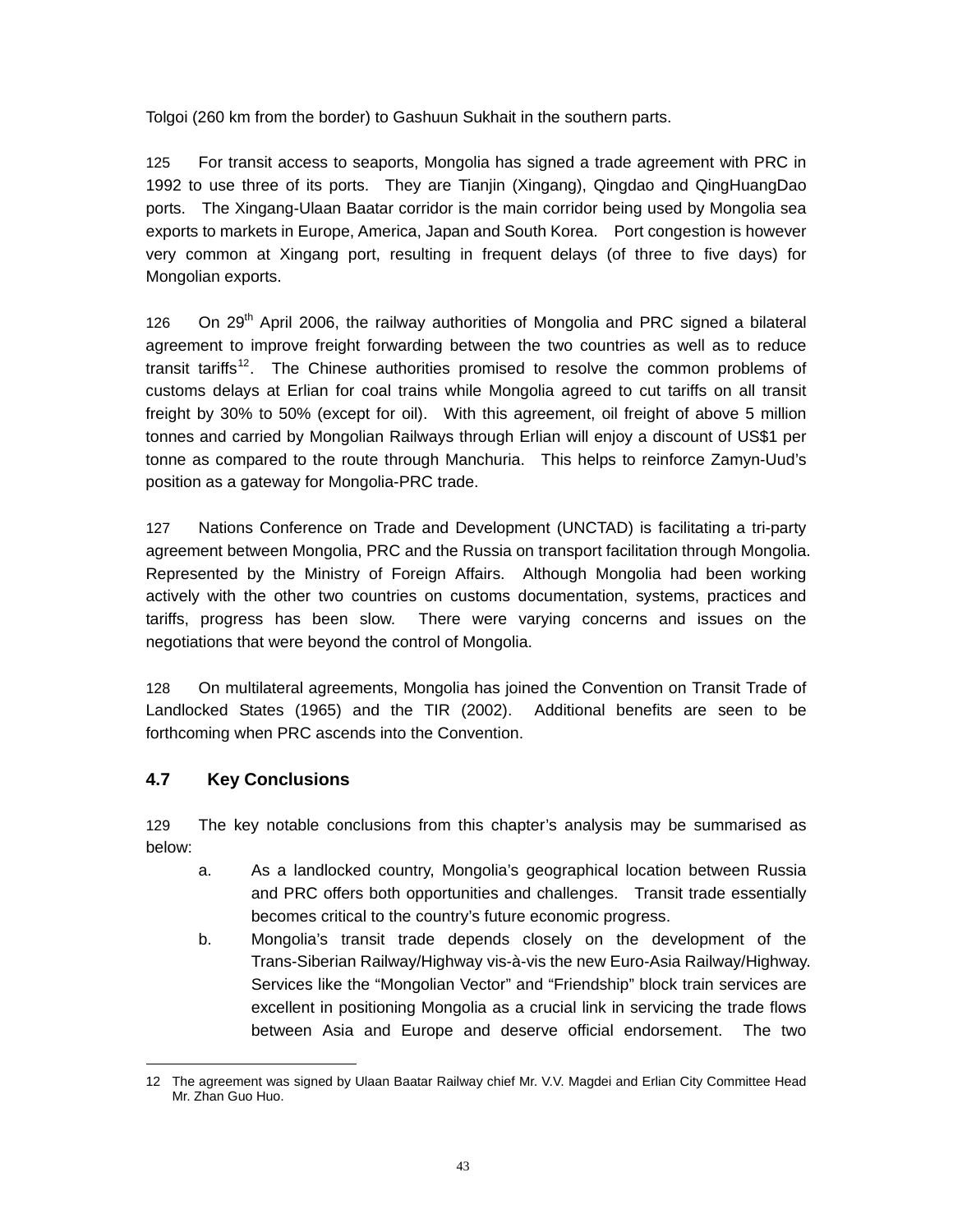services can even be further integrated to link Frankfurt right to Tianjin, resulting in a new pan Europe-Asia highway.

- c. Investment in infrastructure is necessary to increase intra-country connectivity and inter-country linkages as well as to raise overall transportation efficiency. An example of a relevant project is the planned road construction from Choyr to Zamyn-Uud which will help to provide a potentially beneficial multi-modal transportation option in this economic cluster area.
- d. The construction of railways in the Omnogovi region is also recommended due to its strong economic potential. The railway should link the area to Inner Mongolia to facilitate the commodity flow for PRC's growing markets. An issue that could arise however is that of the current differing rail gauge widths between Mongolia and PRC.
- e. Private enterprises have commented that communication from the government could be improved. For instance, the companies felt that details of the national transport plan are important to their operations but not made available to them. The MRTT is encouraged to open more communication channels with the private sector and to continuously engage them. One encouraging sign is that improvements were observed, such as MRTT facilitating the UNESCAP Trade and Transport workshop in Ulaan Baatar from 17-19 April 2006, where there was a good dialogue between the public and private sector.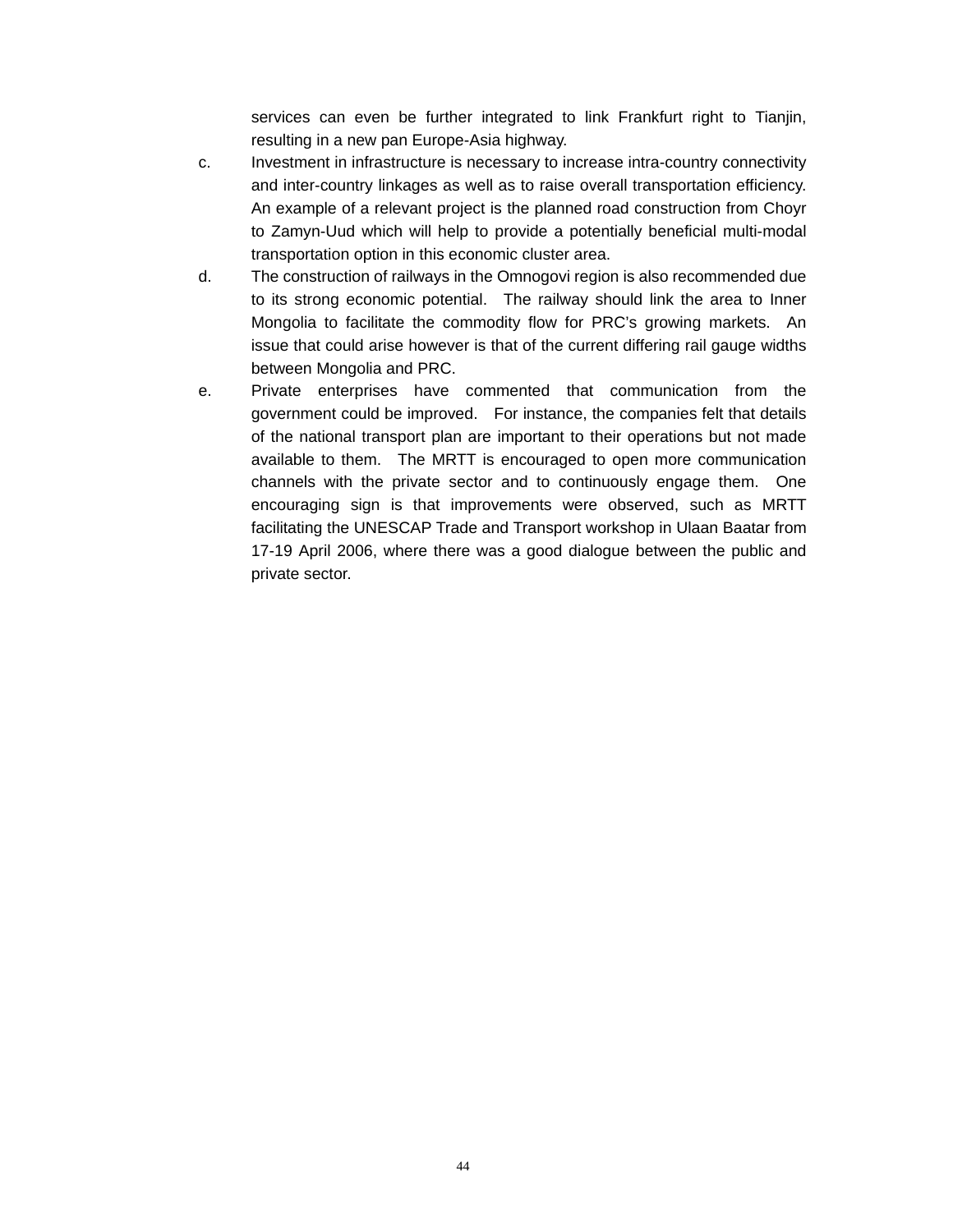# 5 RECOMMENDATIONS

# **5.1 Mongolia's Strategic Positioning**

130 Having analyzed the current situation in Mongolia, this section will outline a recommendation framework with numerous suggestions to address any impediments in trade and transport. Firstly, it is very clear that Mongolia domestic economy is relatively small and thus its very survival depends on external trade, especially riding on the economy boom of its two large neighbouring countries of PRC and Russia. Thus, the strategic positioning of Mongolia should be of a **'Transit Nation' which offers integrated, safe and efficient transportation such that goods and passengers can move seamlessly**.

131 To support this vision, Mongolia needs to implement favourable policies, adopt market principles, invest in infrastructure and enhance the capacities of the logistics sector, such that trade and transport impediments are minimized. To do this effectively, both the demandand supply- side factors would need to be addressed for the transport industry.

132 The demand- side factors refers to increasing the demand for transport services, achieved mainly through attracting foreign investors to relocate or establish factories and plants in Mongolia, and the government adopting an export oriented trade strategy. The proposed Free Trade Zones (FTZs) /Special Economic Zone (SEZ) are important developments that deserve more focused governmental support and directions. This will build up the manufacturing capabilities of Mongolia (crucial to the country's long term development) as well as stimulate the demand for basic and advanced transport modes.

133 On the supply side, the existing transport infrastructure must be upgraded and expanded, and the logistics service must improve its capacity and quality to cope with increased demand. This report advocates the importance of 'Demand-first' priority, which then justifies the improvement initiatives for the supply side factors. Such an approach helps to reduce the probability of 'white elephant' logistics projects which lack market demand and usage after being constructed.

# **Figure 5-1 The Strategic Architecture**

#### **Strategic Positioning**

*"Mongolia as the Transit Nation, offering the route of choice that provides integrated, safe and efficient and seamless movement of goods and passengers.* 

#### **Strategic Drivers**

Demand-side Proposals – (i) Promote Manufacturing and Trade, (ii) Strengthen Industries, (iii) Improve Current Services and Introduce New Ones (iv) Develop Free Trade Zones/Special Economic Zone

Supply-Side Proposals – (i) Raise the Capacity of Rail and Roads, (ii) Construct and Upgrade Logistics Facilities (Integrated Logistics Centres, Trucking Terminal, Container Terminal), (iii) Develop the Logistics Industry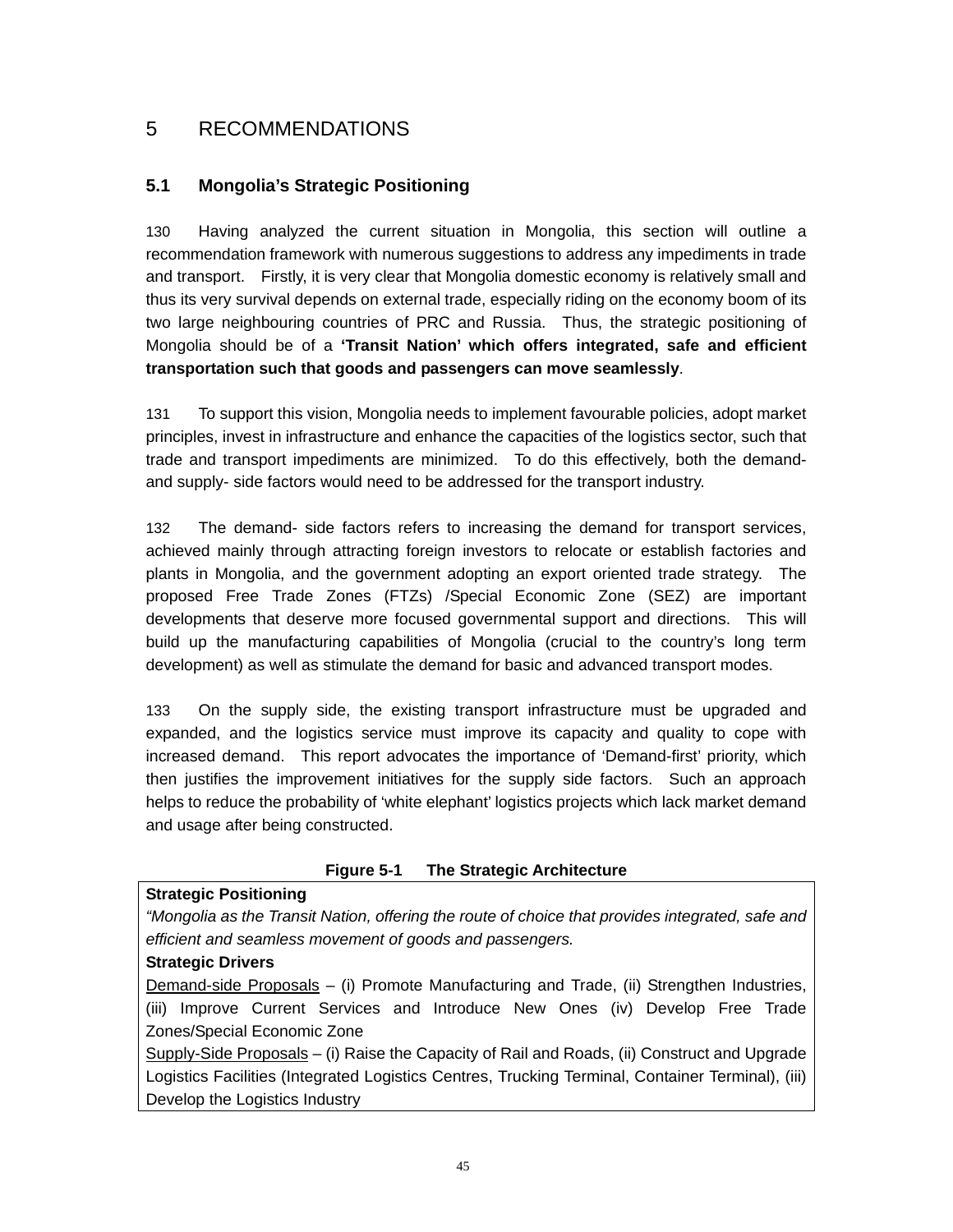# **5.2 Demand-Side Proposals**

# **5.2.1 Promote Trade and Manufacturing**

134 It is strongly recommended here that Mongolia capitalize on the  $GSP<sup>13</sup>$  Plus scheme to attract overseas investors to locate factories and plants in Mongolia. With no restrictions on duties and quotas to the European markets, it is expected that Mongolia's trade with the European Union (EU) will increase (Figure 5-2 shows the recent bilateral trade growth between Mongolia and EU). Mongolia can create a special department in the MIT to spearhead trade promotion with North Asian countries like PRC, Japan and Korea to setup manufacturing bases in Mongolia. PRC should be keenly interested as they can locate to Zamyn-Uud and further capitalize on the SEZ status. Besides directing interest to the SEZ, certain growth areas like the Ulaan Baatar – Darhan - Erdenet triangle can also offer investors another area to establish a manufacturing base.

|                                 | 1999 | 2000 | 2001 | 2002 | 2003 | 2004 | 2005 |
|---------------------------------|------|------|------|------|------|------|------|
| <b>EU imports from Mongolia</b> | 40   | 53   | 40   | 32   | 23   | 43   | 50   |
| <b>EU exports to Mongolia</b>   | 60   | 78   | 88   | 78   | 96   | 105  | 99   |
| <b>Balance</b>                  | 20   | 25   | 48   | 46   | 73   | 62   | 49   |

**Figure 5-2 Bilateral Trade between Mongolia and EU (Euro, millions)ix**

135 On manufacturing, it is recommended a two-pronged strategy be adopted. The first is to increase the value of the local exports while the second is to add value to items in the transit trade. They shall be elaborated in the following sections.

136 The first strategy considers the strengths of Mongolia's local produce and builds an industrial eco-systems to enhance their export competitiveness, along the metrics of quality, cost, reliability, efficiency or service level. Mongolia has been adopting this strategy as evident by the production facilities in the Ulaan Baatar-Darhan-Erdinet triangle. For example, cashmere producers like Gobi Cashmere are moving from production to design as well, up the value chain, instead of exporting only raw fur. Targeting heavy or high-tech industries immediately may be an unwise decision because of the large capital outlay and the lack of industry eco-systems to support such manufacturing.

137 The second strategy requires an analysis on raw materials that originates from overseas and passes en route to another country. By establishing production plants and logistics facilities along the main transport route, Mongolia can add some value to transform it from a raw material to an intermediate product. For instance, a value chain surrounding

<sup>13</sup> GSP stands for Generalized Systems of Preferences, a scheme by the European Union that grants the status of Most Favoured Nation (MFN) to selected countries. Mongolia and Sri Lanka are the only two Asian nations that receive MFN. Under GSP, Mongolia can enjoy duty-free and quota-free access to 25 countries in EU on 7,200 products, including textile and meat.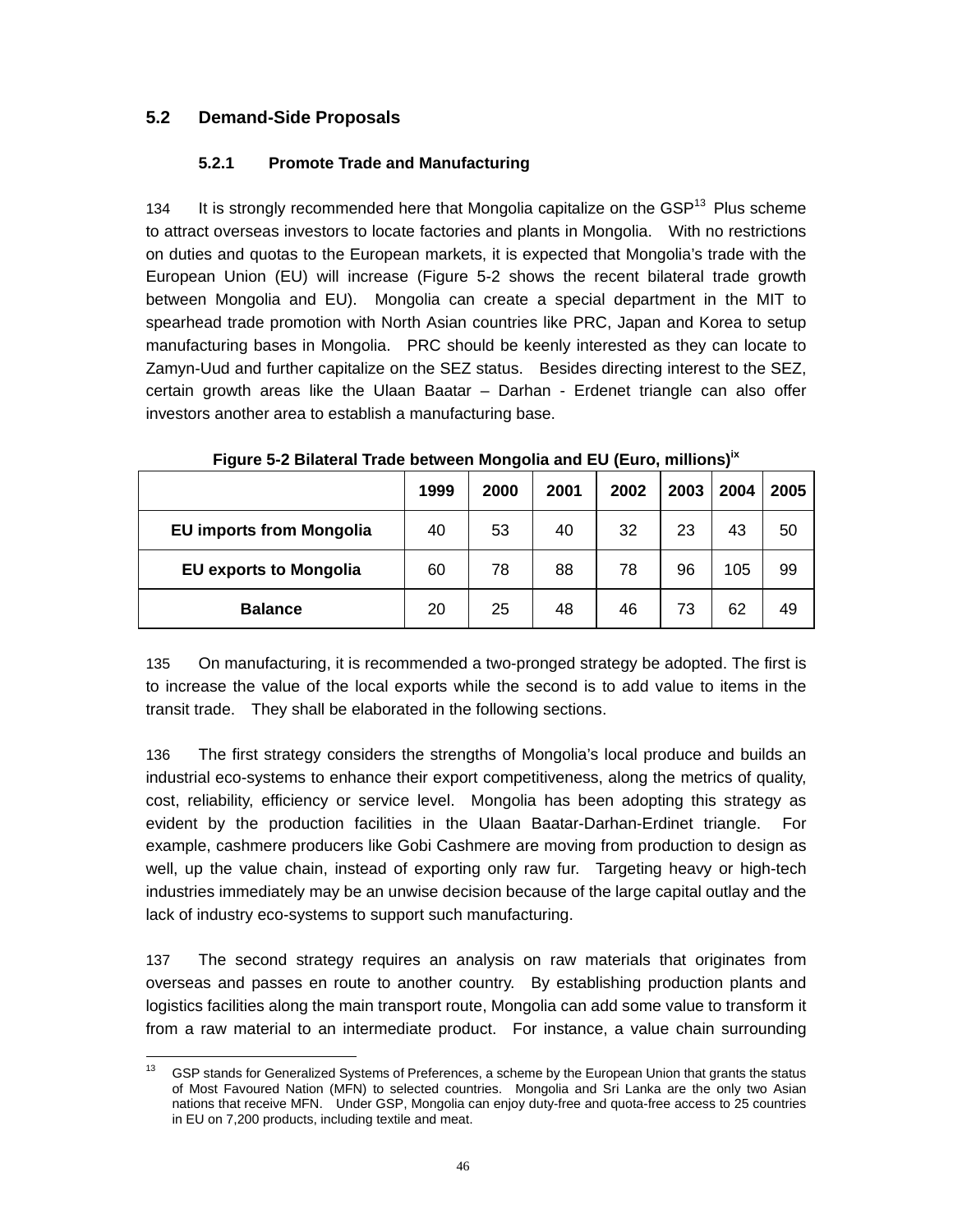woodwork and furniture processing be identified as a key industry. Based on the large amounts of high-quality timber from Russia via Mongolia to PRC, Mongolia can develop her own manufacturing capabilities in timber processing and related value chains to capture higher value and greater GDP. Furniture processing is also favoured because it is relatively low capital intensive, high labour intensive and low barriers to entry. The government can design incentives and expand the role of customs special zones in current warehouses and factories to encourage this industry.

138 Figures 5-3 and Fig 5-4 compare the import and export value of timber products. It is noted that the volume and value of timber imports (Fig 5-3) far exceeds that of exports (Fig 5-4). This implies there is much potential for Mongolia to exploit in adding more value to transit products. Raw timber coming from Russia via Altanbulag can be sent to timber processing plants, sawmills, and furniture centres to convert into intermediate or finished goods.



Source : Mongolian Customs General Administration (MCGA)

# **5.2.2 Strengthen Industries**

139 Mongolia's pillars of economic growth lie in mining and livestock/meat processing. These shall be examined separately, with different stimulus and improvement packages proposed for each.

140 Mongolia is well endowed with natural resources but the international community perceives investing in the mining sector as high risk. This perception is compounded by the weak infrastructure that adds to transport costs for importing specialized mining machines and exporting the commodities. On the perception side, the Foreign Investment and Trade Agency will have to take a more active and aggressive role in promoting the sector overseas. The government has also adopted measures to stimulate this industry, such as removing import taxes for drilling machines.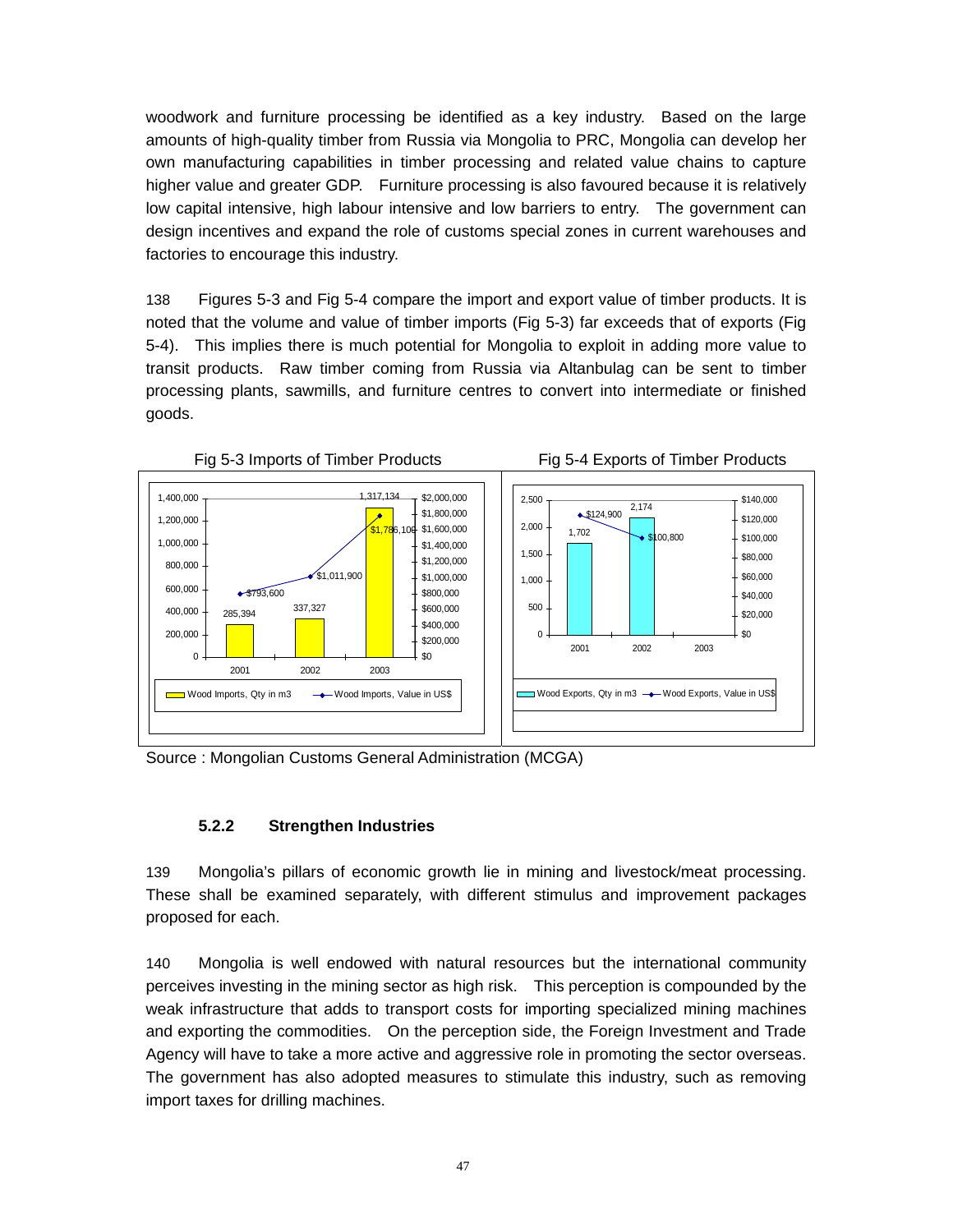141 In addition to the three proposed FTZ/SEZ sites, it is recommended that Omnogovi Province be also studied as a potential site for a FTZ. In particular, the government can consider establishing Omnogovi as a 'Special Mining Zone' (SMZ) that enjoys the privileges stipulated under the Mining Law. To promote the 'Desert Economy', an industrial roadmap on strengthening the value chain integrating mining, oil and gas and related industries need to be planned (these plans will include policies to promote coal gasification, building oil refineries, etc.)

142 Mongolia's output of coal is seven million tonnes per year in 2005. Of this, 4.2 million tonnes are used for industrial use, 0.8 million tonnes for household and two million tonnes for exports. The price for each ton is US\$ 20 / ton for exports and US\$12 / ton for domestic uses. It is estimated that increasing the transport capacity of the region can increase the coal exports further.

143 On the livestock/meat processing industries, there are various recommendations. Firstly, aimags with high-risk exposure to stock losses (due to weather) will require the building of farmhouses that act as logistics centres to protect the livestock. Secondly, the SSIA can formulate a national policy on veterinary, agriculture and production for all related Mongolian companies to comply with, thus raising the hygiene level. Partnering with the Mongolian Meat Association (MMA), the third suggestion is to adopt the international standards of Hazards Analysis and Critical Control Points (HACCP)<sup>14</sup> in all Mongolian meat processing centres, factories and transporters.

144 The MMA can also provide training, consultancy and audit services for implementing HACCP. Next, the MMA can spearhead the use of cold chain logistics, partnering with MFFA and MRTA. By controlling the hygiene level from production, storage, processing and distribution of meat, Mongolian should be able to convince Russia markets to raise their export quotas. At the same time, Mongolia should also look at diversifying meat exports into other markets such as PRC, Japan, Korea, Southeast Asia and South Asia.

# **5.2.3 Improve Current Transport Services and Introduce New Ones**

145 There are two container block train services that serve transit trade in Mongolia. They are Tuushin's twice monthly "Mongolian Vector" that travels between Frankfurt and Hul-Hot, and IFFC's twice weekly "Friendship Express" that links Xingang to Ulaan Baatar.

146 Regarding the Mongolian Vector, the limitation is that the train only sets off on the  $15<sup>th</sup>$ and 30<sup>th</sup> of each month. This implies a waiting time of about 15 days for a consignee if the

 $14$ 14 HACCP is a food safety management program aimed to identify possible points of contamination from production to delivery and adopts a preventive approach to reduce those risks. The principles are now integrated into a new ISO standard under ISO 22000.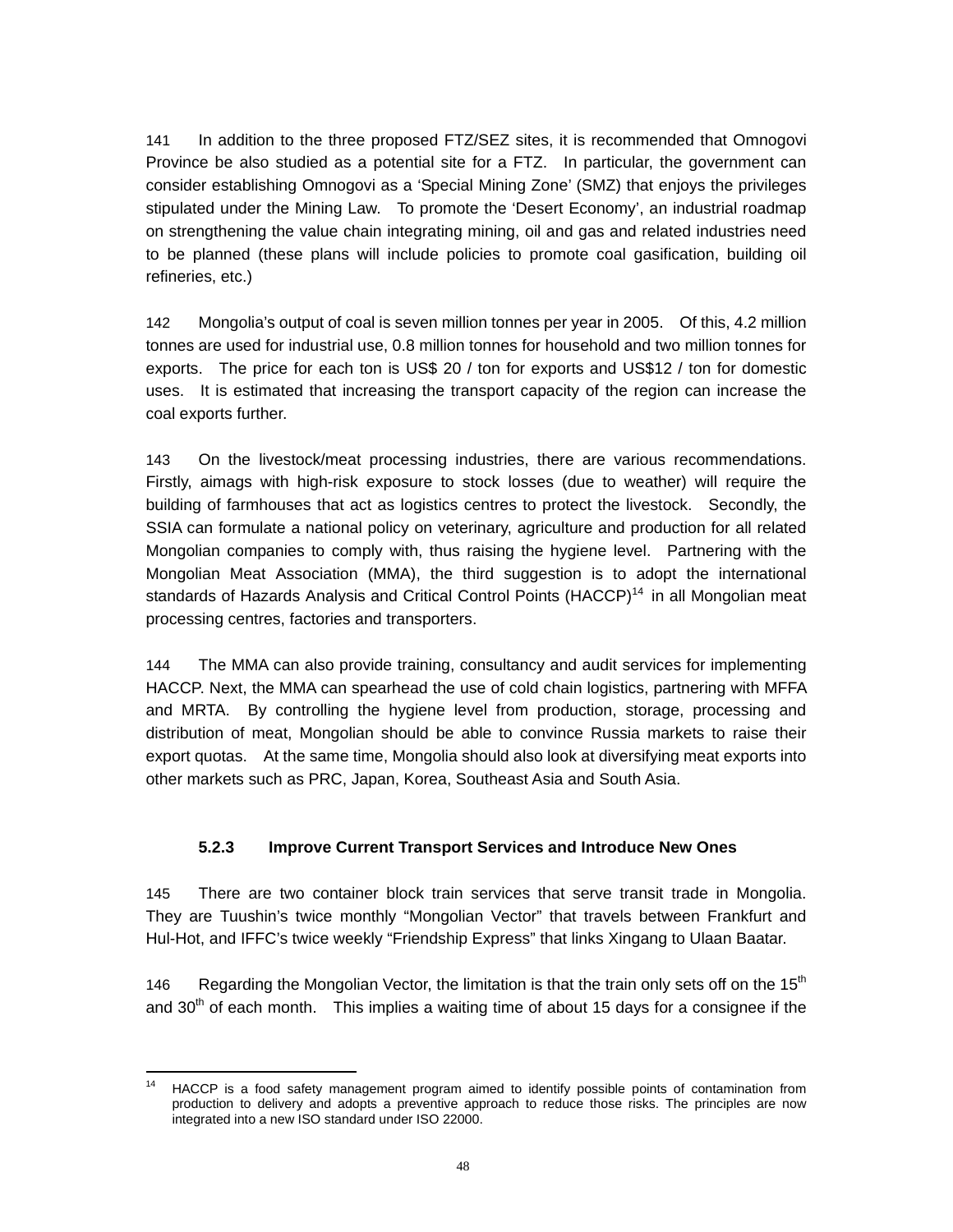goods reach the railway terminal<sup>15</sup> just after the block train has left. The main reason for the twice-monthly schedule now is due to the limited volume of export and transit goods, and that is the reason why demand-side factors should be addressed to stimulate the growth of manufacturing and trade. With sufficient demand growth, it will be possible for the "Mongolian Vector" service to offer another schedule – e.g. leaving three times a month and shortening the waiting time to 10 days. Increasing the frequency of departure will be crucial because transport efficiency is compared based on price and frequency, especially for time-sensitive cargoes.

147 Another recommendation is that Tuushin can explore the feasibility of relocating the cargo consolidation centre from Hul-Hot to Zamyn-Uud. Currently, all Europe-bound goods are sent from all parts of PRC to Hul Hot to consolidate and stuff into containers, which then travel through Zamyn-Uud and Ulaan Baatar. It is difficult to fully control the safety and quality of goods and punctuality of trains' departure in PRC. By relocating to Zamyn-Uud, it will boost the status of Zamyn-Uud as a SEZ and a transhipment hub. This move necessitates the construction of a cargo consolidation centre that has large storage facilities for goods in transit, railways networks and cross-docking terminal to facilitate intermodal transport<sup>16</sup>.

148 With regards to the "Friendship Express" service, it was revealed that the shipments (especially imports) sometimes face delays during customs clearance at Xingang. MCGA may need to officiate a meeting with the PRC customs to review the performance levels and explore how goods can be expedited to leave the port faster. Some suggestions include stating the final destination 'Ulaan Baatar' on the cargo manifest and labels of the cartons instead of 'Xingang', so it is easier to segregate goods meant for PRC or Mongolia.

149 Regarding export issues, PRC currently mandates that all wool and cashmere exports by rail from Mongolia must be transloaded onto trucks and use road transport to reach Xingang. This is due to PRC's stringent quality control policy whereby SSIA lab tests are deemed insufficient to permit transport of these sensitive goods by rail. The trans-loading takes a maximum of 8 hours in Zamyn-Uud, and there is only one inspection warehouse for roads at Xingang, thus adding to the potential delay. The Mongolian government will need to both increase the perceived hygiene level of such products and the volume of wool and cashmere, so that the more cost effective "Friendship Express" can be used for the entire journey.

150 In addition, the MCGA should engage the Chinese customs on electronic data interchange, as many of the documents are still handled manually and little form of customs statistics exchange are done between the borders.

<sup>15</sup> Tuushin provides free warehouse storage of the goods while waiting for the next schedule for Mongolian Vector.<br>16 From Xingang and other parts of PRC, Chinese drivers can use road transport to reach Zamyn-Uud, but the

cargoes need to be transloaded onto the train wagons as the journey between Zamyn-Uud and Ulaan Baatar is only connected by rail.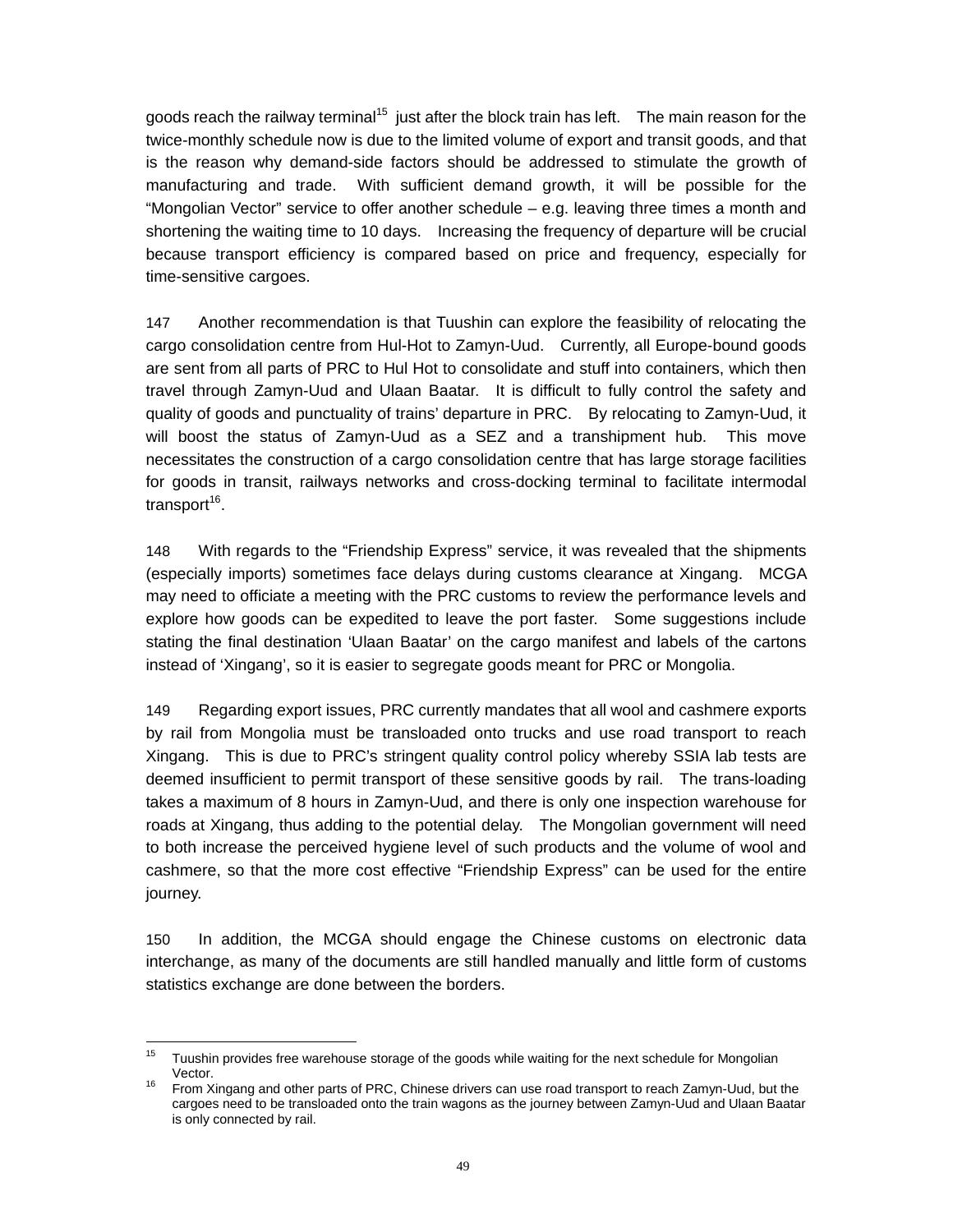151 Another recommendation is to promote a new transhipment service centred in Ulaan Baatar. Currently, PRC and Europe are facing a huge imbalance in container movement between the tow countries. The trade flow between PRC and Europe is extremely unbalanced, with the flow from PRC to Europe much larger in volume. This results in a huge number of containers being sent to Europe via sea, but due to mismanagement and long distance, the containers are either left in the European ports, or returned after significant delays $17$ .

152 Mongolian freight forwarders can help fill the market need by promoting transhipment services through Mongolia. Chinese shippers can send the containers to Ulaan Baatar where a Mongolian freight forwarder then unpacks, inspects and packs into Russian containers bound for Europe, The empty Chinese containers are then returned to Xingang or the point of origin. By providing this management services, Mongolian freight forwarders can charge a fee for each handling of containers, and greatly raise the attractiveness of the Trans-Mongolian route versus the sea route. To perform this, a container-handling terminal will be required, run by experienced Mongolian freight forwarders, such as Mongolian Express.

# **5.2.4 Free Trade Zones/Special Economic Zone Recommendations**

153 The Mongolian Ministry of Trade and Industry has informed of their intention to upgrade the Free Trade Zones into Special Economic Zones to allow a wider range of services in these specified zones. They were also in the midst of updating related legislative concerns to reflect the new status and to remove conflicting clauses.

154 The status change to SEZs will allow the individual zone managers to increase their range of activities and also allow investors to tap into wider economic opportunities.

155 Reviewing the three designated zones, it is proposed that the development of the FTZs/SEZ could be prioritised in the order of Zamyn-Uud, Altanbulag and Tsagaanuur. This is notwithstanding the recognition of the strategic, social, economic and political importance of developing all three zones to bring employment and economic prosperity to the regions.

156 It is also recognised that the three zones have varying strengths and weaknesses. These attributes can be leveraged upon to create three zones of different focus. Thus, differing strategies and action plans will be proposed separately for the zones.

157 The importance of creating successful zones should not be overlooked. Successful implementation of one zone will encourage investors to look at opportunities at the other zones as well as the other parts of Mongolia. Conversely, lack of progress in the zones can be a negative indicating factor to the potential investors.

 $17\,$ 17 The high cost of empty containers can be illustrated as follow: Sino-Trans give 15 free days after unstuffing of containers, but charge US\$10/day/TEU and US\$20/day/FEU.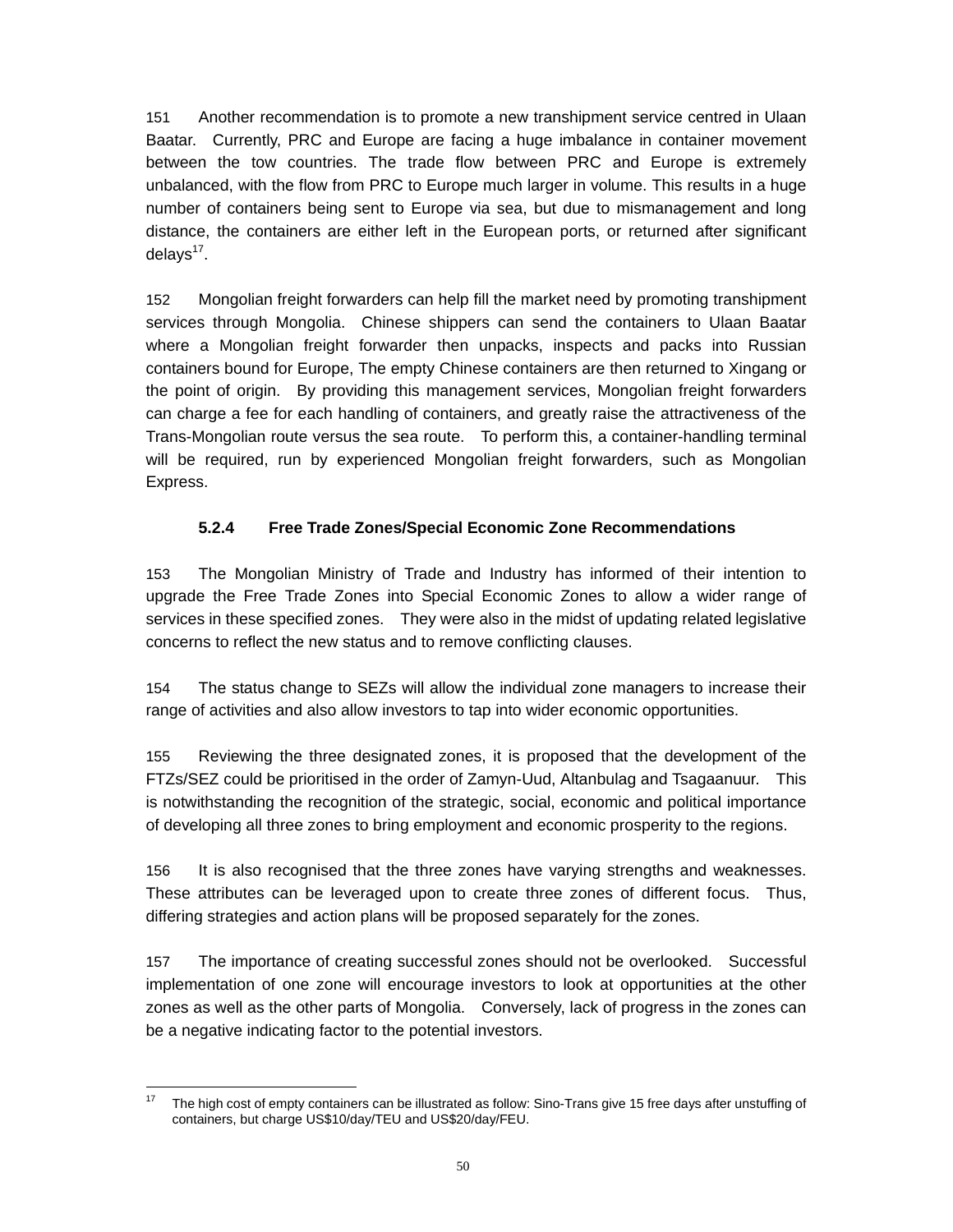# **Zamyn-Uud Special Economic Zone**

158 Zamyn-Uud's proximity to PRC is a huge supporting factor for the recommendation for it to be identified as the first zone for full-scale implementation. Although there is currently no development within the zone, the surrounding areas of Zamyn-Uud town does offer relatively better infrastructure (thus requiring less infrastructure investment as compared to the other two zones). In addition, investors from PRC have already indicated their interest in setting up factories in Zamyn-Uud to manufacture finished products for export to the European Union. This is to take advantage of the tax exemption that Mongolian products enjoy in the European Union.

159 It is recommended that the positioning for Zamyn-Uud be **Mongolia's regional logistics hub and manufacturing centre**. The following identifies several action plans for the commencement of Zamyn-Uud SEZ's development.

# **Zone Masterplanning**

160 To assist the newly appointed zone manager in zone management, it is proposed that a world–renowned consultancy firm be first engaged to conduct a masterplanning exercise for the zone. Before this step is taken however, it is strongly recommended that the contract issues with the company West Paradise be resolved as soon as possible. In the event that West Paradise be deemed not suitable as the zone manager, a selection process for a new zone manager should be launched. The contractual dispute with West Paradise is holding up the development of Zamyn-Uud and investors will have limited time to exploit the opportunities afforded by the MFN status accorded to Mongolia by the EU.

161 Once the ownership issues have been resolved, masterplanning may commence. As a preparatory study, the scope of reference for this masterplanning exercise should include the following:

- Study existing industries and research on the take-up rate for industrial land over the last 10 years.
- Identify growth industrial sectors and assess whether Mongolia can attract these 'growth industries', taking into account the physical and infrastructure constraints within Mongolia.
- Assess the market demand for long-term industrial space in Mongolia and identify the type of potential industrial clusters likely to take up space within the zones.
- Analysis of existing markets for the existing industries. Based on target industries identified, the plan should study the upstream and downstream value chain so as to map out appropriate markets.
- Prepare a list of investors' requirements and assessment criteria that determines their choice of the site to invest.
- International/regional market positioning of Mongolia.
- Assess the sufficiency of skilled and semi-skilled labour in Mongolia in supporting the target sectors.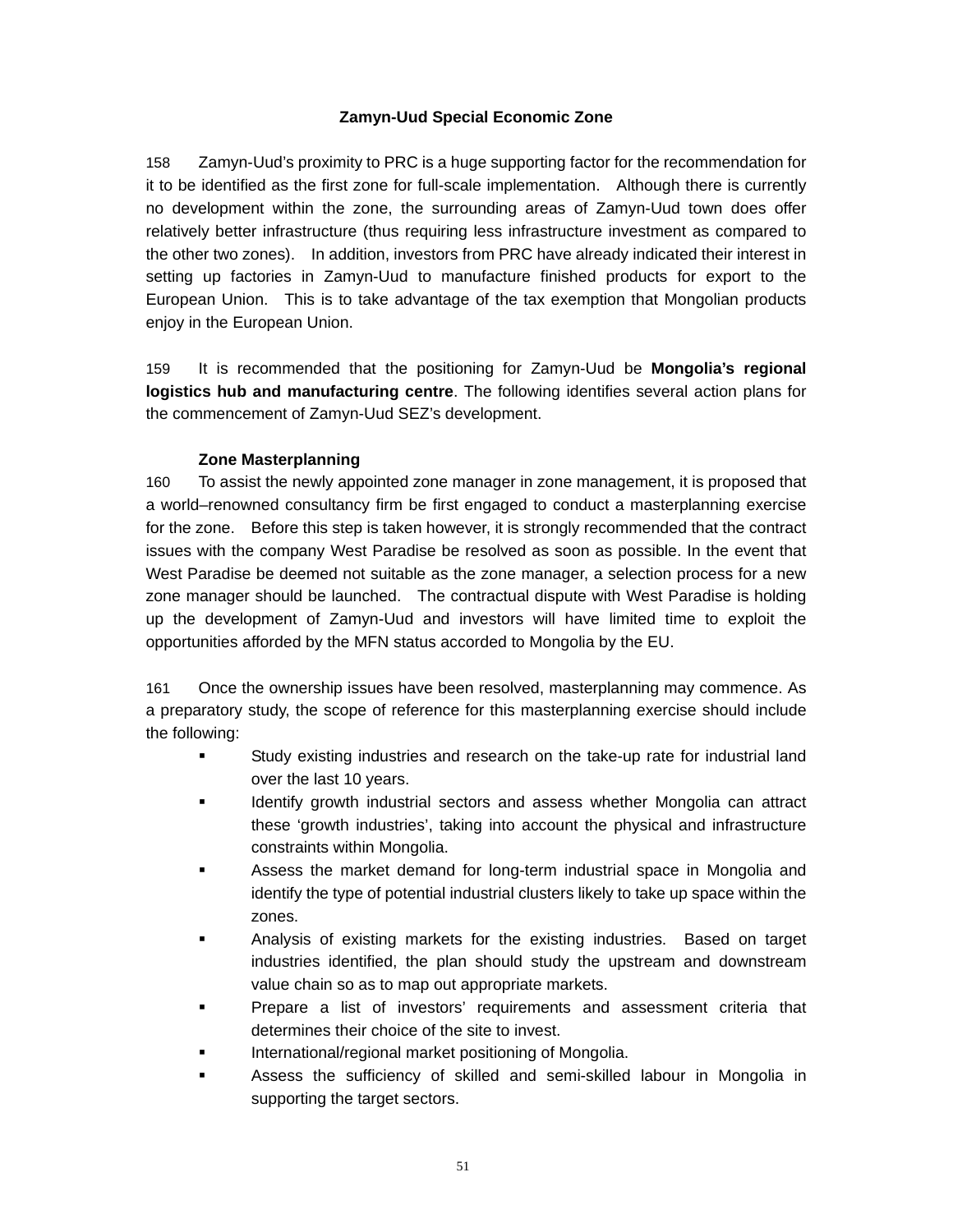- **EXECUTE:** Diagnostic review of the operating environment in Mongolia.
- **EXECT** Undertake a social infrastructure audit study in and around Mongolia
- Assess the availability of infrastructure / utilities / transportation / logistics in relation to the development plan.

With a masterplan that is agreed upon by both the public and private sector, the zone manager can then move forward with the implementation.

#### **Infrastructural Development**

162 Notwithstanding the results of the masterplan, there are certain infrastructural developments that require the consideration of the relevant authorities if the zone wishes to attract more investors.

### Road connections to Zamyn-Uud

163 Existing work on extending a road connection to Choyr should be expanded to connect a road to Zamyn-Uud. The road connection will allow trucks to move from Zamyn-Uud to Ulaan Baatar, thus allowing a second mode of transport and competition for rail operations.

164 The establishment of an alternative to rail operations will also allow more economic activities for individual trucking companies. Similarly for the users of the freight services, they have greater flexibility as trucks can then offer smaller capacities and be dispatched on shorter notice.

#### Airport

165 Currently, travel to Zamyn-Uud is restricted to rail and the journey from Ulaan Baatar takes about 12-15 hours. This long journey will deter potential investors. A feasibility study could be conducted to explore the feasibility of constructing an airport at Zamyn-Uud.

#### Logistics Facilities

166 To support the growth of Zamyn-Uud into a full-fledged SEZ, logistics facilities will need to be developed extensively. A central warehouse manager could be appointed to set up a central distribution centre to manage the flow of goods in and out of Zamyn-Uud. It can also be a holding place for finished products in transit for export out of Mongolia. To facilitate multi modal transport, a cargo terminal can be built next to the logistics centre.

167 The customs modernisation process should be continued with plans to link the customs with the other logistics facilities to facilitate and monitor the movement of goods. Tax calculations could also be systemised and automated to allow faster computation and fewer errors. Records would be also being easier kept thus allowing data to be collected for future improvement of the system.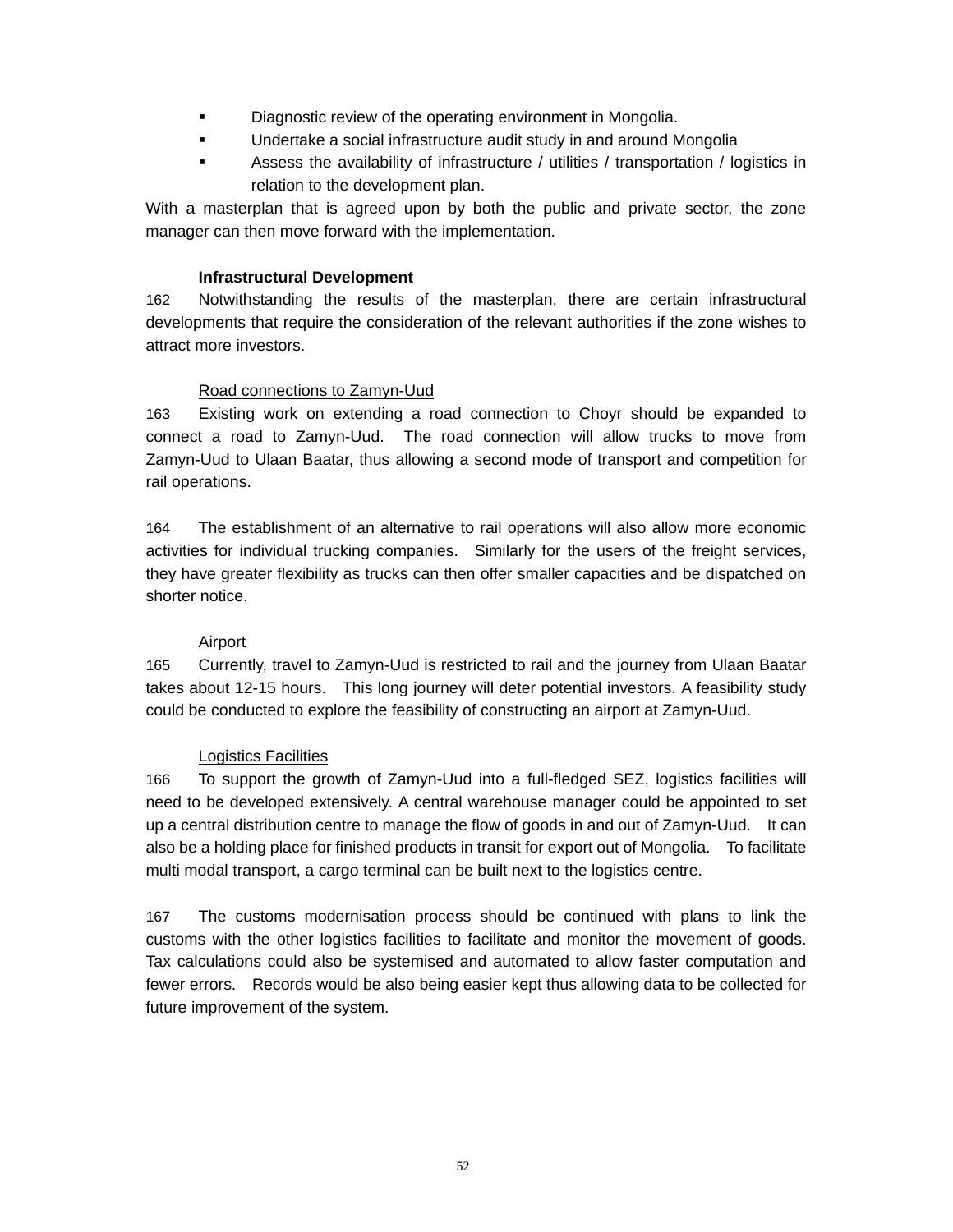#### **Tansport Policies**

168 The Mongolian government should consider permitting incoming LCL trucks to trans-load into container terminals while awaiting cargo clearance. The customs could also allow the cargo to be sealed and transported to Ulaan Baatar for clearance. At Ulaan Baatar, goods that are tax-exempt could be released immediately for shipment to clients while the remaining goods can be held for further processing. This would increase the efficiency of the logistics process. Currently, good could be held up to seven days and cost US\$20,000 per truck.

169 In anticipation of higher traffic at the customs terminals, it is proposed that the passenger and cargo lanes be segregated for faster processing.

170 The Mongolian government can also initiate discussions with the PRC government to remove the existing "crossing fees" and "translation fees" at Erlian for Mongolian traders. These fees are implicit taxes on trade and undermine the flow of goods and discourage the growth of the trading community.

171 In anticipation of the ascension of PRC to TIR, a special express lane can be set up for Chinese cargo trucks using TIR.

### **Local Enterprise Development**

172 Local Mongolian enterprises have demonstrated their potential and ambition for a regional role. An example is Tuushin which conceptualised and put in operations the "Mongolian Vector" service. To encourage further such activities, the Mongolia government should support the local enterprises in their growth to become larger international enterprises (for example, Tuushin has indicated their interest in shifting their operations back to Zamyn-Uud in Mongolia from Hoh Hot to reduce the number of customs checks required. Tuushin could be given certain incentives to do this). With more support, other logistics enterprises will be encouraged to set up similar innovative services to raise the profile of Mongolia as a transit hub.

#### **Altanbulag Free Trade Zone**

173 Lying at the other end of the Trans Mongolian Railway and located next to the Russian border, Altanbulag is ranked second in the priority list for implementation.

174 Altanbulag's strengths are due to its proximity to the Russian border, the Trans Mongolian Railway and the nearby industrial towns. Altanbulag has the potential to be developed into **an integrated trade, commercial, retail and tourism hub targeting Russian tourists and business visitors.**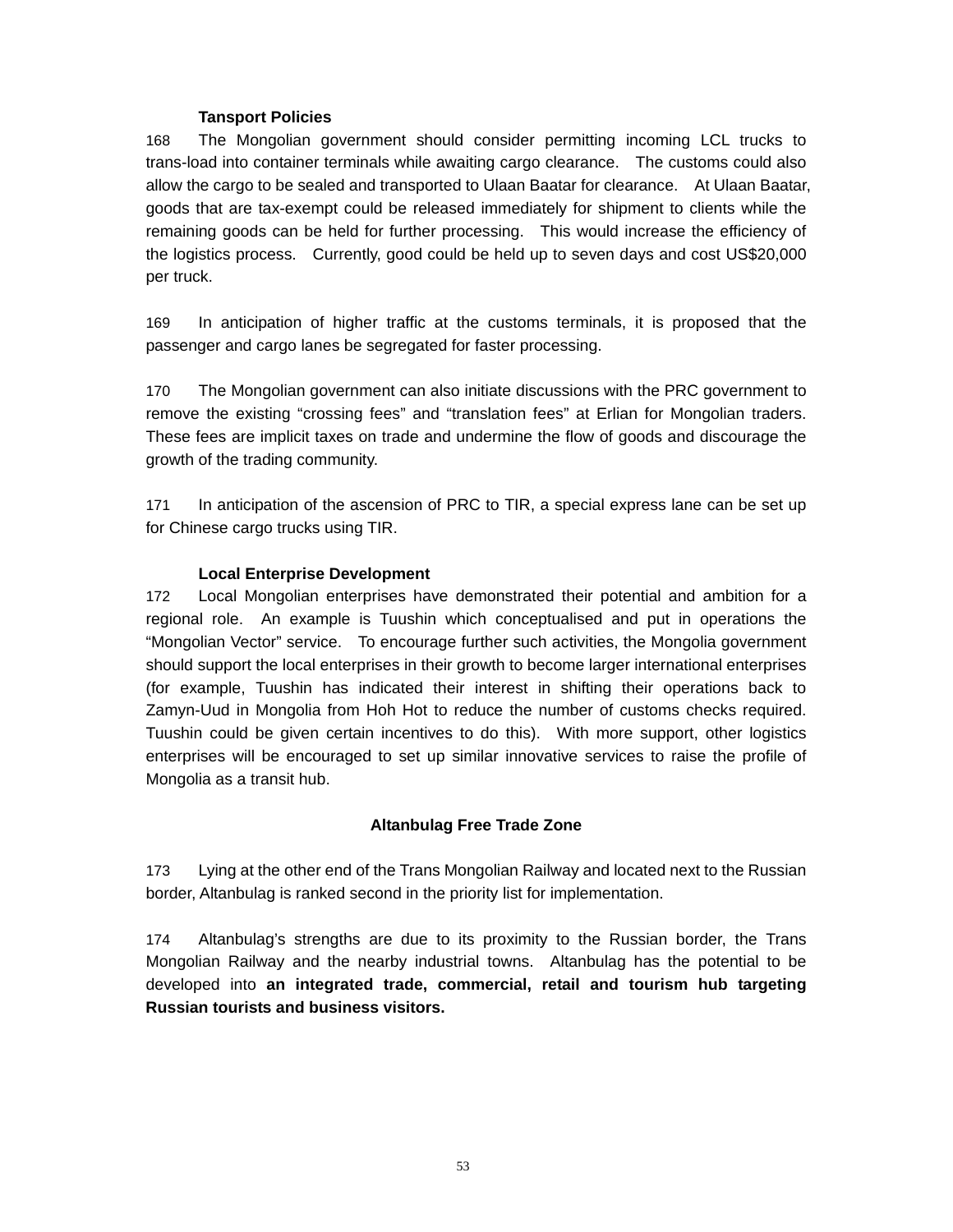#### **Zone Masterplanning**

175 Similar to Zamyn-Uud, a masterplanning exercise for Altanbulag is proposed to be commissioned to produce a blueprint for a zone manager to implement. The masterplanning by an international consultancy will identify the possible industries for development. A well-done masterplan will also help the zone manager to market the zone to overseas investor as the objectives and infrastructure would be clearly defined.

176 While the zone requires further development, the town of Altanbulag already has some tourism facilities that could be exploited to serve the region. Commercial and retail activities can be planned to provide more activities for visitors to the area. The masterplanning exercise should also include the tourism element to evaluate the activities that can be included to attract both locals and foreigners to the area.

### **Infrastructure Development**

### Logistics Facilities

177 A central storage facility can be constructed to serve the needs of the zone when manufacturing plants are set up. This facility will serve as a holding area for goods in transit while awaiting export out of Mongolia.

#### Rail Extension

178 A rail extension from Sukhbaatar should be considered when more economic activities are performed at Altanbulag. A 24-km extension could be built to facilitate faster movement of goods, thereby linking Altanbulag to the mobility that the Trans Mongolian Rail offers. A rail extension will also attract more investors, as it would demonstrate the commitment of the Mongolian government to the development of Altanbulag.

#### **Economic Development Policies**

179 The Mongolian government can initiate discussions with the Russian government to allow special day-trip visas for Russian visitors to visit Altanbulag to enjoy the proposed tourism facilities. This will accelerate the growth of the zones to include hospitality, retail and banking facilities, which will in turn attract more investors due to better living conditions.

180 Similar immigration arrangements could also be made for Mongolian to visit the Russian territories. This will allow Mongolian traders to visit Russia and increase economic activities between the two countries.

181 Overall goods and tourists movement should be simplified to expedite the higher flow of traffic between the two countries. This will increase the economic activities and, eventually, prosperity of the region for both countries.

#### **Industry Policies**

182 Currently, there is much timber being transited through Mongolia to PRC. Mongolia can tap on this timber flow by establishing a timber-processing centre to produce higher value-added activities such as processed wood, furniture, etc. Evaluation of this proposed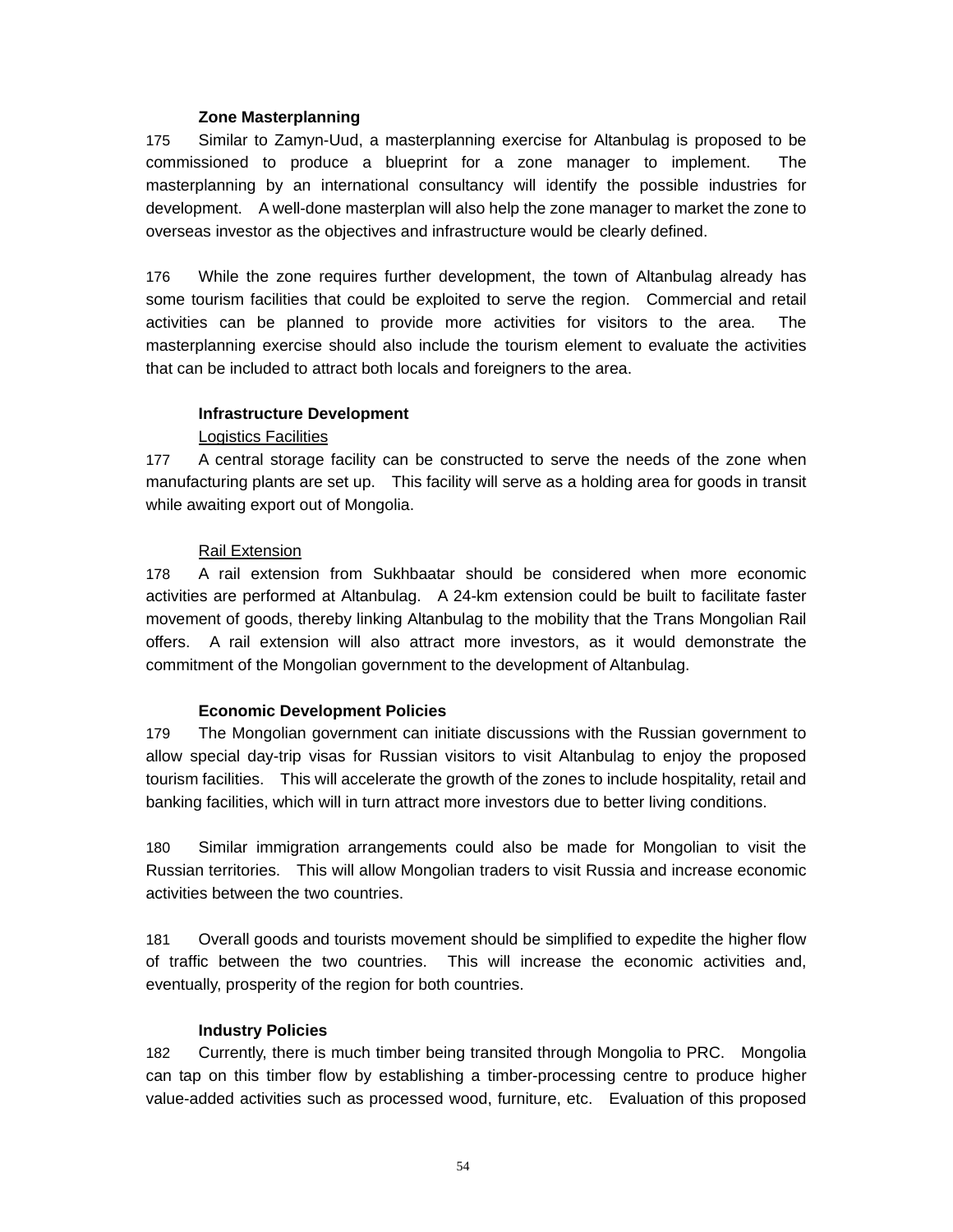industry should be done quickly and the required infrastructure of timber mills, training school, etc, will have to be set up to service this industry.

183 Similarly, the garment industry has been suggested as a probable industry for Altanbulag. This is due to the larger animal husbandry industry in Mongolia. Raw animal hides are produced directly in Mongolia and there is a need to provide higher-value added through processing of the raw materials. As in the timber-processing industry, evaluation of the garment industry has to be conducted quickly so as to assess the required infrastructure for the development of the industry.

### **Tsagaan Nuur Free Trade Zone**

184 Tsagaan Nuur represents a unique challenge for development as a FTZ due to its sparse population, remote location and extreme weather. However, Tsagaan Nuur is located in the connection between Russia and PRC and once the AN4 is completed, there will be heightened economic activities there between the two countries.

185 Tsagaan Nuur's strategic position near the Chinese and Russian borders makes it a potential candidate to be an economic activity hub for not just the western Mongolian region but also for the neighbouring Russian and Chinese territories.

### **Zone Masterplanning**

### Establishing another Free Trade Zone

186 The current FTZ site was chosen for its historical significance as a trading post in the past. There is also existing infrastructure in terms of warehousing. Nonetheless, the lack of paved roads in the region and harsh weather conditions makes it a difficult area for the successful implementation of economic activities.

187 In view of this, it is proposed that a study be undertaken to assess the potential of an alternative adjacent site (while still keeping the current site for future development) near the provincial centre of Ulgii within Tsagaan Nuur. In comparison to the current designated site, Ulgii has a larger population, more developed infrastructure (including an airport), more economic activities and better weather conditions.

# **Infrastructure Development**

#### AH4 Highway

188 The construction of AH4 should be expedited to facilitate the growth of transit traffic through the region. AH4 will also provide a smoother and quicker access to and from the provincial centre of Ulgii with Russia, PRC and Kazakhstan (via Russia).

#### **Industry Policies**

# Target Industries

189 Local officials had made several suggestions on increasing the economic activities of the region. These suggestions include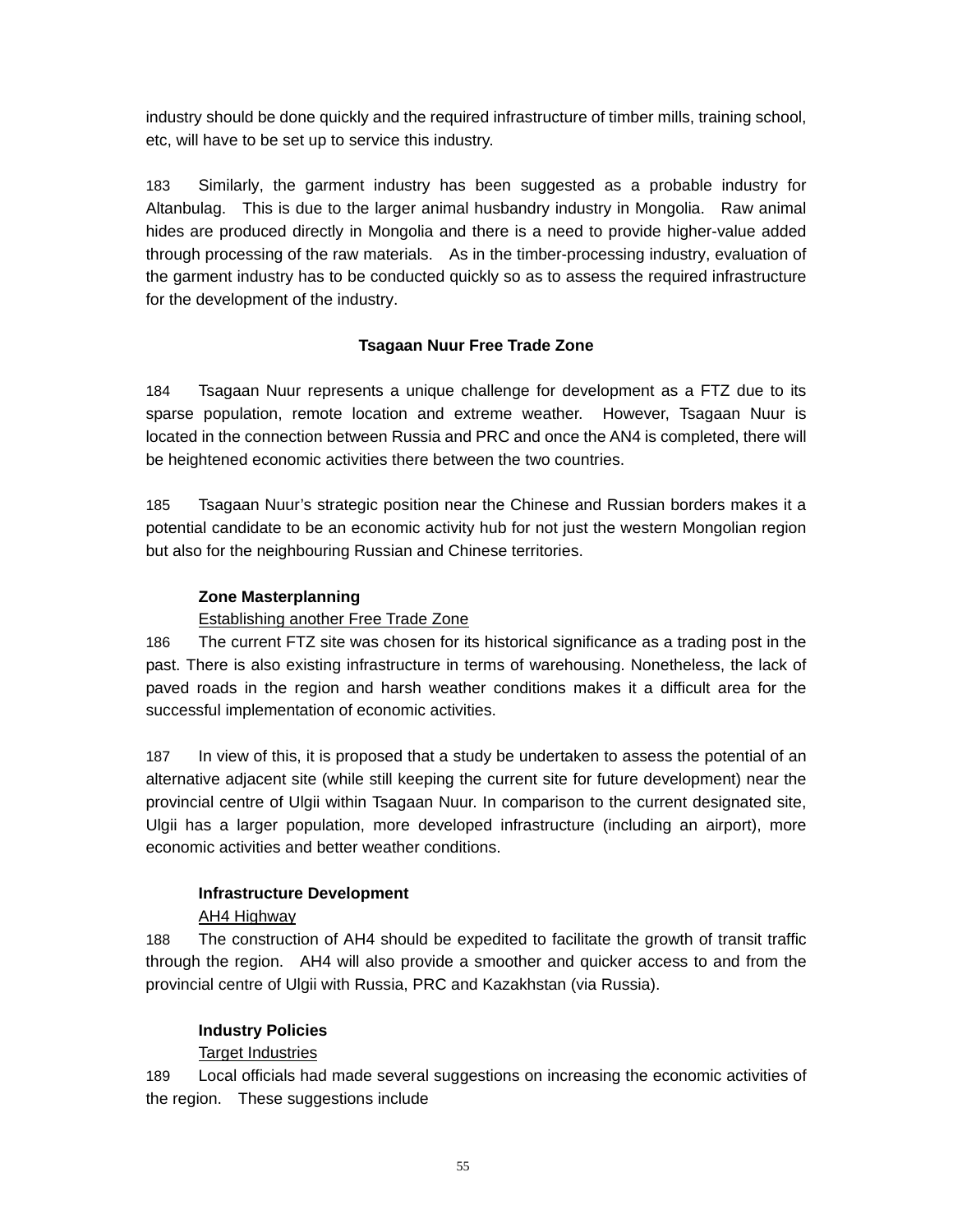- **Processing of wheat imported from Russia and Kazakhstan**
- Processing of meat products for re-export to Russia and Europe
- Production of animal feed
- Horticultural development with vegetable farming (e.g. potatoes)
- Fish export with the lakes of Tsagaan Nuur, Kholboonuur, Achitnuur and Tolbonuur as the areas for production
- Production of medical supplies with the use of herbs existing in the area
- Establishment of a brick factory to supply to the FTZ and export to Russia
- Processing of timber from Russia into furniture for sale in the region and export to PRC
- Processing of wool for export
- **Production of garments for export**
- Establishment of a trade centre

However, more research is required to review the viability of these suggestions prior to implementation.

190 While efforts should be continued to develop the economic activities of the region, the local authorities might want to consider implementing a strategy to gradually build up the local economy by focusing on existing trades and industries. Building up these economic pockets of activities will in turn attract greater investments in other supporting business such as banking, communications etc.

#### Entrepot Centre for the Region

191 To take advantage of the potential increase in trade between Russia and PRC, a wholesale centre could be set up to serve the needs of traders from the three countries. Traders can use the wholesale centre to trade and negotiate contracts, thus making Tsagaan Nuur the entrepot centre of the region.

192 After setting up the entrepot centre, the local authorities can support its development by waiving taxes on the goods or even providing subsidised rentals for the stalls to encourage traders to set up shops with the centre.

#### **Local Enterprise Development**

193 The pre-dominant economic activities of the region are animal husbandry related. Economic development centred on this industry should be encouraged to build up a vibrant local industry. Existing cattle herders could be taught to upgrade their animal husbandry skills.

194 Research centres on the prevention of diseases, productive animal husbandry skills, better cross-breeding techniques could be taught to the herders to raise their skills and awareness of the latest trends in this industry. These research centres should be affiliated to local universities to tap on the knowledge of the academics. In addition, funds should be raised to provide more research on diseases prevention and breeding techniques.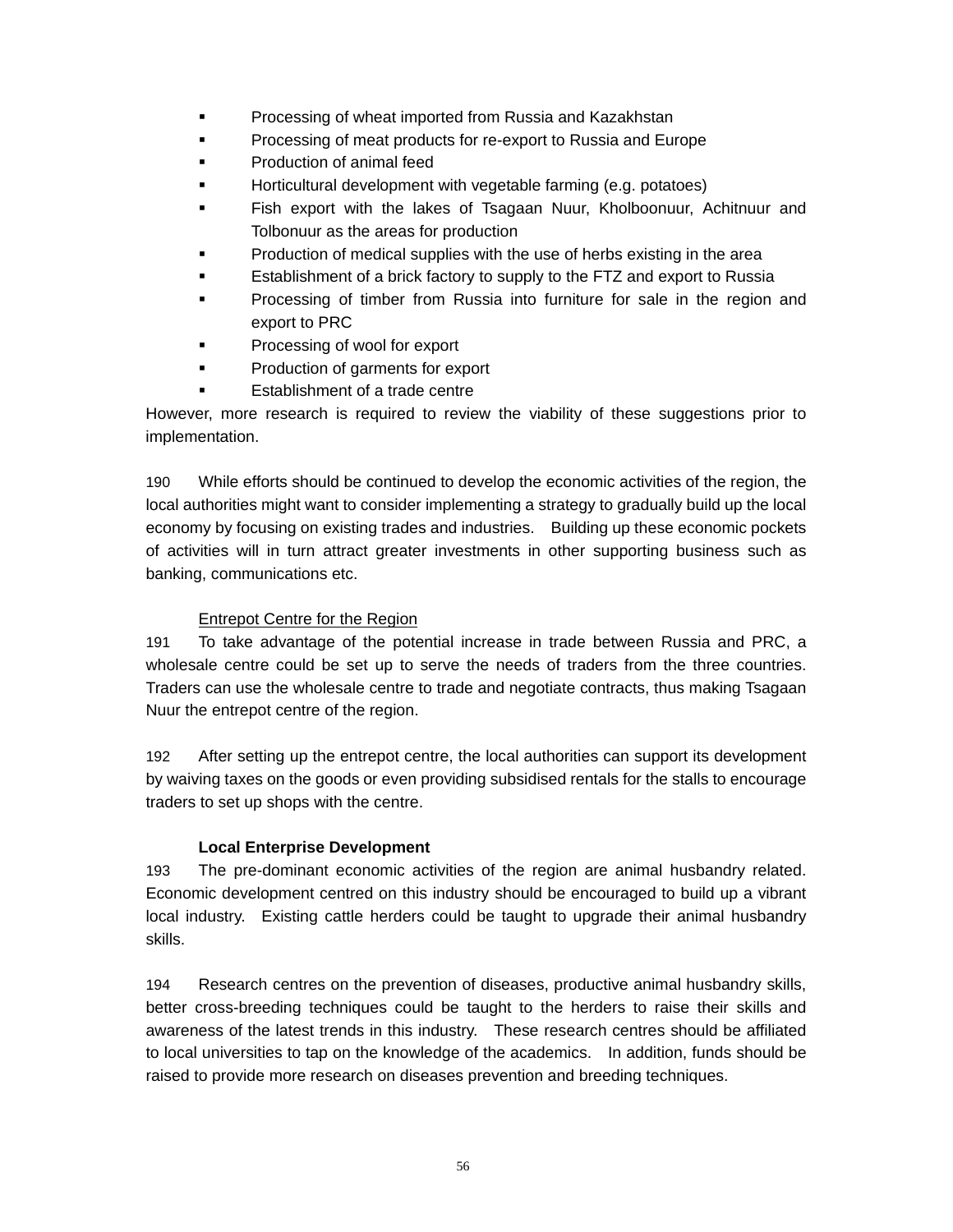195 In addition, a tannery centre can be set up to process the leather by-products of the meat processing industry. The leather produced can, in turn, be used to produce higher value-added products such as footwear and bags etc.

196 The development of these cottage industries will upgrade the livelihoods of the locals and in turn create demand for higher-end economic activities such as banks, logistics centres etc.

197 Other identified industries include soap production, brick production, cashmere processing, dairy products etc. However, it is crucial that the local authorities undertake research to study market demand before seeking investors in these industries. Certain industries might not be suitable for Tsagaan Nuur due to its location and existing infrastructure.

# **5.3 Supply-Side Proposals**

198 To serve the increase in cargo volume, the capacity of the transport and logistics services must be able to meet demand at a cost effective rate. In this section, recommendations that deal with each mode of transport, as well as enhancing the logistics sector will be elaborated.

# **5.3.1 Rail Transport**

199 The Mongolian government may need to review the structure of the Mongolian Railways company, currently owned equally by the Russian and Mongolian government. The former has not been positive on the expansion of railway capacity and thus may hinder Mongolian attempts to invest in additional tracks and facilities for transit traffic. While it is unlikely that the Russian authorities reduce their shareholdings in the company, the Mongolian government may still work closely with the local private sector to create a new and independent entity that uses a mix of equity and debt to finance new projects. Such public-private partnerships also serve to direct some freight traffic, which could have travelled along the sea route, to the railways. The implementation of this strategy makes economic sense to complement the Special Mining Zone, where there is economic justification for constructing new rail tracks in the Omnogovi region. Mining companies like IMMI could be invited to have a stake in the new entity.

200 Besides new construction, increasing the current capacity of the north-south railways and rehabilitation efforts are also important. Construction of a double-track system along the 1,000km long north-south railways would require an immense amount of investments. It is suggested that the Mongolian Railways investigate another technology called the double-stacked trains to increase rail capacity. Invented in US in 1984, the double stack rail cars provide higher capacity and security by cradling the lower container so that their doors cannot be opened during transit. Using specially engineered rail cars that carry two tiers of containers instead of one, such technology can avoid the need to construct new rail tracks,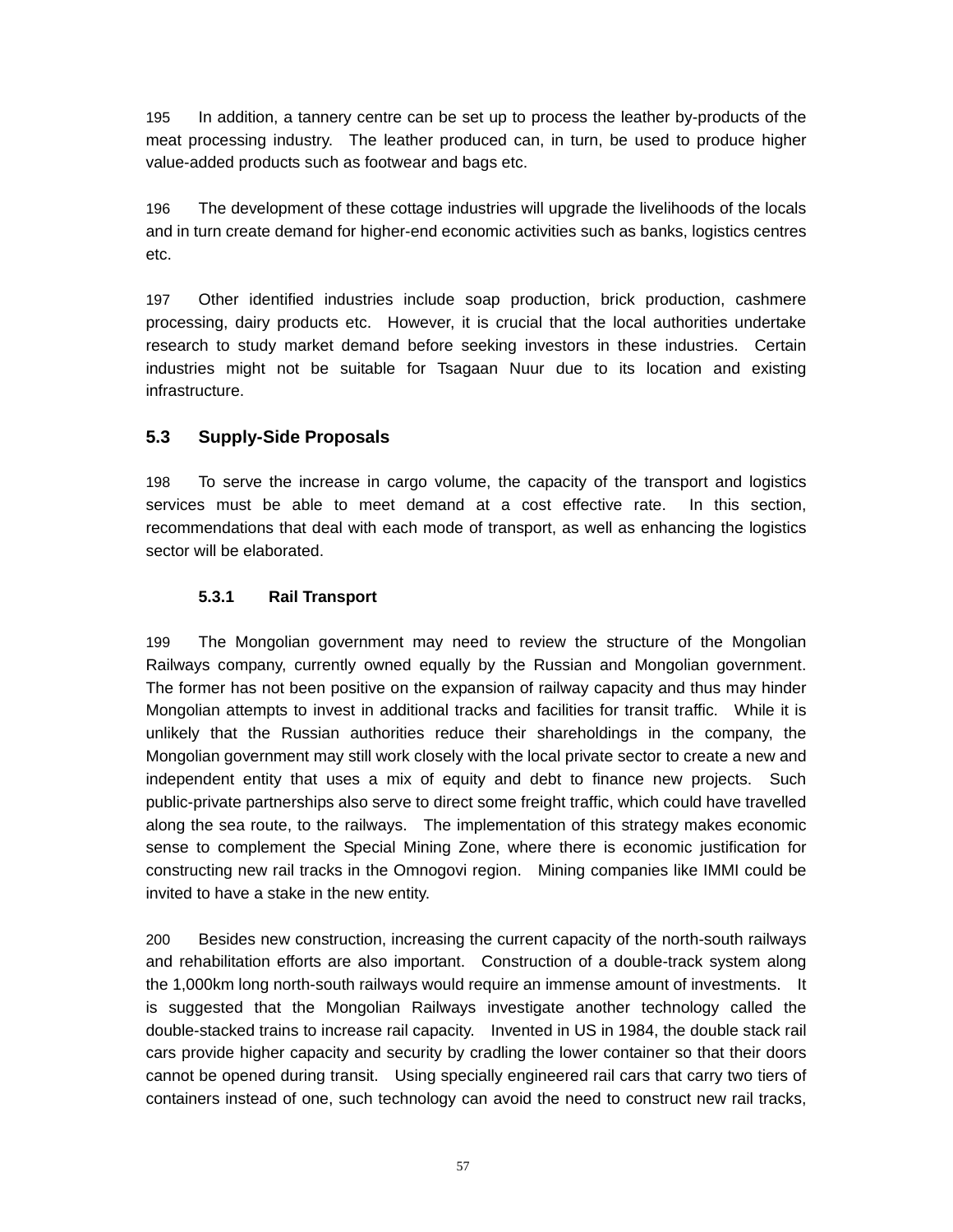reduce the locomotive power and the manpower at the railways terminals. Thus the current resources can be maintained to support two times the current freight volume in theory. Successful operations of double stack railways systems can be studied from APL and Pacer International in U.S.

201 Operational parameters to measure rail efficiency are price, time, reliability and flexibility. Rail transport is typically more cost effective compared to road transport, especially over long distance, but may suffer inferior performance in terms of longer time, less reliability due to different customs practices at the borders and less flexible schedule. On pricing, the Mongolian government needs to review the tariff discounts structure, as data seems to indicate that rail pricing is elastic. By raising prices, the risk is that cargoes are then diverted to alternatives like the new Euro-Asia route, bypassing Mongolia totally. In theory, cargoes transported by railways can reach Europe in 15 days, compared to 45 days by sea. However, border crossing creates much delays and this could only be addressed between governments. Thus the Ministry of Foreign Affairs will need to accelerate the conclusion on the discussion on 'Transit Transport Framework Agreement'<sup>18</sup> with PRC and Russia. Moreover, it is suggested that Mongolian Railways propose the purchase of long-term contracts with Russia to secure lower operating rates in order to increase the cost competitiveness of the Trans-Mongolian route.

202 Finally, as mentioned in the strategy for manufacturing and trade, the government can add incentives to the development of the timber processing industry by providing greater 'preferential discounts'19 to the shipment of furniture. This is to encourage manufacturing and value added activities, rather than just facilitating the movement of raw timber. Tariff discount is a tool that the government can use to target to accelerate the growth of selected key industries.

# **5.3.2 Road Transport**

203 As railways construction is long term and entails heavy financial commitments, the building of roads presents an attractive alternative to raise accessibility to different parts of Mongolia. At present, different parts of the country have different stages of road infrastructure developments, with the north and the cities of Ulaan Baatar, Darhan and Erdenet enjoying a higher road density than the eastern, western and southern parts of Mongolia.

204 It is proposed that a zonal approach (central, north, south, east, and west) be adopted in planning for road developments in Mongolia. Following market principles where economics dictate the allocation of resources, it is recommended here that the priority of new road construction be made in the following order: (1) Complete the parallel road along the

<sup>18</sup> Six rounds of negotiations have been completed since 1998. The main agreement is done, but the talks are now focusing on the appendixes. No date of completion is stated.

now focusing on the appendixes. No date of completion is stated.<br><sup>19</sup> A distinction is made here between rail tariff discounts and preferential discounts. The former relates to current practice of offering discounts to all shippers, while the latter refers to discounts only to certain industries that Mongolia wish to target.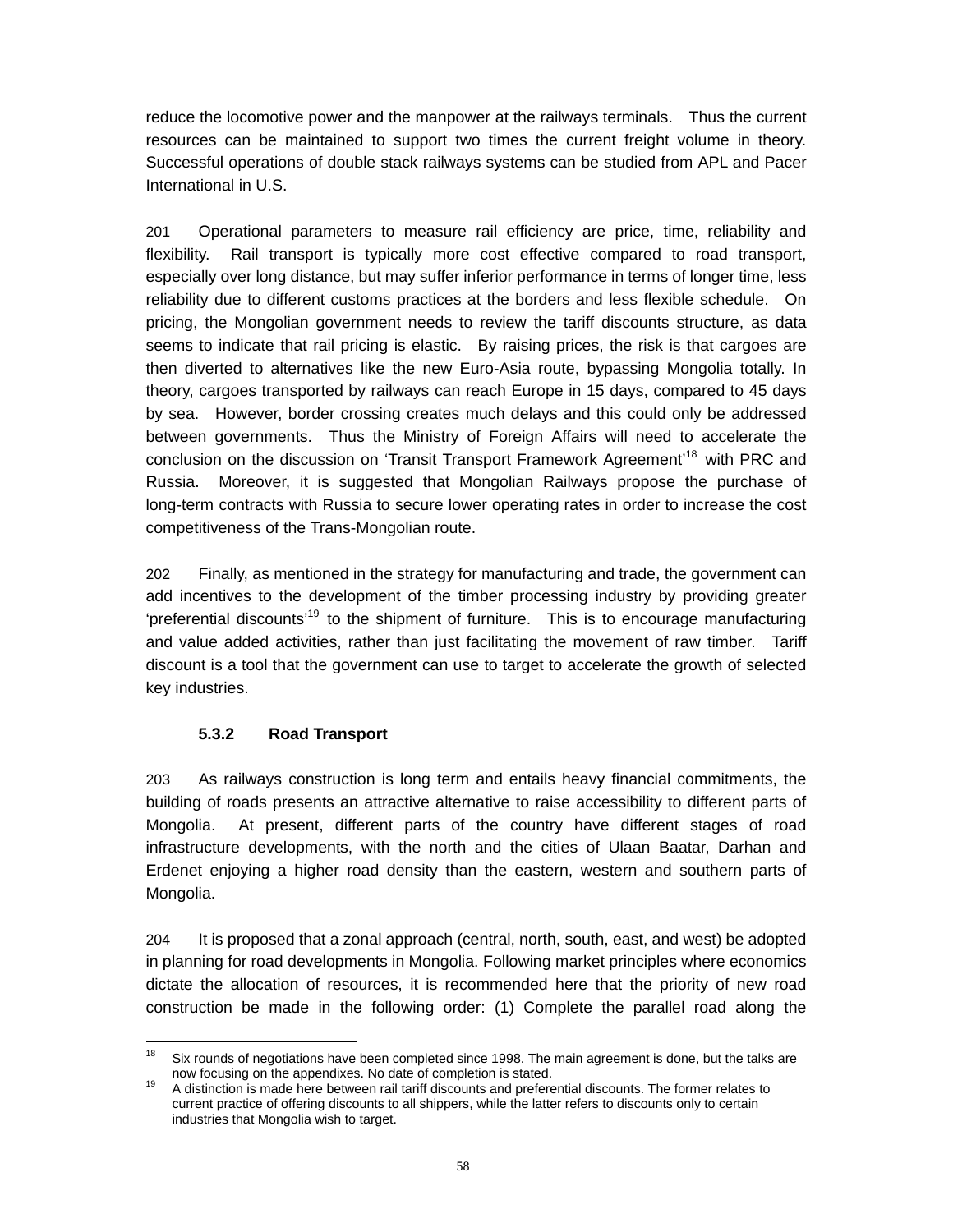north-south railways, (2) Maintain and upgrade the current roads in the central and north zones, (3) Build a road networks in the south, (4) Extend and upgrade roads in the east zone and (5) Develop and upgrade the roads in the west zone.

205 The first priority is to complete the AH3 highway. This refers to building a 238 km road linking Ulaan Baatar to Choyr, a 225 km road linking Choyr to Saynshand and a road of similar length from Saynshand to Zamyn-Uud. The total length of this road will be slightly less than 700 km, and once completed, will serve as a new trunk road for Mongolia, permitting intermodal transport and creating a new route that complements the railways.

206 Next, most of the central and north zones already have paved roads. Being areas with high economic activities, it is advisable to raise the paved road density higher to facilitate movement of cargoes and passengers. As such, the aimags of Tov, Selenge, Darhan-Uul and Orhon should receive funding for new roads and upgrades. These efforts will create a new transport system with Ulaan Baatar as the focal point.

207 The south zone, notably the Omnogovi aimag, should also have roads that radiate from Dalanzadgad, and passing by the important mines at Tavan Tolgoi and Oyu Tolgoi. It is suggested that two paved roads be built, a 130 km road linking Oyu Tolgoi to Gashuun Sukhait and a 50km road extending from Oyu Tolgoi to the town of Hanbogd soum<sup>20</sup>. The first road allows greater ease of transport of copper and coal to Inner Mongolia, while the second allows ease of transport for passengers commuting Hanbogd soum to Oyu Tolgoi. Next, the government can discuss the possibility of building a rail line linking Baotou of Inner Mongolia to Oyu Tolgoi via Gashuun Sukhait, thus offering an intermodal transport. A railways line can also extend from Zuunbayan along the north-east line to Oyu Tolgoi and Tavan Tolgoi, thus forming a railway loop.

208 The eastern aimag of Dornod is another area with huge deposits of coal and gas. There is a railway line but it does not connect to the north-south railways, ending at Choybalsan. Examining the data, 40% of railway capacity for transit transport from Russia to PRC is to transport crude  $\delta u^{21}$ . To alleviate stress on the railway capacity, Mongolia government can explore the construction of a network of roads with oil pipelines to the east and west of the country. This will allow the transport of liquidified coal or gas through the pipes directly to destinations, without the need to perform domestic transport via trucks to the north-south railways and then trans-load onto trains.

209 The western zone is a challenging area, with relatively lower standards of living, high incidence of poverty, economic activities and rural-urban migration problems. Roads will be an important consideration to improve the standards of living there, but this zone will be the area that requires the most assistance in funding. This is the reason for putting the

<sup>20</sup> Hanbogd soum is the nearest town to Oyu Tolgoi. Housing workers permanently in Oyu Tolgoi is expensive, costing US\$30 per person per day due to special housing, food and energy. The bulk of workers should be housed in Hanbogd soum to lower operating costs over long term.

<sup>&</sup>lt;sup>21</sup> According to British Petroleum's estimates, PRC's demand for crude oil to drive her economy could be as high as 170 million tons per year.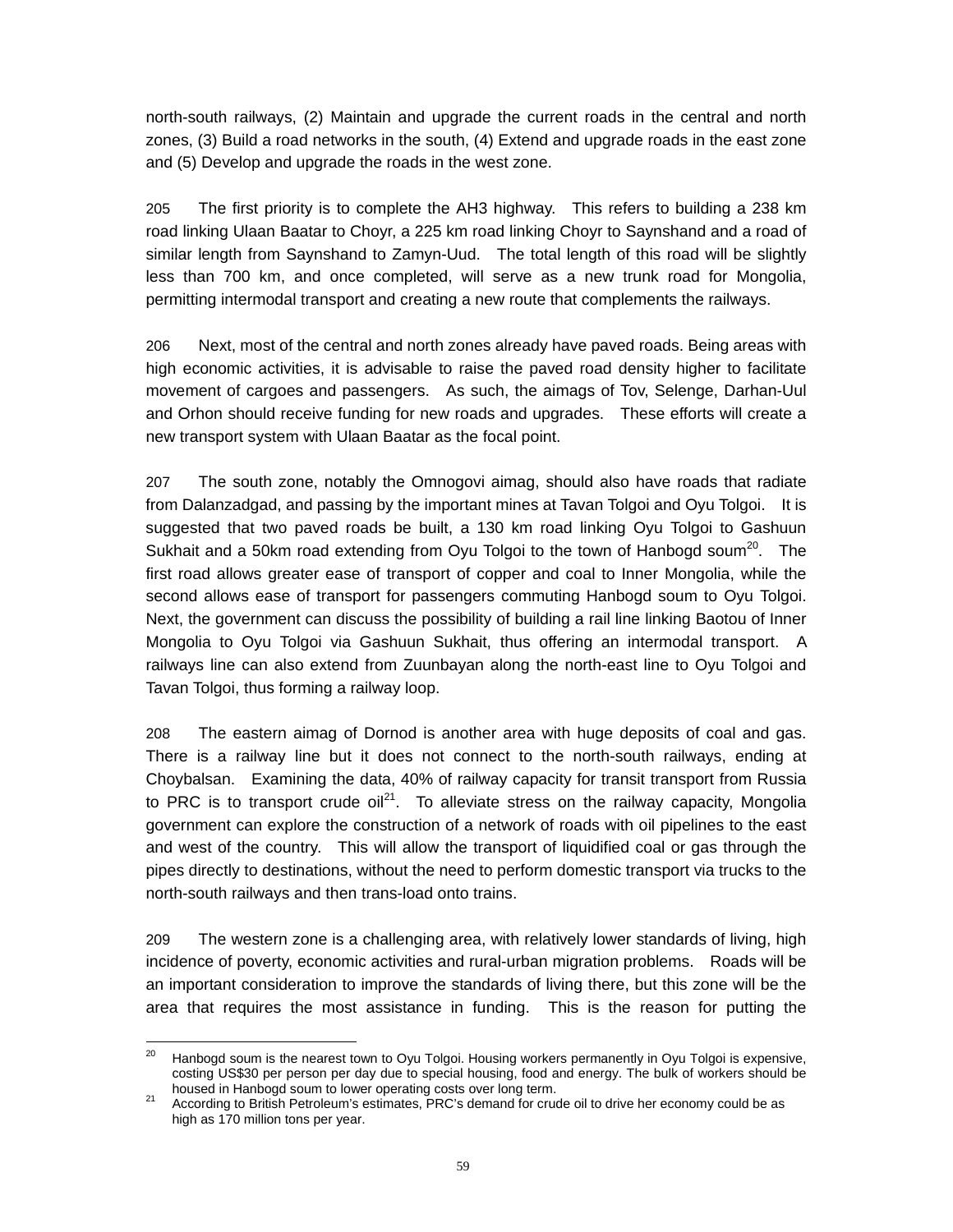emphasis of the other zones first, but this does not mean to ignore the western region entirely. Loans and grants, if secured, could be diverted to this zone to complement the building of AH4. The plan for roads will connect Bayan-Ulgii, Gobi-Altai, Khovd, Uvs and Zavkhan. To improve the accessibility of the Tsagaan Nuur FTZ, a 79 km paved road will be needed to connect Olgii and the FTZ.

210 Finally, the formations of the above road plans can be integrated into one national master plan to be updated by the MRTT. These plans should be shared with the private sector and Non-Government Organizations like the MNCCI, MRTA, MFFA etc to receive feedback and for joint investment projects where applicable.

# **5.3.3 Logistics Facilities**

211 The recommendations here are to develop a central logistics centre, a comprehensive trucking terminal and a container-handling terminal.

212 Currently, there is a lack of modern and integrated logistics centres in Mongolia (including in Ulaan Baatar). A common feedback from freight forwarders is that that they have to own a facility to run logistics operations. From a financial standpoint, this means tying up working capital that could be better invested in other areas of operations. In addition, many storage facilities are small in size and need repairs. It is proposed that one or more public warehouse be constructed to provide a modern and integrated logistics centre for freight forwarders to house their inventory and distribution functions. By centralizing the facilities, economies of scale in investments can also be obtained by sharing common resources such as security, better power and water systems, etc.

213 The comprehensive trucking terminal is an earlier initiative led by the Transport Regulation Division of MRTT (but which was aborted due to lack of funds). According to MRTT, there are more than 200 trucking companies (mainly one-man operations) that are located in capital without proper facilities for conducting business and operations. It is proposed that a trucking terminal with offices and yards be built for cross-docking operations. This terminal can also contain diagnostics centres for vehicle servicing (which will help to keep servicing costs low).

214 The container-handling terminal will encourage the development of containerization and facilitate the new service of container management described earlier. This is a sizeable investment, which requires large terminal area container docks and expensive equipment like yard cranes. A feasibility study on the specifications on the use of double stack container trains on the terminal also needs to be done.

# **5.3.4 Logistics Industry**

215 The first issue to address is the status of the lead agency that champions the development of transport and logistics. At present, there are many organizations involved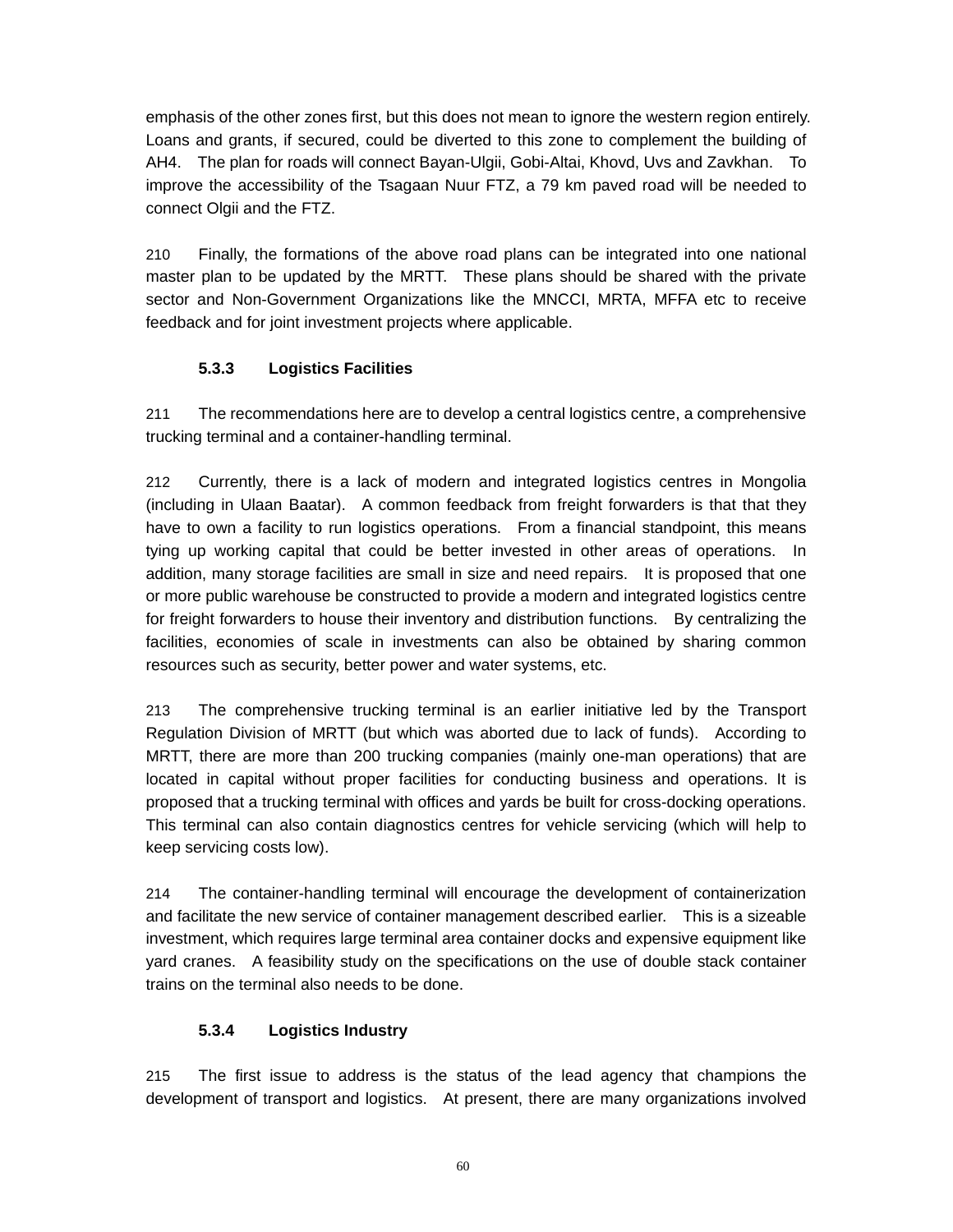(either directly or indirectly) in transport and logistics development – including the MRTT, MTZ, the Council of Transport and Logistics in MNCCI, the MFFA and the MRTA, as well as the SSIA, the ICTA, MIT etc. An agency that has the authority to coordinate between different organizations will help streamline the approval of new initiatives and provide a one stop shop service on advisory, consultancy and disputes settlement issues.

216 The second issue to resolve is the inconsistent standards in the logistics industry. To improve overall standards, it is proposed that the MRTT (supported by MFFA) takes the lead in implementing national classification systems to rank the companies into Class A, B and C. The best rank is given to full service providers that have shown consistent track records, invested adequately in facilities, staff, resources and information systems and of sound financial standing. Moreover, the MRTA now organizes basic courses for drivers, and it is felt that they could expand their educational services to include FIATA approved courses in international freight forwarding and integrated logistics management. This is to help Mongolia address the shortage of skilled workers in the logistics industry.

217 On the international front, there are some two matters that deserve attention. The first one is PRC's accession to TIR. Mongolia is a signatory of TIR and implemented the protocol in 2004, with six of Mongolia's border posts<sup>22</sup> designated as passes for TIR. However, the benefits have been limited so far due to PRC's non-participation in TIR (PRC is still comparing the cost-benefits of joining TIR). To quicken the pace of PRC's accession into the TIR convention, Mongolia may proactively assist in PRC's cost-benefit analysis and help demonstrate the benefits to PRC.

218 The other issue is on mutual access into each other's territory. Bilateral agreements now permit PRC drivers to drive 100km into the Omnogovi aimag (mainly to transport coal). Mongolian trucks are however required to stop at the PRC border and not allowed to participate in logistics activities on PRC land. Perceived as unfair treatment, this arrangement has caused friction in the Mongolian industry with possible long term negative effects. Since September 2005 for example, all traffic carrying coal from the Tavan Tolgoi mines to Inner Mongolia was suspended due to protests over PRC's involvement in such freight. This has affected the level of economic activities in that region.

# 6 IMPI EMENTATION PI AN

 $\overline{a}$ 

219 This chapter discusses the key aspects of project implementation. This includes the identification of stakeholders, public-private partnerships, review and reporting mechanisms, and project financing. Next, a summary consisting of investment proposals (typically requiring significant capital investment for the construction of transport infrastructure and facilities) and capacity building initiatives that include policy reforms, regulations and public-private partnerships are provided.

 $22$  The border posts are Yarant, Tsagaan Nuur, Borshoo, Altanbulag, Ulihan and Ereentsav.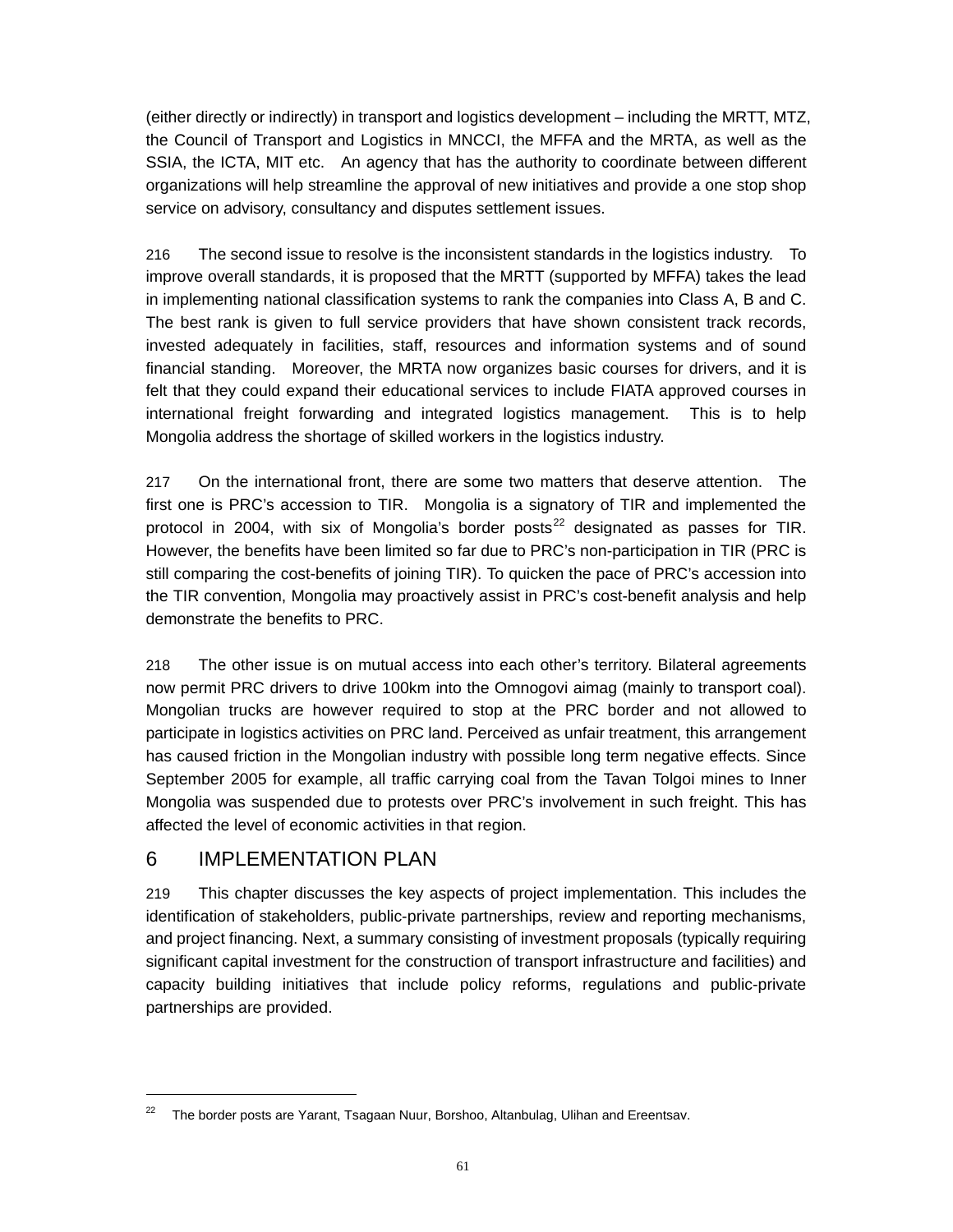# **6.1 Stakeholders**

220 The effort to enhance Mongolia's transport and logistics infrastructure needs involvement from multiple agencies and organizations. While it is impossible to identify each and every participant, it is important to mention the key stakeholders. They can be broadly categorized into those representing the public sector and those representing the private sector. Key stakeholders in the public sector include MRTT, MIT, MCGA, MTZ, SSIA, ICTA and the various agencies running the FTZ/SEZ. Those representing private sector includes MNCCI, MFFA, MRTA, MMA and established freight forwarders and trucking companies, such as IFFC and Tuushin.

221 Managing multiple agencies will be difficult if there is no lead agency that provides the leadership, coordination and communication. Two ideas are proposed here. First, a national steering committee headed by a Minister be created, where the committee members consist of representatives from the different stakeholders. The members in the steering committee will head the individual working or functional groups, that can be categorized around regions (north, east, west, central and south of Mongolia) or modes of transport (air, road, rail). Second, MRTT can take the role of the lead agency, offering the resources to lead, organize and review the various initiatives.

222 There are strong cases for the recommendation of MRTT to take a stronger role. First, the lead organization is preferably from the public sector, who is directly involved in the legislation and execution of national plans. Private organizations may lack the political clout or the economic resources to implement large scale initiatives. The second reason is the lead organization should be directly involved in transportation and logistics issues. MRTT satisfies both the conditions above. In addition, it is also noted that MRTT has prepared a national plan to improve the transport infrastructure for both passenger and traffic.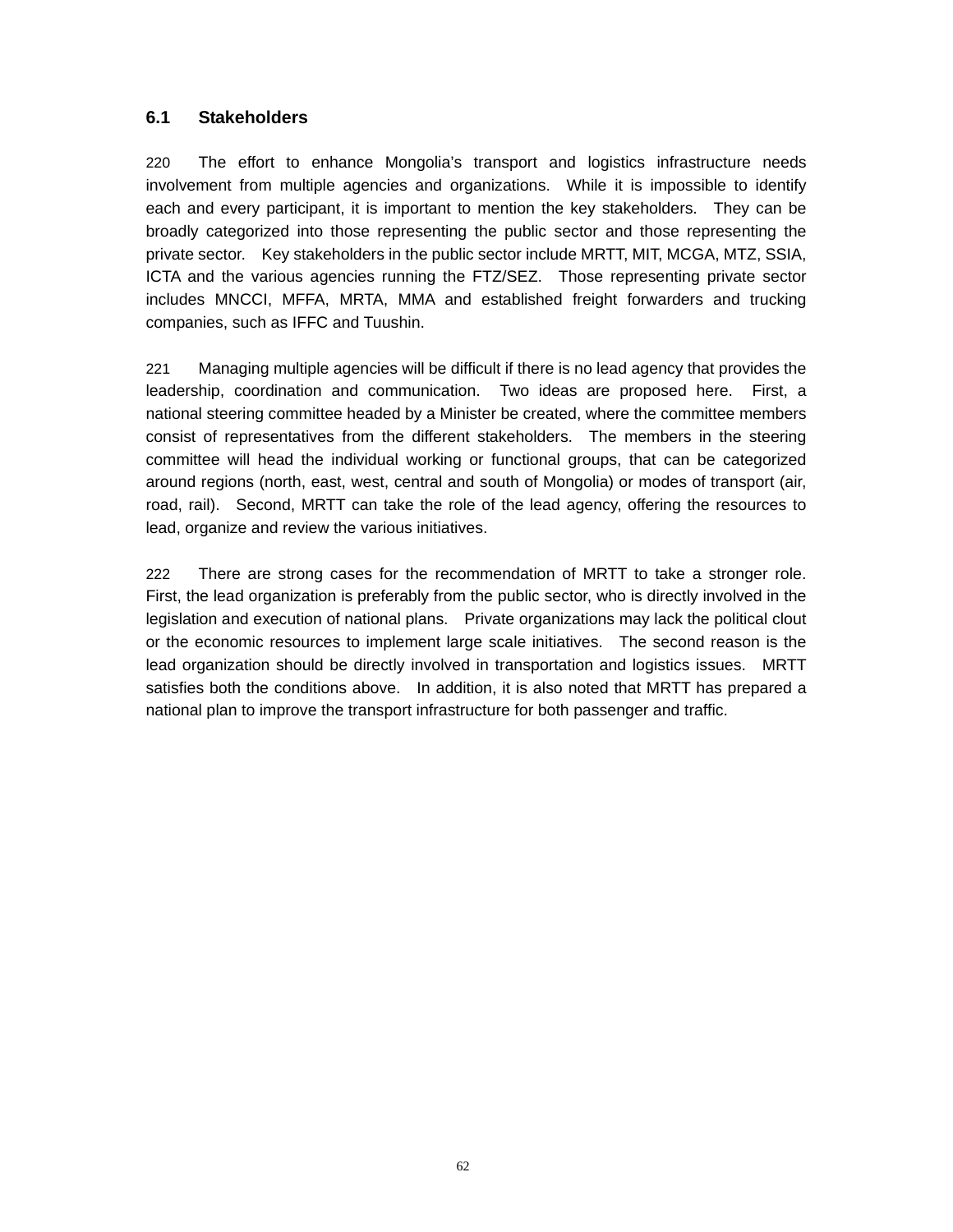# **6.2 Public Private Partnerships**

223 Prudent transport policies and regulations are needed to ensure the long term benefit and sustainability, as measured by three metrics<sup>x</sup> (i) economic and financial sustainability, (ii) environmental and ecological sustainability and (iii) social sustainability. Sometimes, trade-offs are inevitable, such as increased economic growth at the expense of environmental erosion. As far as possible, institutional reforms and regulations that can improve all three sustainability metrics should be performed. Mongolian government has a history of intervening in the market such as the formation of MTZ and MIAT, but this is necessary due to the transitional stage of the economy. It is advocated that the government continues to serve as a regulatory role, but explore more opportunities for letting private enterprises and market principles run operations where possible. This will avoid the public sector 'crowding' out effect. PRC is adopting this strategy in the development of numerous logistics centres and parks. Singapore's TradeXchange<sup>23</sup> is a modern example of public private partnership. In this respect, MNCCI will play a very important role in communicating the business opportunities to its members while letting the government know the feedback of any changes in transport policies or investment proposals.

# **6.3 Review and Reporting Mechanism**

 $\overline{a}$ 

224 With so many initiatives, a critical success factor is to develop well-defined key performance indicators (KPIs) to measure the progress and success of each initiative. KPIs are widely used in corporations as a performance measurement tool. For example, road density (km of roads per  $km^2$  of land) can be a measurement to assess the efforts directed towards measuring accessibility of the country. In the initial period, the focus of the steering committee is to develop a comprehensive and meaningful set of KPIs, via consensus among the different bodies.

225 Next, it is recommended that the working groups meet monthly to review progress and highlight key issues. The steering committee can meet every quarter to decide or strategic issues, such as resource allocation or launch/abortion of certain initiatives. Next, the KPIs and the progress of each initiative can be published on government portals to display transparency and accountability of each project. (It is observed that a number of government agencies do not have a website, but ICTA is aggressively promoting e-Government. It is suggested that ICTA leads in this initiative to link all the public agencies websites). Finally, incentives and disincentives are indispensable to ensure that time, energy and resources are devoted to the completion of each initiative. For the representatives from the private sector, awarding business contracts and investment items would be the strongest motivation.

<sup>23</sup> TradeXchange is Singapore's latest effort to re-engineer TradeNet. This project is expected to complete by Oct 2007, and will facilitate cross border trade and seamless communication between all trading and supply chain partners.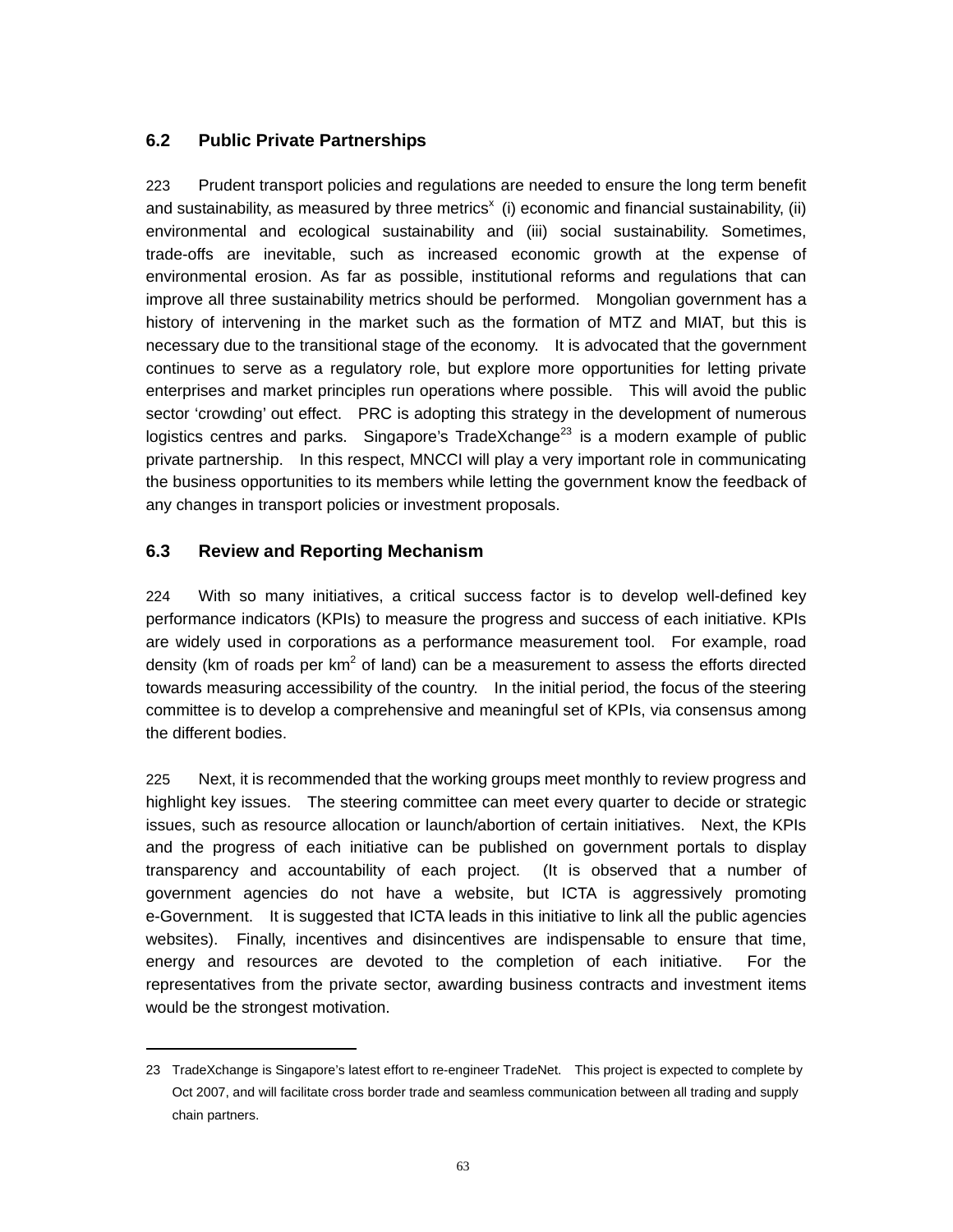# **6.4 Project Financing**

226 To estimate the total investment sum for improving the transport and logistics infrastructure will be the objectives of a second technical assistance (TA). The capital derives from three potential sources, namely the government budget, the private sector and international organizations. Government budget will be required for areas where there is little commercial viability but is needed for environmental and social sustainability, such as extending roads to the remote regions of the country. The recent sharp increase in the prices of commodities like copper prompted some ministers to discuss the adoption of a 'windfall' tax on mining companies. If so, part of the budget surplus could be used to create a fund for the transport and logistics sector. In other areas where there is profit potential and yet heavily regulated by the government, market principles could be permitted where ownership is transferred gradually to the private sector. This encourages competition (by permitting more private enterprises to participate in a formerly monopolistic environment) and reduces the burden on government funding. Finally, for massive projects that require multi-million dollar funding, international organizations like World Bank, IMF and Asia Development Bank could be arranged to discuss grants and loans. Private equity firms are sometimes invited too.

227 A favourite mode of implementation could be BOT (Build-Operate-Transfer), such as building of a toll road. The road will be constructed by an international consortium and run for twenty years, where vehicles pay a toll to the operator. After a certain number of years, the ownership of the road is returned to the government, while the operator has earned a return from the toll fees collected. One of the key tasks for the steering committee is to determine what the best mode of funding for each initiative is.

228 Various recommendations have been provided in Chapter 5 of which some are strategic recommendations that have nation-wide implications while others are tactical in nature targeting to address a specific issue. The two recommendation frameworks are presented in Figures 6-1 and 6-2 respectively. These proposals would serve as a guiding list for the Mongolian government in their prioritising of programs for the country's logistics development. It is further recommended that the MRTT be involved as the lead agency to coordinate and execute these proposals.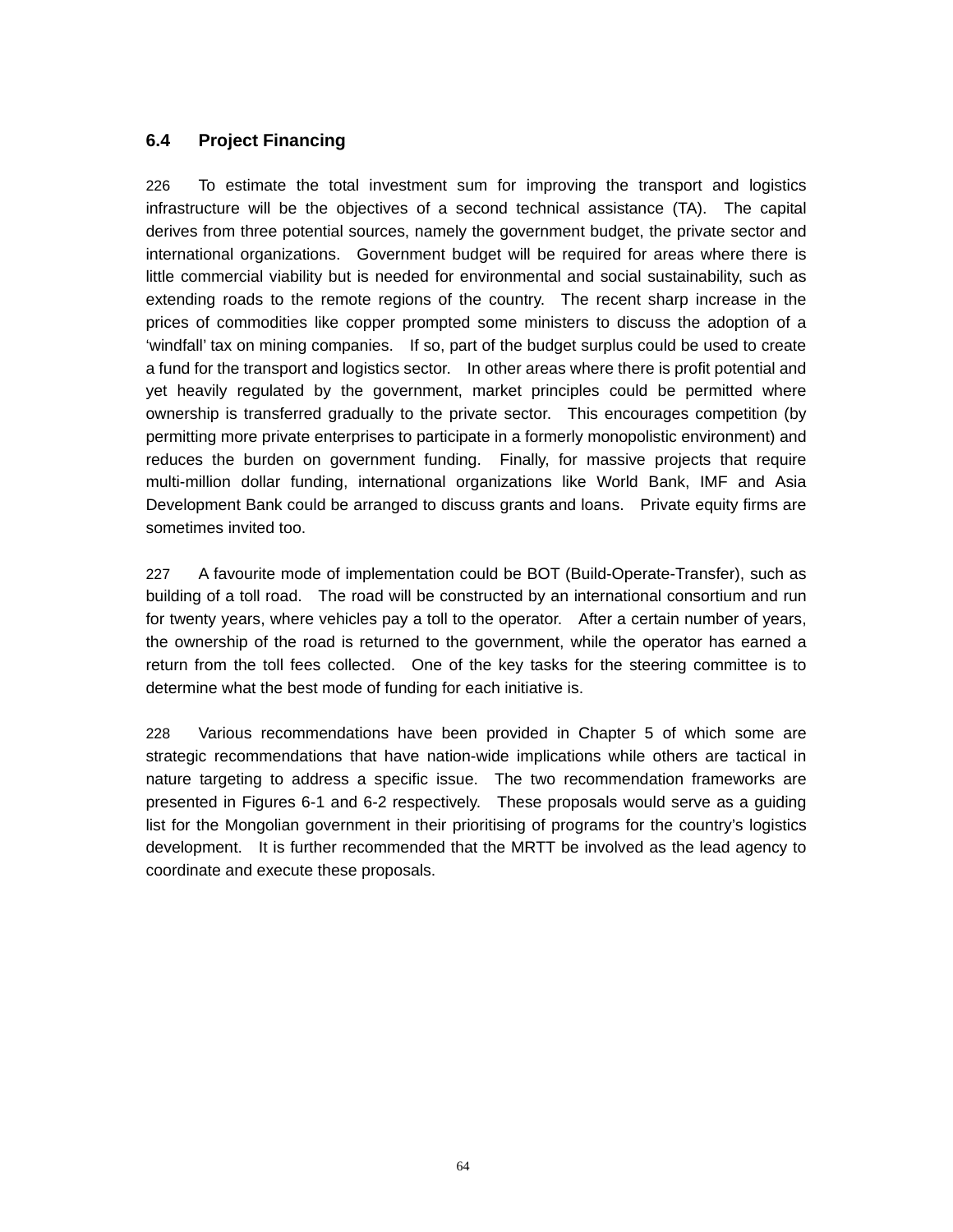| S/N            | <b>Investment</b><br><b>Proposals</b> | <b>Descriptions</b>                                                   | <b>Stakeholders</b>  | <b>Priorities</b> |
|----------------|---------------------------------------|-----------------------------------------------------------------------|----------------------|-------------------|
| $\mathbf{1}$   | Complete the<br>building of AH3       | Extend paved roads from<br>Choyr to Saynshand<br>(225km) to Zamyn-Uud | <b>MRTT</b>          | High              |
|                |                                       | (225km)                                                               |                      |                   |
| 2              | Increase road<br>density in           | Upgrade and maintain<br>roads in cities Ulaan                         | <b>MRTT</b>          | Medium            |
|                | north/central region                  | Baatar, Darhan and                                                    |                      |                   |
|                |                                       | Erdenet, and aimags Tov,                                              |                      |                   |
|                |                                       | Selenge and Darhan-Uul.                                               |                      |                   |
| 3              | Build roads in                        | Build a paved road                                                    | <b>MRTT</b>          | Medium            |
|                | Omnogovi                              | between Oyu Tolgoi to                                                 |                      |                   |
|                |                                       | Gashuun Sukhait                                                       |                      |                   |
|                |                                       | (130km) and Oyu Tolgo                                                 |                      |                   |
|                |                                       | to Hanbogd (50km).                                                    |                      |                   |
| $\overline{4}$ | Extend railways into                  | Connect Zuunbayan to                                                  | MTZ, MIT             | Medium            |
|                | Omnogovi                              | Oyu Tolgoi and Tavan                                                  |                      |                   |
|                |                                       | Tolgoi to facilitate traffic.                                         |                      |                   |
| 5              | Build pipelines in                    | Utilize the oil pipelines to                                          | MRTT, MIT            | Medium            |
|                | Dornod                                | export crude oil / gas to<br>PRC.                                     |                      |                   |
| 6              | Build roads in                        |                                                                       | MRTT, MIT            | Medium            |
|                | Western region                        | Complete the<br>construction of AH4 that                              |                      |                   |
|                |                                       | links aimags Bayan-Ulgii,                                             |                      |                   |
|                |                                       | Gobi-Altai, Khovd, Uvs                                                |                      |                   |
|                |                                       | and Zavkhan. Connect a                                                |                      |                   |
|                |                                       | 79km road from Ulgii to                                               |                      |                   |
|                |                                       | Tsagaannuur.                                                          |                      |                   |
| $\overline{7}$ | <b>Integrated Logistics</b>           | Provide a public                                                      | MRTT, MNCCI, freight | High              |
|                | Centre                                | warehouse for freight                                                 | forwarders           |                   |
|                |                                       | forwarders in Ulaan                                                   |                      |                   |
|                |                                       | <b>Baatar and Aimag</b>                                               |                      |                   |
|                |                                       | centres.                                                              |                      |                   |
| 8              | Comprehensive                         | Provide operations,                                                   | MRTT, trucking       | High              |
|                | <b>Trucking Terminal</b>              | cross-dock and business                                               | companies            |                   |
|                |                                       | centre for trucking                                                   |                      |                   |
|                |                                       | companies.                                                            |                      |                   |
| 9              | <b>Container Handling</b>             | Provide a container                                                   | MRTT, freight        | High              |
|                | Terminal                              | terminal with container                                               | forwarders           |                   |

|  | Figure 6-1 Investment (Hardware) Proposals |  |  |
|--|--------------------------------------------|--|--|
|  |                                            |  |  |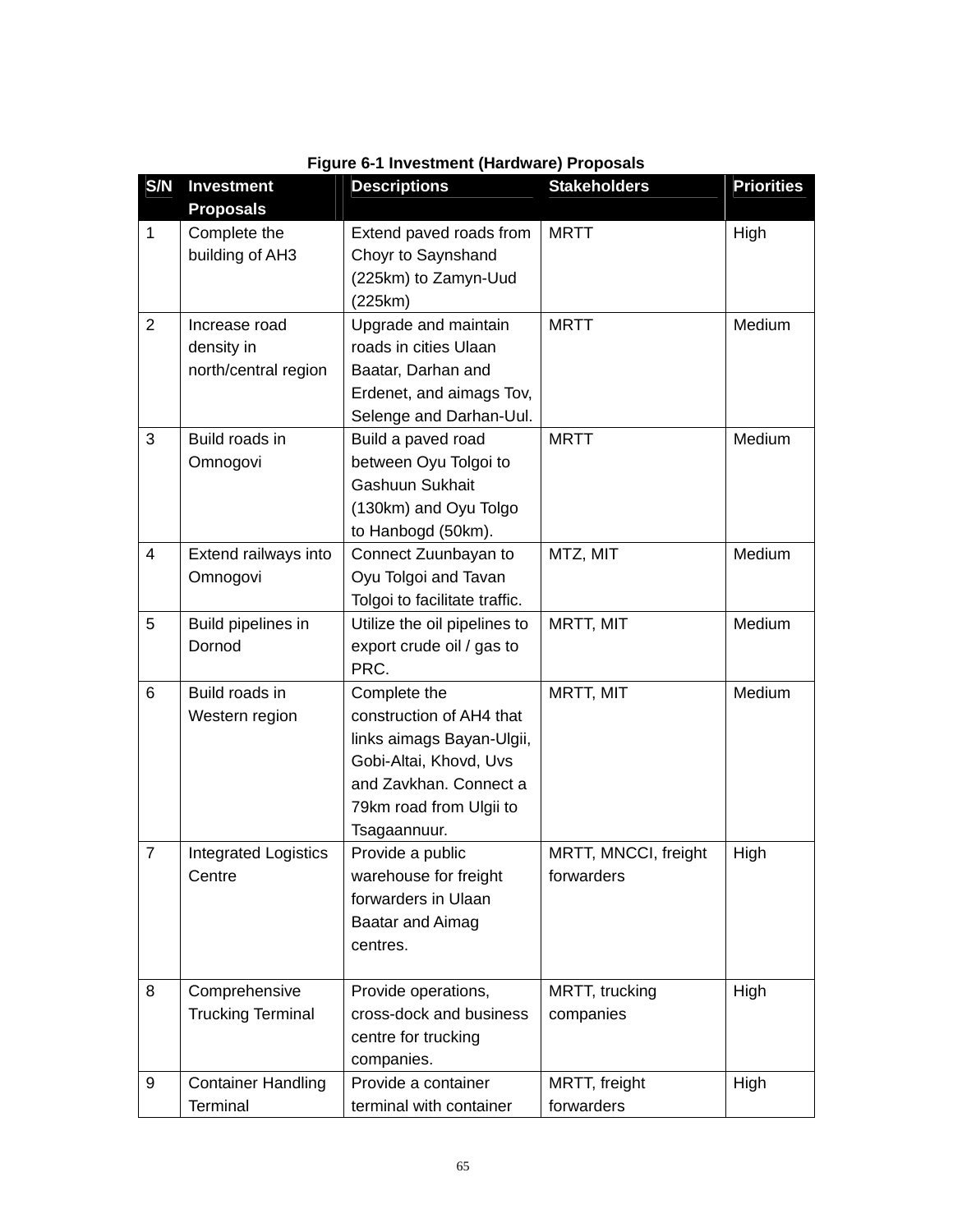| S/N | <b>Investment</b>  | <b>Descriptions</b>              | <b>Stakeholders</b> | <b>Priorities</b> |
|-----|--------------------|----------------------------------|---------------------|-------------------|
|     | <b>Proposals</b>   |                                  |                     |                   |
|     |                    | docks, yards and storage         |                     |                   |
|     |                    | facilities.                      |                     |                   |
| 10  | <b>Build local</b> | <b>Identify Aimags with high</b> | MIT, MMA            | Medium            |
|     | farmhouses         | risk and build                   |                     |                   |
|     |                    | farmhouses to protect            |                     |                   |
|     |                    | livestock from the natural       |                     |                   |
|     |                    | elements.                        |                     |                   |
| 11  | Infrastructural    | Investing in infrastructure      | MIT, FTZ Management | High              |
|     | Development in the | within the zones to attract      |                     |                   |
|     | <b>FTZs</b>        | investors.                       |                     |                   |

# **Figure 6-2 Capacity-Building (Software) Proposals**

| S/N                     | <b>Recommendations</b> | <b>Descriptions</b>         | <b>Stakeholders</b> | <b>Priorities</b> |
|-------------------------|------------------------|-----------------------------|---------------------|-------------------|
| $\mathbf{1}$            | Capitalize on GSP      | Promote the benefits of     | MIT, FITA, MNCCI    | High              |
|                         | Plus to encourage      | manufacturing in            |                     |                   |
|                         | investments in         | Mongolia. Also promote      |                     |                   |
|                         | Mongolia               | the country's production    |                     |                   |
|                         |                        | capabilities and            |                     |                   |
|                         |                        | incentives.                 |                     |                   |
| $\overline{2}$          | Target selected key    | Review policies and         | MIT, Private        | High              |
|                         | industries to lead     | incentives to spur the      |                     |                   |
|                         | economic               | development of timber       |                     |                   |
|                         | development            | processing industry,        |                     |                   |
|                         | (Manufacturing)        | cashmere and meat           |                     |                   |
|                         |                        | processing.                 |                     |                   |
| 3                       | Policies for Mining    | Review policies and         | MIT, Private sector | High              |
|                         | Sector: Promote        | incentives to strengthen    |                     |                   |
|                         | Desert Economy         | Mongolia's mining sector,   |                     |                   |
|                         |                        | and relate spin-offs to oil |                     |                   |
|                         |                        | and gas. Reach stability    |                     |                   |
|                         |                        | agreements to optimize      |                     |                   |
|                         |                        | long term growth and        |                     |                   |
|                         |                        | build investors'            |                     |                   |
|                         |                        | confidence. Explore         |                     |                   |
|                         |                        | feasibility to setup a      |                     |                   |
|                         |                        | Special Mining Zone         |                     |                   |
|                         |                        | (SMZ) at Omnogobi.          |                     |                   |
| $\overline{\mathbf{4}}$ | Policies for           | Formulate a national        | SSIA, MMA, MFFA,    | Medium            |
|                         | Livestock Sector:      | standard on hygiene,        | <b>MRTA</b>         |                   |
|                         | <b>Promote Meat</b>    | adopt HACCP, promote        |                     |                   |
|                         | Processing             | cold chain logistics and    |                     |                   |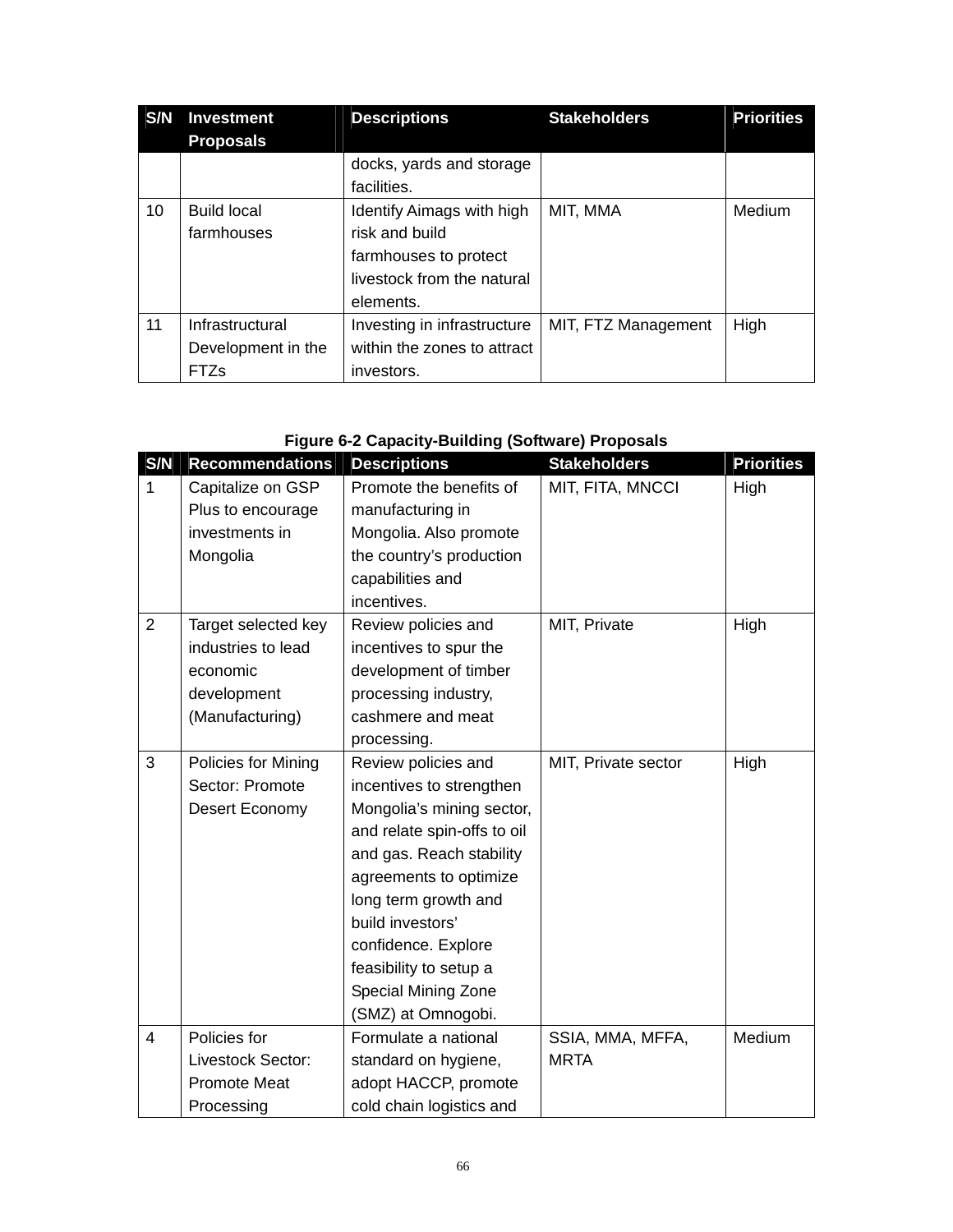| S/N | <b>Recommendations</b> | <b>Descriptions</b>         | <b>Stakeholders</b> | <b>Priorities</b> |
|-----|------------------------|-----------------------------|---------------------|-------------------|
|     |                        | diversify overseas          |                     |                   |
|     |                        | market.                     |                     |                   |
| 5   | Support and assist     | Increase the frequency of   | Tuushin, MRTT       | High              |
|     | in the operations of   | service; explore            |                     |                   |
|     | the "Mongolian         | relocation of               |                     |                   |
|     | Vector"                | consolidation centre to     |                     |                   |
|     |                        | Zamyn-Uud.                  |                     |                   |
| 6   | Support and assist     | Negotiate with Chinese      | MCGA, IFFC, MRTT    | High              |
|     | in the operations of   | customs at Xingang to       |                     |                   |
|     | the "Friendship        | reduce customs delay.       |                     |                   |
|     | Express"               |                             |                     |                   |
|     |                        |                             |                     |                   |
| 7   | Offer transhipment     | Cargo consolidation and     | MIT, MTZ, MRTT,     | Medium            |
|     | services               | deconsolidation,            | Private sector      |                   |
|     |                        | container management in     |                     |                   |
|     |                        | <b>Ulaan Baatar</b>         |                     |                   |
| 8   | Commission a study     | Explore alternatives        | <b>MTZ</b>          | Medium            |
|     | to increase railways   | between double tracks       |                     |                   |
|     | capacity without       | and double stack            |                     |                   |
|     | building new tracks    | technologies.               |                     |                   |
| 9   | Review the tariff      | Examine the price           | <b>MTZ</b>          | Low               |
|     | discounts              | elasticity of rail services |                     |                   |
|     |                        | and determine               |                     |                   |
|     |                        | appropriate policies on     |                     |                   |
|     |                        | tariff discounts            |                     |                   |
| 10  | Purchase long term     | Negotiate with Russia to    | <b>MTZ</b>          | Medium            |
|     | rates from             | bulk purchase rail rates    |                     |                   |
|     | <b>Trans-Siberian</b>  | and lower operating         |                     |                   |
|     | Railways               | costs.                      |                     |                   |
| 11  | Establish a lead       | Create a body with          | MIT, MRTT, MCGA,    | High              |
|     | agency for all         | relevant representatives    | SSIA, ICTA, MNCCI,  |                   |
|     | transport and          | from government             | MFFA, MRTA          |                   |
|     | logistics              | agencies and private        |                     |                   |
|     | improvements           | sector                      |                     |                   |
| 12  | Rank logistics         | Classify freight            | MRTT, MNCCI, MFFA,  | Medium            |
|     | service providers      | forwarders into A, B and    | <b>MRTA</b>         |                   |
|     |                        | C. Provide different        |                     |                   |
|     |                        | incentives for each and     |                     |                   |
|     |                        | ensure no destructive       |                     |                   |
|     |                        | competition.                |                     |                   |
| 13  | Offer training and     | Provide FIATA courses,      | <b>MRTA</b>         | Medium            |
|     | development            | introduce logistics and     |                     |                   |
|     | programs to            | transport management in     |                     |                   |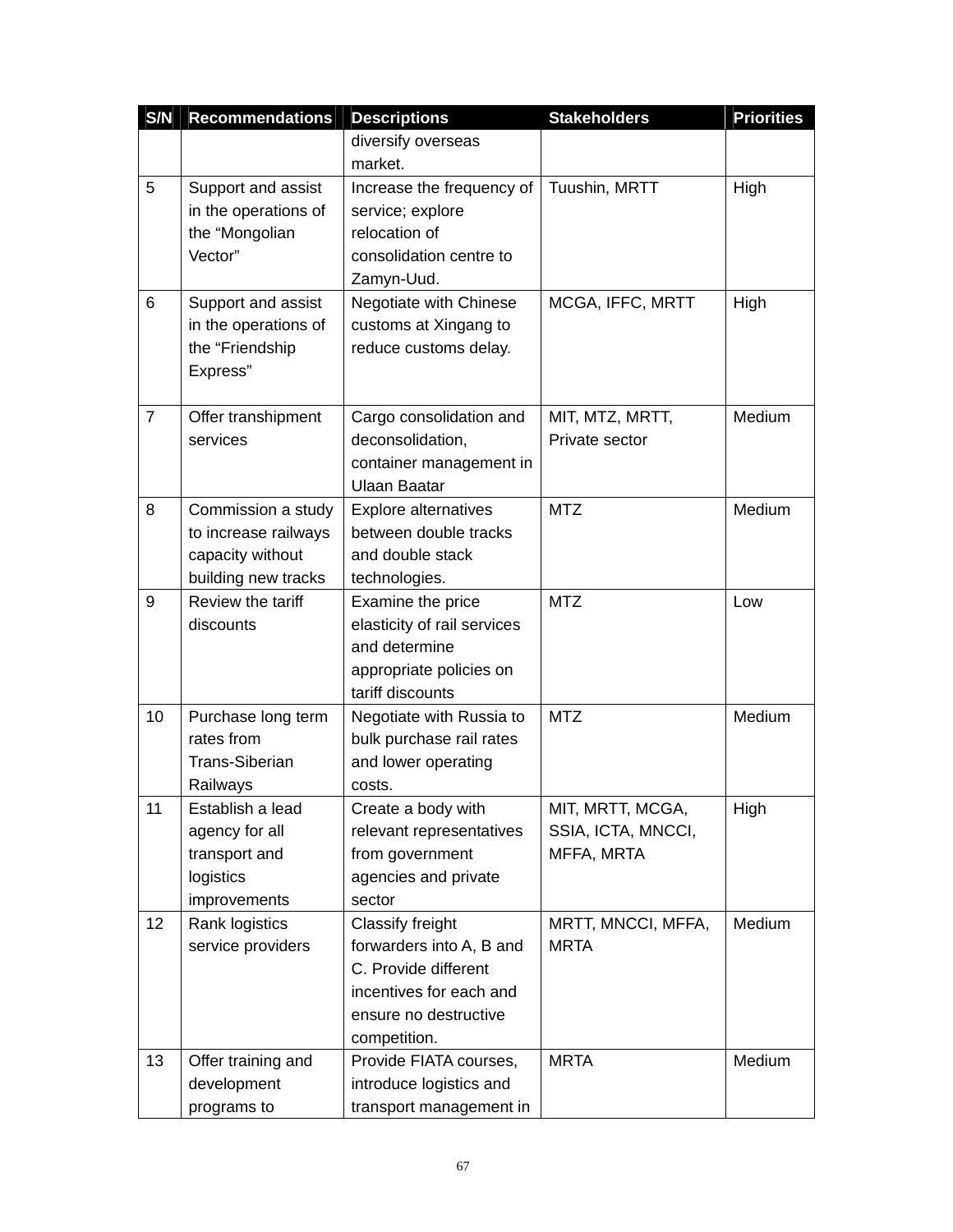| S/N | <b>Recommendations</b> | <b>Descriptions</b>          | <b>Stakeholders</b> | <b>Priorities</b> |
|-----|------------------------|------------------------------|---------------------|-------------------|
|     | increase               | tertiary course, public      |                     |                   |
|     | professionalism        | education                    |                     |                   |
| 14  | Perform scenario       | Determine possible           | <b>MRTA</b>         | Medium            |
|     | analysis for PRC's     | problems and                 |                     |                   |
|     | accession to TIR       | advantages and meet          |                     |                   |
|     |                        | PRC counterparts to          |                     |                   |
|     |                        | proactively offer            |                     |                   |
|     |                        | assistance.                  |                     |                   |
| 15  | Masterplanning for     | Engage international         | MIT, Zone           | Medium            |
|     | the FTZs               | consultants to conduct       | Management          |                   |
|     |                        | Masterplanning studies       |                     |                   |
|     |                        | (including identification of |                     |                   |
|     |                        | target industries) for the   |                     |                   |
|     |                        | FTZs                         |                     |                   |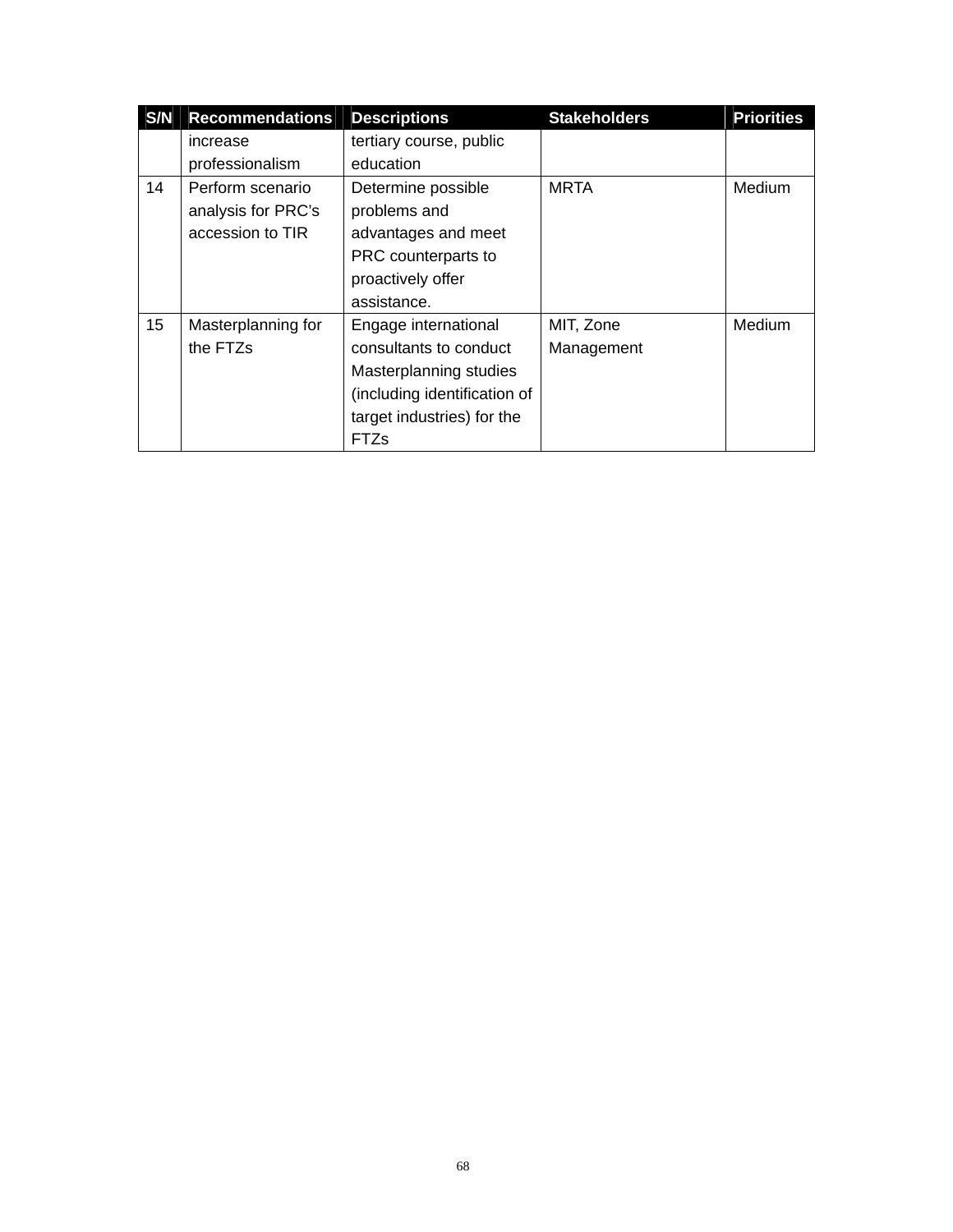# 7 CONCLUSION AND SUMMARY

229 Previous work on Mongolia has focused either on enhancing the transport and logistics sector, or the feasibility and implementation of the FTZs/SEZ. This report adopted an integrated approach to holistically assess both trade and transport. It provides a comprehensive framework to address both the need to increase the market demand for transport services, and the increase of capacity and capabilities to satisfy those demands.

230 At the international level, Mongolia has a key role to play in facilitating transit trade. The SWOT analysis reveals many opportunities and challenges for Mongolia, where it's unique location between Russia and PRC can be capitalized. In foreseeable future, Asia will continue to export increasing volume of goods to Europe and US, while emerging economies like PRC will have huge demand for commodities and energy. Mongolia lies along a critical path and her success ties intimately with the competitiveness of the Trans-Mongolian railways. By adopting various initiatives to improve the infrastructure and the logistics industry, Mongolia can increase her transport capacity and capability. Various recommendations are given in this report, such as the construction of public warehouses, comprehensive trucking terminals and container handling terminal. Over time, trade as a percentage of GDP will rise.

231 With a small domestic market and limited industry clusters, Mongolia will need an international and regional approach to address trade and transport issues, but this does not mean that the local industries are to be ignored. With rich reserves of metals and energy as well as a large supply of livestock, the key issue is how Mongolia can value add to these raw materials to capture higher value instead of exporting them to overseas. The successful implementation of the FTZs/SEZ and the suggested Special Mining Zone at Oyu Tolgoi will play a strategic role in realizing that ambition.

232 Besides infrastructure developments, support pillars like info communication and human resource are also essential enablers. Mongolia has been proactive in applying I.T. to various areas, as evident from the custom's GAMAS roll-out and the national I.T. master plan by the ICTA. MNCCI, MFFA and MRTA can play many roles in improving the quality and the capacity of the workforce through education programmes and continuous training.

233 Finally, project financing is likely to be a critical factor in implementing the various initiatives. There are a few alternatives for funding. It is recommended that the review of the various action plans be reviewed and prioritized, after which domestic and international organizations can be invited as partners for the modernizing of Mongolia's infrastructure and the logistics sector. Many times, the lack of funding is not the obstacle but the lack of political will.

234 The assessment and recommendations in this report provides a broad overview of the current situation. There remains much work to be done, with finer details and information required. To continue on, the new logistics committee may commission a second phase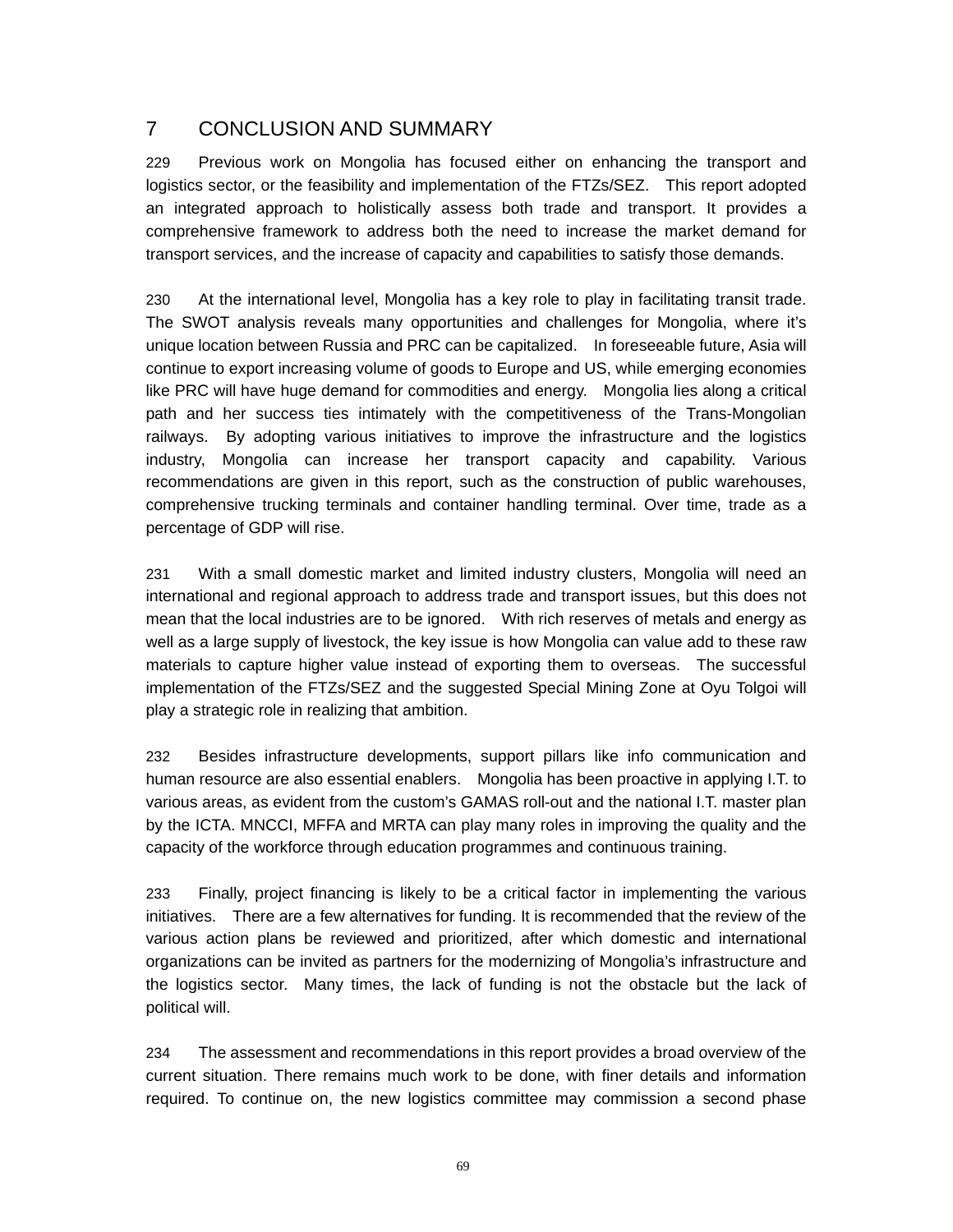project to further refine on the actual implementation.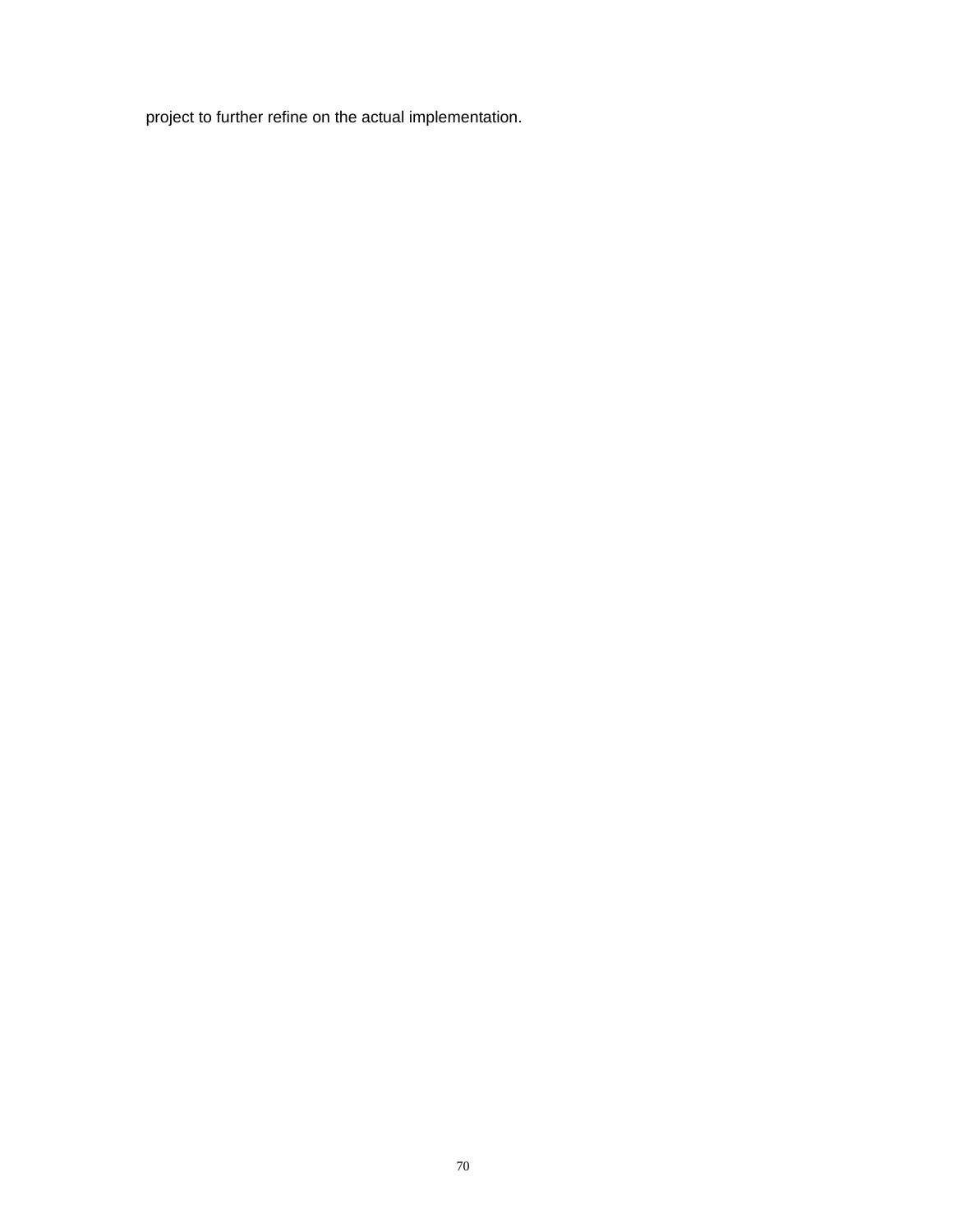### **REFERENCES**

-

- i Source : CIA World Factbook (www.cia.gov)
- **ii** Source : CIA World Factbook
- Source : Ivanhoe Mining Mongolia Inc
- <sup>iv</sup> Source : Transport Policy and Coordination Department, Ministry of Road, Transport and Tourism
- v State Great Hural, 2004, Annex to Resolution No.24.
- vi Source: Interviews with the Transport Policy and Coordination Department, Ministry of Road, Transport and Tourism.
- vii Source : Freight Shipment Department, Mongolian Railway
- viii Source : CIA World Factbook (www.cia.gov)
- ix Source : European Commission
- x "Sustainable Transport : Priorities for Policy Reform", World Bank, Washington, 1996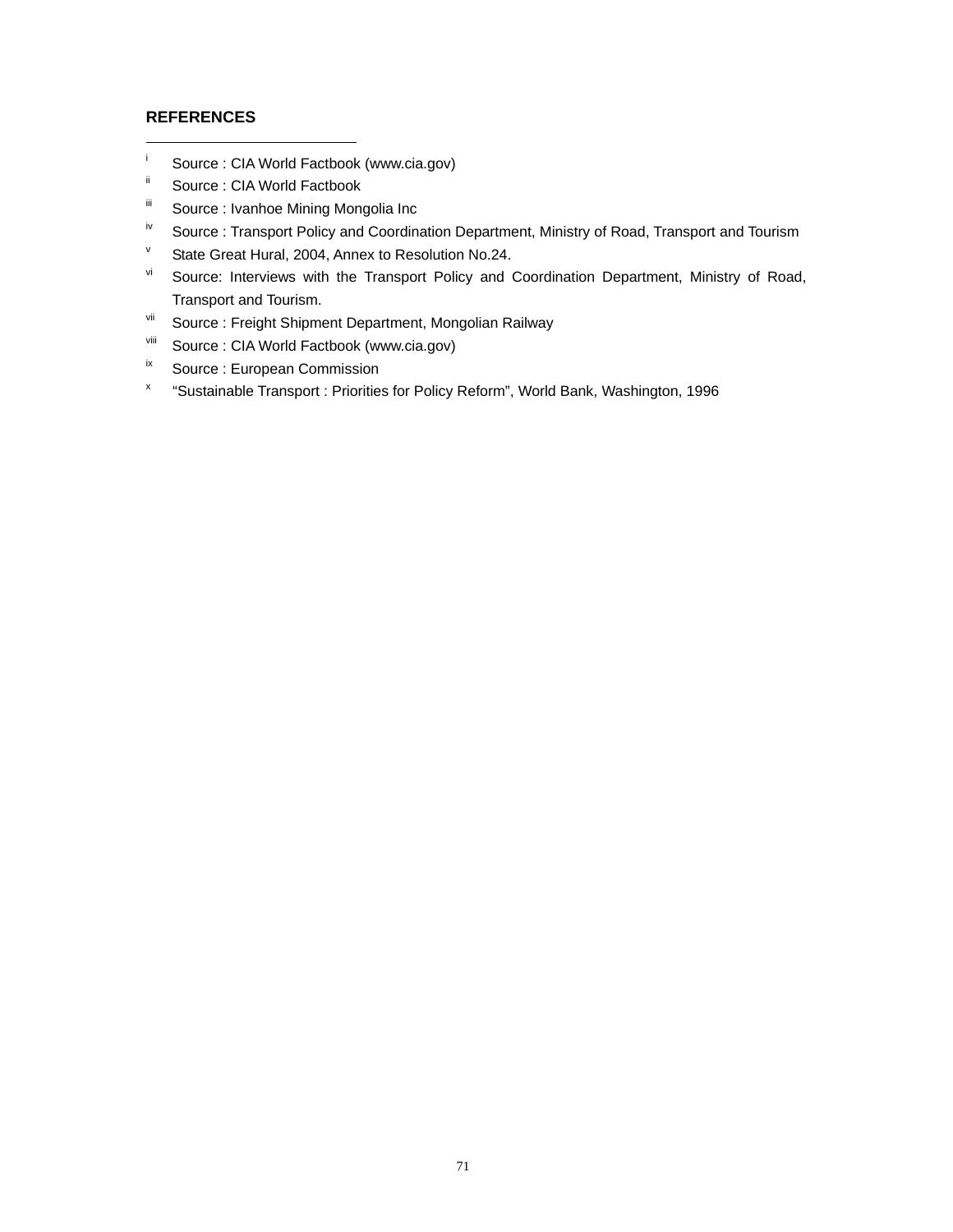| <b>Organisations</b>                              | <b>Personnel</b>                                                                 |
|---------------------------------------------------|----------------------------------------------------------------------------------|
| <b>Airport Customs</b>                            | Ms. Sambuu Otgonpurev, Director Airport Customs                                  |
| Asian Development Bank (ADB)                      | Mr. Mandar P Jayawant, Dy Country Director                                       |
|                                                   | Mr. Luvsanchultem Vanjildorj, Regional Cooperation<br>Specialist                 |
| Bayan Ulgii Province                              | Mr. Z. Sherkhan, Director, Bayan Ulgii Customhouse,                              |
|                                                   | Mr. M. Kendebai, Deputy Director, Bayan Ulgii Customhouse                        |
|                                                   | Mr. N. Badrakh, Head, Tsagaan Nuur Customs Branch office                         |
|                                                   | Mr. Alip, Advisor to the Head, Tsagaan Nuur Free Economic<br>Zone Administration |
|                                                   | Mr. Puntsagdorj, Officer, Tsagaan Nuur Free Economic Zone<br>Administration      |
| DHL International (Mongolia) Ltd                  | Mr. Davaanordog Shavirai, Operations & Services Supervisor                       |
| Erin International Co. Ltd                        | Mr. Erkhembayar Yamaaranz, Executive Director                                    |
|                                                   | Ms. Baljmaa Baatar, Finance and Project Director                                 |
|                                                   | Ms. Narmandakh Batbayar, General Manager                                         |
| Gobi Cashmere Corporation                         | Mr. Enkd-Amgalan Choidogdemed, Senior Manager                                    |
| Hanbogd Soum                                      | Mr. Buyntogtokh, Governor                                                        |
| Information and Communications                    | Mr. T Naranmandakh, Dy Director - General Policy                                 |
| Technology Authority (ICTA)                       | Coordination and Implementation Dept                                             |
| International Freight Forwarding<br>Centre (IFFC) | Mr. L. Khatar, Managing Director                                                 |
|                                                   | Mr. A Tuguldur, External Relation's Manager                                      |
| Ivanhoe Mines Mongolia Inc                        | Mr. Munkhbat A., Senior Vice President                                           |
|                                                   | Ms Oyumaa Ochirbat, Dy Director, Oyu Tolgoi Govt Relations                       |
|                                                   | Mr. Munkhbat T., Dy Director, Oyu Tolgoi Project                                 |
| Infosystems Ltd                                   | Ms.P. Sarantuul, Managing Director                                               |

# **Annex A List of Organisations Visited and Interviewed**

 $\overline{a}$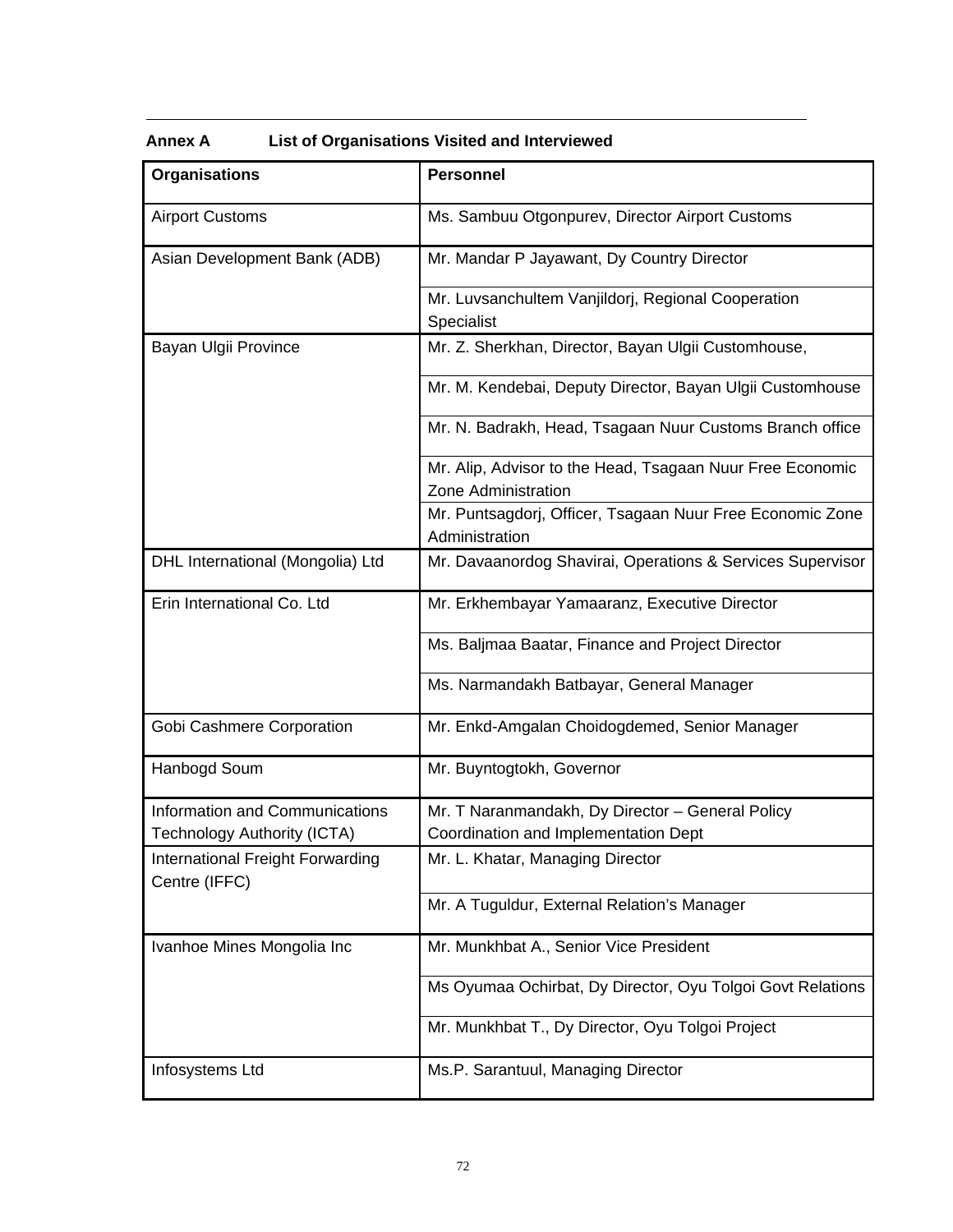| <b>Organisations</b>                                           | <b>Personnel</b>                                                                                                                                                                           |
|----------------------------------------------------------------|--------------------------------------------------------------------------------------------------------------------------------------------------------------------------------------------|
| Landex LLC                                                     | Ms. Gerelmaa, Managing Director                                                                                                                                                            |
| Ministry of Foreign Affairs                                    | Mr B. Altangerel, Director Law and Treaty Department                                                                                                                                       |
| Ministry of Fuel and Energy                                    | Mr. Tumentsort Tsevegmid, Chief of Department                                                                                                                                              |
| Ministry of Road, Transport and<br>Tourism                     | Mr. Yo. Jargalsaikhan, Officer, Transport Policy and<br><b>Coordination Department</b><br>Mr. Ganbold Khatanbaatar, Officer, Road Policy and                                               |
| Ministry of Industry and Industry<br>(MIT)                     | <b>Coordination Department</b><br>Mr. Dagva Batmunkh, Dy Director-General Trade and<br><b>Economic Cooperation Policy Coordination Department</b><br>Mr. D Erdenebat, Head, Altanbulag FTZ |
|                                                                | Mr. Samdui, Governor of Altanbulag FTZ                                                                                                                                                     |
|                                                                | Mr. Ongosh Nigmet, General Manager Tsagaan Nuur FEZ                                                                                                                                        |
|                                                                | Mr. Ya. Gantumur, Governor, Zamyn-Uud FTZ                                                                                                                                                  |
| Mongol Express Co. Ltd                                         | Mr. D. Enkhbat, Managing Director                                                                                                                                                          |
| Mongolian Freight Forwarding<br>Association (MFFA)             | Mr. B. Myamar, Secretary General                                                                                                                                                           |
| Mongolian Meat Association (MMA)                               | Dr Deleg S, President                                                                                                                                                                      |
| Mongolian National Chamber of<br>Commerce and Industry (MNCCI) | Mr. Sambuu Demberel, Chairman & CEO                                                                                                                                                        |
|                                                                | Ms Lundaa Odonchimeg, Assistant to Chairman                                                                                                                                                |
| Mongolian Railway                                              | Mr. B. Lkhagvasuren, Head of Freight Department                                                                                                                                            |
|                                                                | Mr. Hurelbaatar D., Chief of Zamyn-Uud Station                                                                                                                                             |
| <b>Mongolian Customs General</b><br>Agency (MCGA Headquarters) | Mr. Baagaa Battamur, Deputy Director General                                                                                                                                               |
|                                                                | Ms Chadraabal Emkhutuya                                                                                                                                                                    |
|                                                                | Mr. Samdan Altangerel, IT Director                                                                                                                                                         |
| <b>Mongolian Customs General</b><br>Agency (MCGA Border Posts) | Mr. Byambatsogt Gal-Ochir, Director of Customs House,<br>Darhan                                                                                                                            |
|                                                                | Mr. Dondogin Damba, Director of Customs House, Selenge                                                                                                                                     |